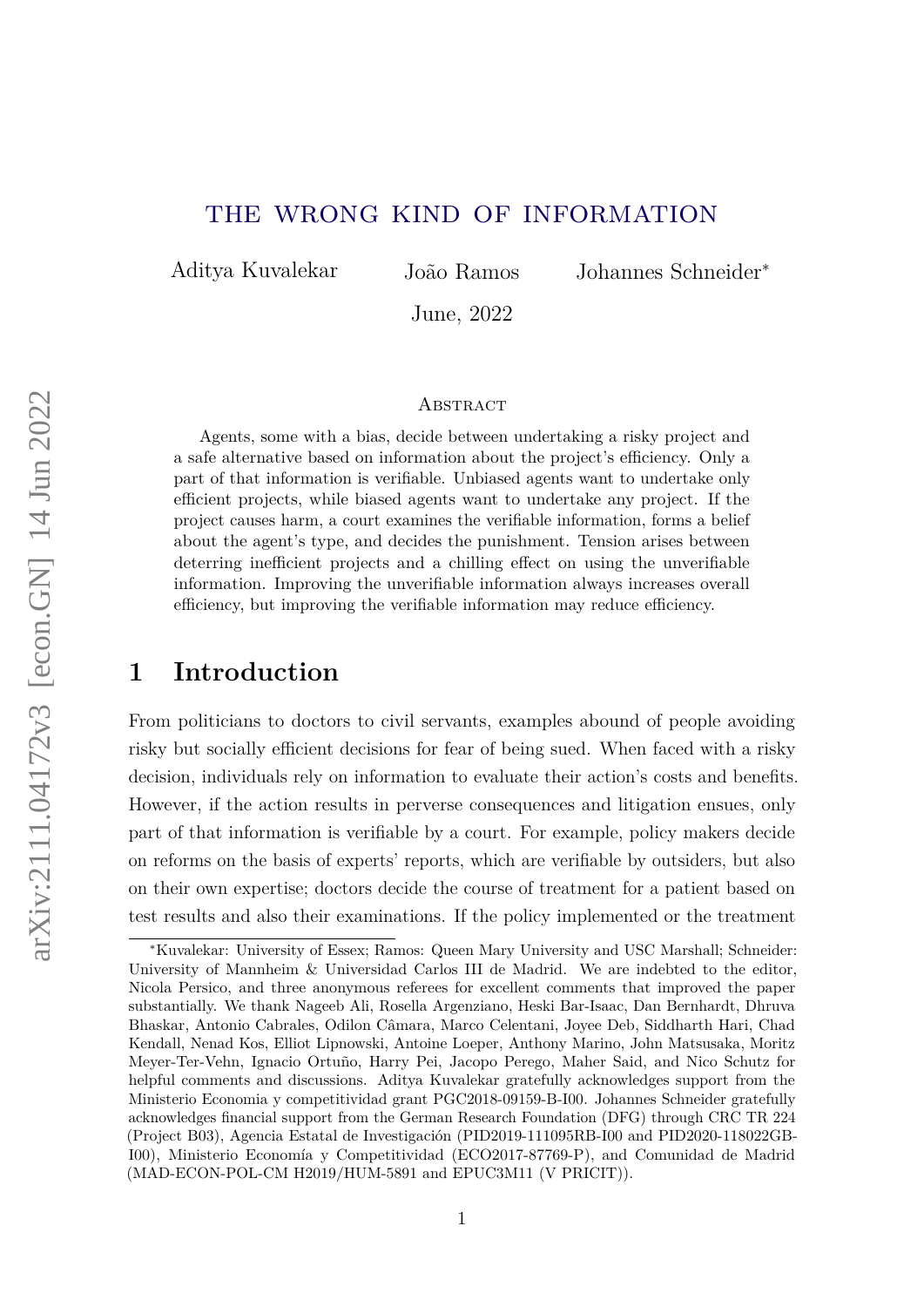prescribed fails, these agents face the threat of punishment. Anticipating that threat, well-intentioned agents tend to overweight the verifiable information and ignore useful yet unverifiable information. An agent fears that, in litigation, the court—relying only on the verifiable portion of the information—will mistakenly decide that he acted recklessly and for personal benefit rather than in society's interest. In consequence, a well-intentioned agent suffers from a *chilling effect:* He shies away from a socially efficient action for the fear of being sued.

Lawmakers, in turn, may be motivated to deter biased agents—agents whose preferences differ from the lawmakers'—from undertaking inefficient projects. But they must also consider how the threat of punishment affects agents' use of information. They must strike a balance between deterring biased agents from taking socially inefficient actions and encouraging unbiased agents to use both the verifiable and the unverifiable information. Therefore, the optimal design of the law depends on the precision of both the verifiable and the unverifiable information. This dependency raises the questions that motivate our paper: How does the precision of information—verifiable and unverifiable—affect the quality of agents' decisions? Can better information exacerbate the chilling effect? And, if so, can the lawmaker design the law so that the benefits of the superior information outweigh the costs of the chilling effect? Our paper studies and answers these questions. We show that in equilibrium agents may make less efficient decisions if the verifiable information becomes more precise; but the efficiency of agents' decisions always improves with greater precision of the unverifiable information.

To capture the above-described environment, we employ the following simple model. There are three players: a designer of the law, a court, and an agent. The agent chooses between undertaking a risky project and taking a safe alternative. The designer wants the agent to undertake the risky project if and only if it is likely to succeed; otherwise the designer prefers the safe alternative. The agent, in turn, can be unbiased or biased toward taking the risky project. The court serves as an exogenous institution that applies the law with the goal of screening out and punishing biased agents. The designer moves first and determines the maximum punishment the court can impose on the agent. Then the agent decides whether to undertake the risky project or to take the safe alternative. To assess the likelihood of success, he relies on two pieces of information about the risky project—one verifiable and one unverifiable. If the agent undertakes the project and it fails, he is taken to court. The court examines the verifiable information and forms a belief about whether the agent is biased. Based on this belief and the limits set by the designer, it decides whether and how much to punish the agent.

To make an efficient decision, an unbiased agent uses both the verifiable and the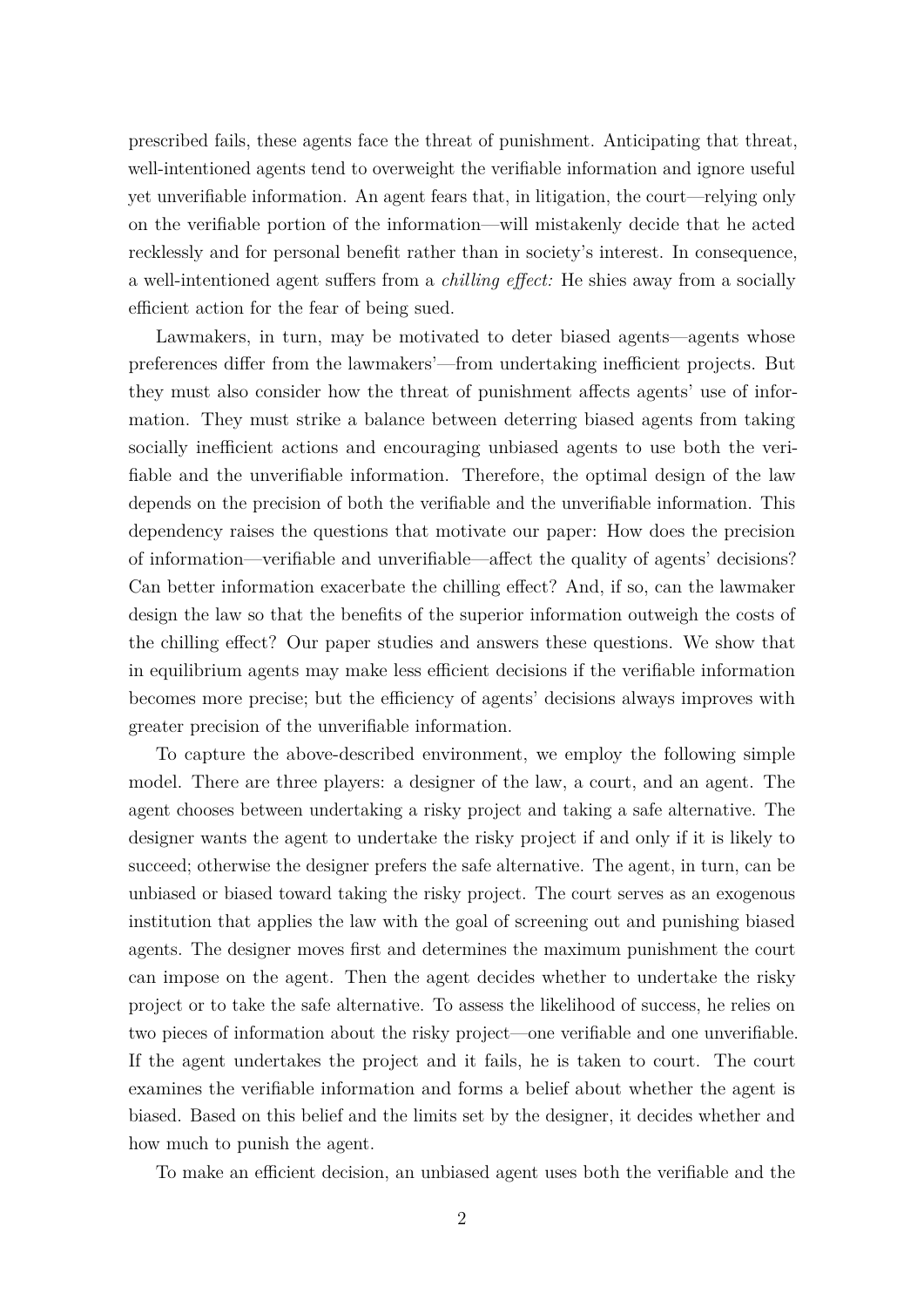unverifiable information. At times, the agent should undertake the project even when the verifiable information favors the safe action. A sufficiently informative unverifiable signal favoring the risky project may trump the negative verifiable information. This observation leads to the key tradeoff for the designer: On the one hand, if the threat of punishment is large in case of a failure, the unbiased agent fears that he will be convicted by the court. This induces the chilling effect: the agent ignores the unverifiable information and bases his decision primarily on the verifiable information. On the other hand, if the threat of punishment is low, it will fail to deter the biased agent from undertaking the risky project even when it is inefficient. Our main result shows that the cost of deterrence—the chilling effect—becomes larger as the verifiable information becomes more precise. In fact, it can overpower the benefits of improved information and lead to a reduction in ex ante efficiency (Proposition [1\)](#page-14-0). In contrast, the cost of deterrence becomes smaller as the unverifiable information becomes more precise, leading to an unambiguous increase in ex ante efficiency (Proposition [2\)](#page-14-1).

The driving force behind our main results is the difference between the two agents' considerations when they contemplate undertaking the project or taking the safe action. To illustrate the mechanism, assume that the agents get punished if the risky project is implemented, it fails, and the verifiable information favors the safe option. The larger the agents' punishment, the more the safe alternative appeals to both agents. With more precise verifiable information, the project has a higher chance of failure—and hence punishment—when the verifiable information favors the safe alternative. In other words, the fear of punishment increases for both types with more precise verifiable information. In addition to that punishment effect, there is a second effect relevant only for the unbiased type. Since the unbiased agent wishes to undertake the project only when it is likely to succeed, when a more precise verifiable signal favors the safe alternative, the risky project is even less attractive than before. Therefore, there is a stronger chilling effect on the unbiased type: he is more afraid to undertake the project even when it is efficient if that requires going against his verifiable information. As a consequence, deterrence is now accompanied by a stronger chilling effect and, as Proposition [1](#page-14-0) shows, efficiency decreases.

The same argument does not hold when the unverifiable information becomes more precise. In this case, deterrence becomes easier. The reason is that it is socially optimal to deter the biased agent from undertaking the project when both the verifiable and the unverifiable information favor not choosing it. More precise unverifiable information leads to a stronger punishment effect here but on the biased type only. The unbiased type would never wish to undertake the project in such situations even without punishment. At the same time, the unbiased agent is now more optimistic about the project's success whenever the unverifiable information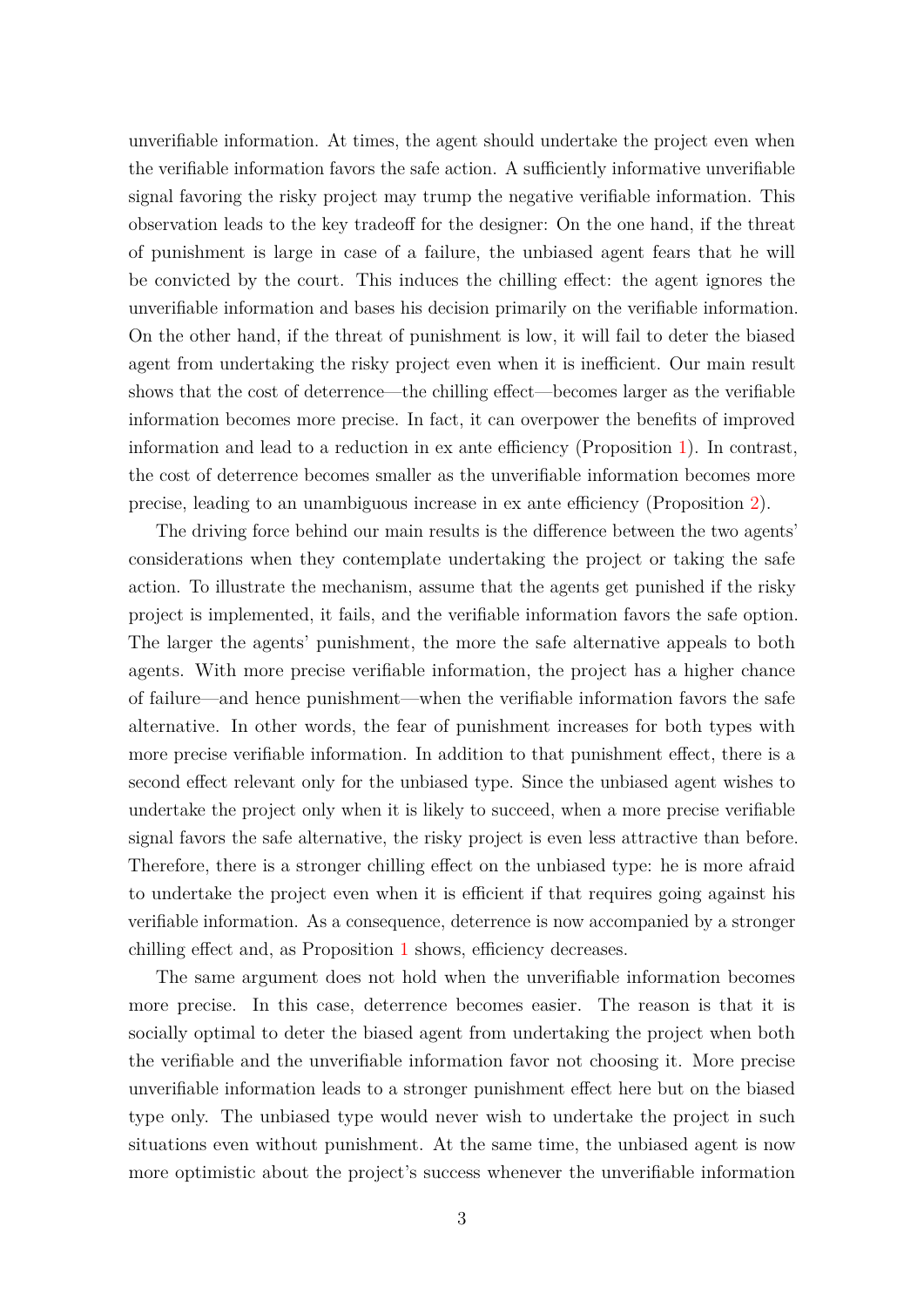<span id="page-3-0"></span>recommends undertaking it. Thus, he is more likely to make use of the unverifiable information; the chilling effect declines. Taking both effects together, screening gets easier for the designer and, as Proposition [2](#page-14-1) shows, efficiency increases.

Our results provide a cautionary tale in a world in which we observe constant improvements in available information, both verifiable and unverifiable. For example, doctors get better diagnostic tools; politicians get access to more specialized expert reports; civil servants are expected to use newer software to compare prices. While marginal improvements in unverifiable information are always welfare improving, one should be careful when marginally improving the precision of verifiable information. That is, improvements in technologies such as better diagnostic tools for doctors may simply not substitute for similar improvements acquired through experience. Even worse, such improvements could backfire.

Finally, our results extend to various alternative institutional settings. In Section [4](#page-16-0) we discuss a large range of model generalizations to show how the arguments translate to other environments. The key model ingredients driving our result are the following: (i) some but not all agents strive for efficiency; (ii) it is common knowledge that agents possess valuable information beyond what is ex post verifiable; (iii) agents are screened ex post based on outcomes and the verifiable information. All three elements are present in several real-world settings beyond the legal system. In Section [5](#page-24-0) we discuss a variety of settings with and without formal courts to highlight the applicability of our arguments.

### **1.1 Related Literature**

At a superficial level, the main takeaway of our paper—that superior verifiable information may reduce welfare—is reminiscent of several literatures. While our results are connected to some of them, we highlight in this section the different economic forces that lead to our results. To this end, we discuss each of the literatures separately.

**Exclusion of Verifiable Information.** Federal Rules of Evidence 403 and 404 allow judges to exclude evidence with probative value. [Lester et al.](#page-44-0) [\(2012\)](#page-44-0) argue that such exclusion may increase welfare. A cost-minimizing fact finder may opt to evaluate evidence with lower statistical power, as it is less costly to do so. [Bull and](#page-43-0) [Watson](#page-43-0) [\(2019\)](#page-43-0) provide a model of "robust litigation," in which litigants can choose whether to present hard, verifiable information. They show that, depending on the strength of the litigant's private signal relative to that of the hard information, the hard information can be misleading and lead to a loss in welfare.

Unlike [Bull and Watson](#page-43-0) [\(2019\)](#page-43-0), we abstract from any signaling concerns in the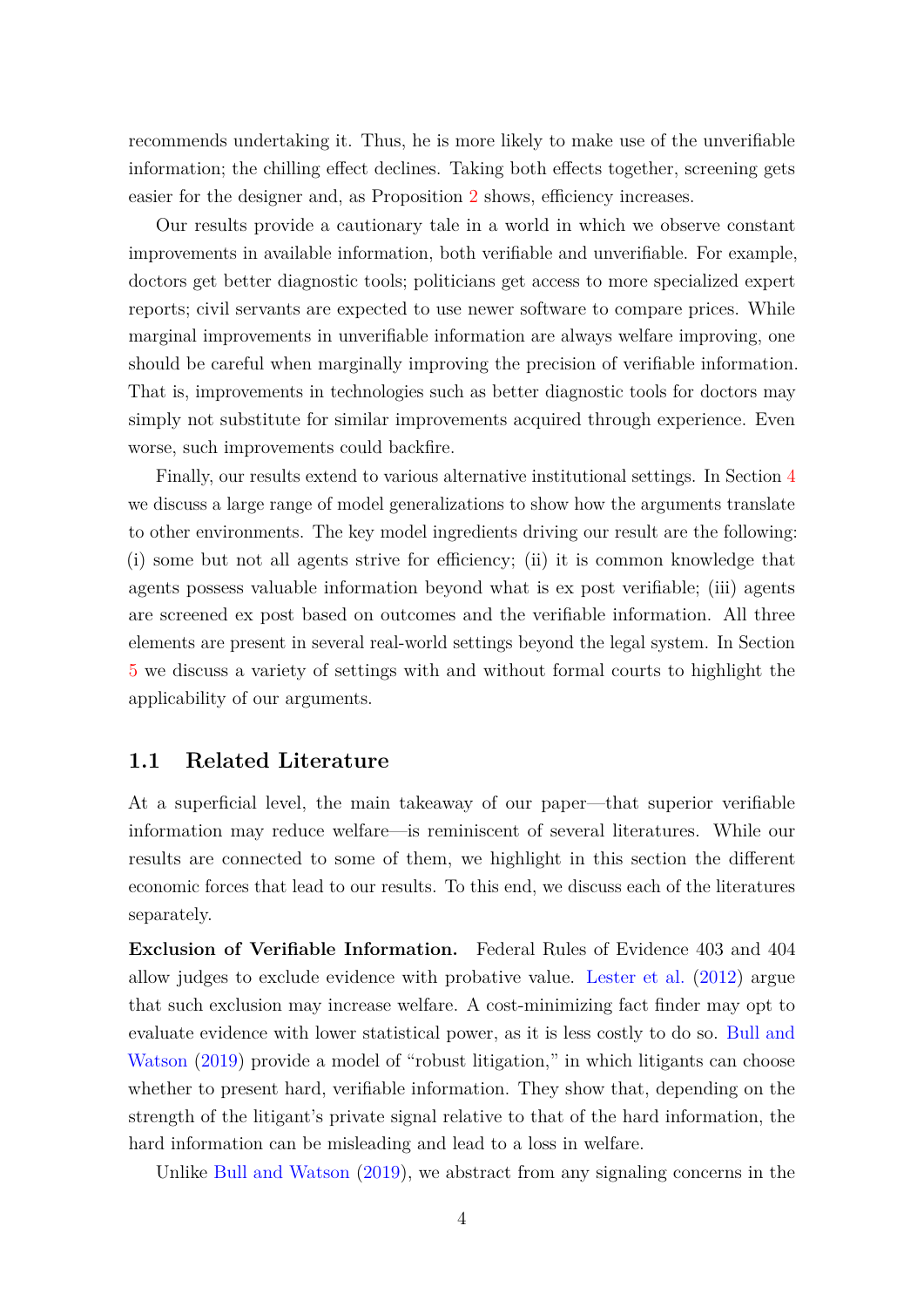<span id="page-4-1"></span>disclosure of the hard information and focus on a setting in which disclosure is mechanical. In this setting, inefficiency is caused by the agent's hesitation to take an efficient action due to the chance that such an action will lead to (i) harm and (ii) punishment.

In our setting, the defendant's action is publicly observed, and the court's role is to determine whether the intent behind the action was suspect. In line with [Sanchirico](#page-44-1) [\(2001\)](#page-44-1) and [Schrag and Scotchmer](#page-44-2) [\(1994\)](#page-44-2), we are interested in how evidence shapes agents' behavior outside the courtroom (and thus how it affects society's welfare). [Sanchirico](#page-44-1) [\(2001\)](#page-44-1) and [Schrag and Scotchmer](#page-44-2) [\(1994\)](#page-44-2) study how the law can deter an agent whose preferences do not align with society's. We complement this setting by introducing an unintended side effect of deterrence: the chilling effect on an unbiased agent.<sup>[1](#page-4-0)</sup>

**The Chilling Effect.** The chilling effect has been recognized in the literature. An early attempt to capture it formally is in [Garoupa](#page-43-1) [\(1999\)](#page-43-1). In more recent work, [Kaplow](#page-44-3) [\(2011,](#page-44-3) [2017a](#page-44-4)[,b\)](#page-44-5) documents the need to balance deterrence against the chilling effect in a variety of settings.

We build on this literature by taking the chilling effect as the starting point of our analysis. Allowing the punishment scheme to vary with the quality of information, we explore whether the chilling effect can be mitigated through the combination of superior information and an optimal judicial system.

**Other Side Effects of Deterrence.** A small literature has considered other, orthogonal side effects of deterrence. [Stigler](#page-44-6) [\(1970\)](#page-44-6) argues that imposing a harsh punishment for minor crimes may erode societies' willingness to punish any crime and suggests intermediate punishment as a remedy. [Lagunoff](#page-44-7) [\(2001\)](#page-44-7) points out that democratic societies have strategic reasons to limit punishment since an erroneous interpretation of the law by courts may hurt the "wrong" part of the population. [Pei](#page-44-8) [and Strulovici](#page-44-8) [\(2019\)](#page-44-8) show that severe punishment reduces the number of crimes that witnesses report, thereby reducing the cost of committing a crime. Intermediate punishments can deter some individuals from committing crimes, but those that commit crime are likely to commit several crimes. Unlike these researchers, we concentrate on how the quality of information affects the tradeoff between deterrence and the chilling effect.

**Incorporating Different Types of Information.** Our main comparative static increasing the precision of verifiable information can harm welfare—is reminiscent

<span id="page-4-0"></span><sup>&</sup>lt;sup>1</sup>All four papers discuss their findings in light of Federal Rule 404, which concerns the exclusion or inclusion of character evidence in the trial. In our environment, all evidence of the agent's character comes from his behavior and not from observable character traits. Thus, the court in our model complies with Federal Rule 404.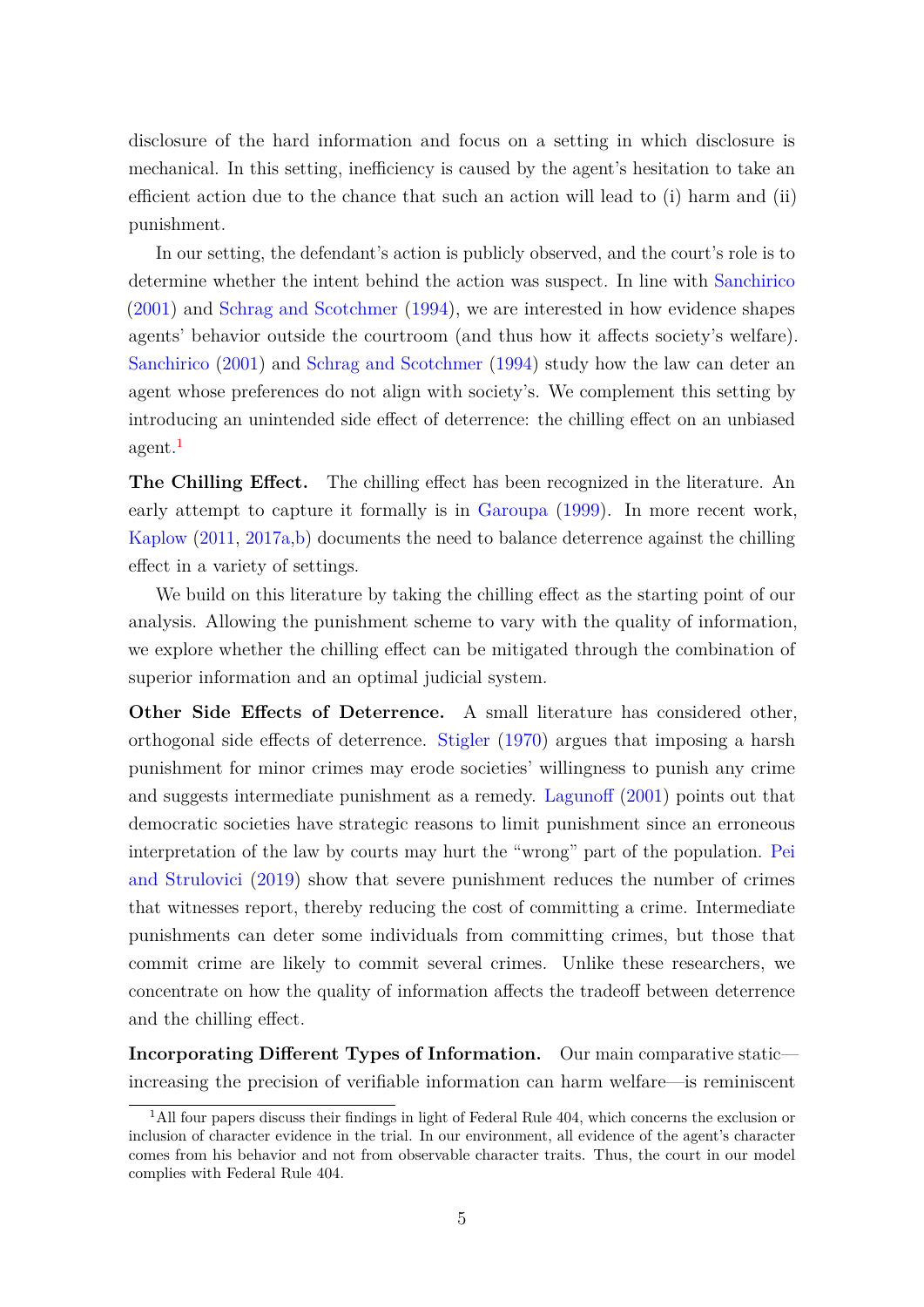<span id="page-5-0"></span>of [Morris and Shin](#page-44-9) [\(2002\)](#page-44-9) if one views verifiable (unverifiable) information as public (private) information. However, our channel differs from theirs. Coordination motives—the main driver in [Morris and Shin](#page-44-9) [\(2002\)](#page-44-9)—are entirely absent in our model. To highlight the difference between the environments, consider the setting in which the private information is very precise. Because of coordination motives, small increases in the precision of public information can harm welfare in the setting of [Morris and](#page-44-9) [Shin](#page-44-9) [\(2002\)](#page-44-9). Players overweigh public information, leading to a welfare reduction if it is sufficiently noisy. An analogous result does not appear in our setting. With precise private information, agents can be screened effectively via the outcome.

In a principal-agent setting, [Blanes i Vidal and Möller](#page-43-2) [\(2007\)](#page-43-2) study a problem in which the principal has two pieces of information, only one of which can be shared with the agent before he chooses his effort level. They show that sharing information may harm welfare. While our setting is outwardly similar to theirs, in ours the agent (not the principal) possesses the information and the punishment is (endogenously) determined ex ante to optimally discipline the agent. The economic forces in our environment do not rely on an agent that is suspicious of the selection of the signal received but on an agent afraid of being punished for relying on all of his available information.

**Contract Theory.** The closest papers in the contracting literature are [Prendergast](#page-44-10) [\(1993\)](#page-44-10) and [Prat](#page-44-11) [\(2005\)](#page-44-11). In a principal-agent setting, [Prendergast](#page-44-10) [\(1993\)](#page-44-10) focuses on how to incentivize an agent to acquire relevant information at a cost. He highlights how the agent may focus more on acquiring information about the principal's prior belief than about the underlying state of the world.

[Prat](#page-44-11) [\(2005\)](#page-44-11) argues that the *content of information* leads to qualitatively different effects of increased precision. While information about consequences is beneficial, that about actions is harmful. We view our exercise as complementary to [Prat'](#page-44-11)s [\(2005\)](#page-44-11) and [Prendergast'](#page-44-10)s [\(1993\)](#page-44-10). While they focus on situations in which the underlying information is about different objects (state of the world versus the principal's prior belief in [Prendergast](#page-44-10) [\(1993\)](#page-44-10) and consequences versus actions in [Prat](#page-44-11) [\(2005\)](#page-44-11)), both signals in our framework provide information about the same object. We show how the *nature of the information* about the same object—the quality of the project—affects welfare.

## **2 Model**

There are three players: an agent ("he"), a court ("it"), and a designer ("she"). The agent decides whether to undertake a risky project that may succeed or fail. The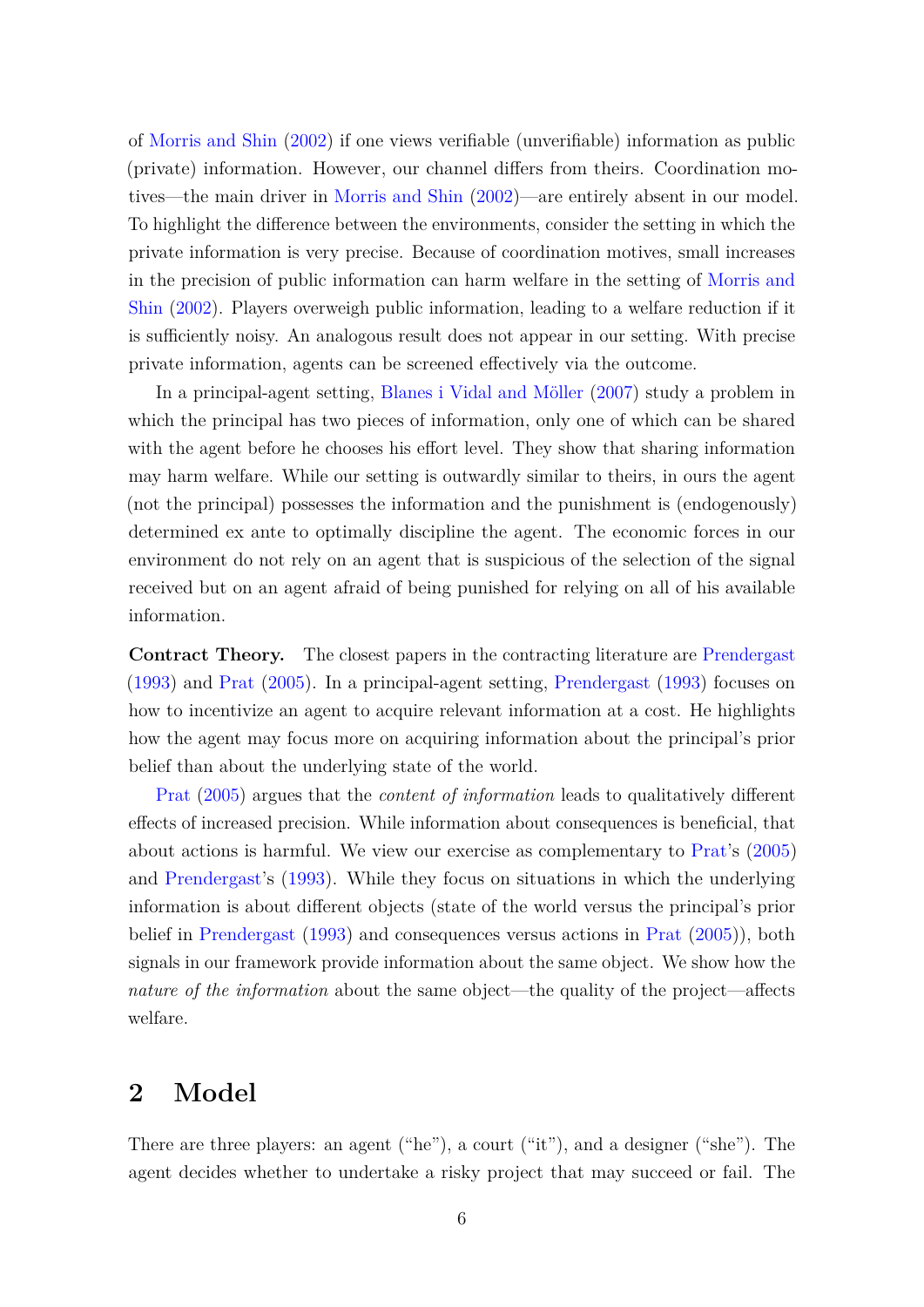<span id="page-6-0"></span>

| designer<br>selects<br>$\overline{F} > 0$ |                                     | agent<br>learns<br>$(\omega, x, y)$ | agent<br>decides | court<br>observes |               | court<br>decides<br>$a \in \{0, 1\}$ $(a, \theta, x)$ $F(x) \in [0, \overline{F}]$ | game |
|-------------------------------------------|-------------------------------------|-------------------------------------|------------------|-------------------|---------------|------------------------------------------------------------------------------------|------|
|                                           | nature                              |                                     | $a=1$            |                   | $\theta = -1$ |                                                                                    | ends |
|                                           | draws<br>$\{\theta, \omega, x, y\}$ |                                     | $a=0$            |                   | $\theta = 1$  |                                                                                    |      |
|                                           |                                     |                                     | game<br>ends     | game<br>ends      |               |                                                                                    |      |

Figure 1: *Timing of the game.* The designer selects the maximum punishment, *F*. The agent observes his type realization,  $\omega$ , and the realization of the two noisy signals,  $(x, y)$ , about the risky project's quality. Based on  $(\omega, x, y)$ , the agent decides whether to take the risky action,  $a=1$ , or the safe action,  $a=0$ . If the agent takes the risky action, the court observes the realized project quality,  $\theta$ , and the realization of the verifiable signal,  $x$ . If the project fails  $(\theta = -1)$ , the court selects a punishment  $F(x) \in [0, \overline{F}]$ . Then payoffs realize.

agent is uncertain about the quality of the project and relies on the information available to him when making a decision. If the agent undertakes the risky project, and it fails, the court examines the verifiable part of the agent's information and decides the punishment. The court applies the law, which depends on the designer's initial choice of the maximum punishment. Figure [1](#page-6-0) summarizes the basic model structure.

**Project Quality and Information.** The project's quality is either good  $(\theta = 1)$ or bad  $(\theta = -1)$ . If undertaken, a good project succeeds and a bad project fails.

The ex ante probability that the project is good is *β*. There are two imperfectly informative signals about the project's quality: the verifiable information and the unverifiable information. The verifiable information is a random variable *X* with realization  $x \in \{-1, 1\}$ . The precision of the verifiable information is given by  $p_x := \mathbb{P}(\mathbf{X} = \theta) \in (1/2, 1)$ , the probability that the verifiable signal matches the quality of the project. Analogously, the unverifiable information is a random variable *Y* with realization  $y \in \{-1, 1\}$  and precision  $p_y := \mathbb{P}(Y = \theta) \in (1/2, 1)$ . We summarize the informational environment by  $S := (\beta, p_x, p_y)$ . The signals **X** and **Y** are independent conditional on the project's state *θ*. [2](#page-6-1)

**Designer.** At the beginning of the game, the designer chooses the maximum punishment,  $\overline{F}$ , the court can inflict on the agent. The designer receives a payoff of 1 from a successful project and a payoff of -1 from a failed project. If no project is undertaken, she receives a payoff of 0.

<span id="page-6-1"></span><sup>2</sup>To keep the analysis simple, our baseline signal structure is very stylized. Continuous signals are discussed in Appendix [C;](#page-33-0) in Appendix [E.1](#page-42-0) we discuss state-dependent levels of precision; and in Appendix [E.2,](#page-42-1) we cover conditionally dependent signals.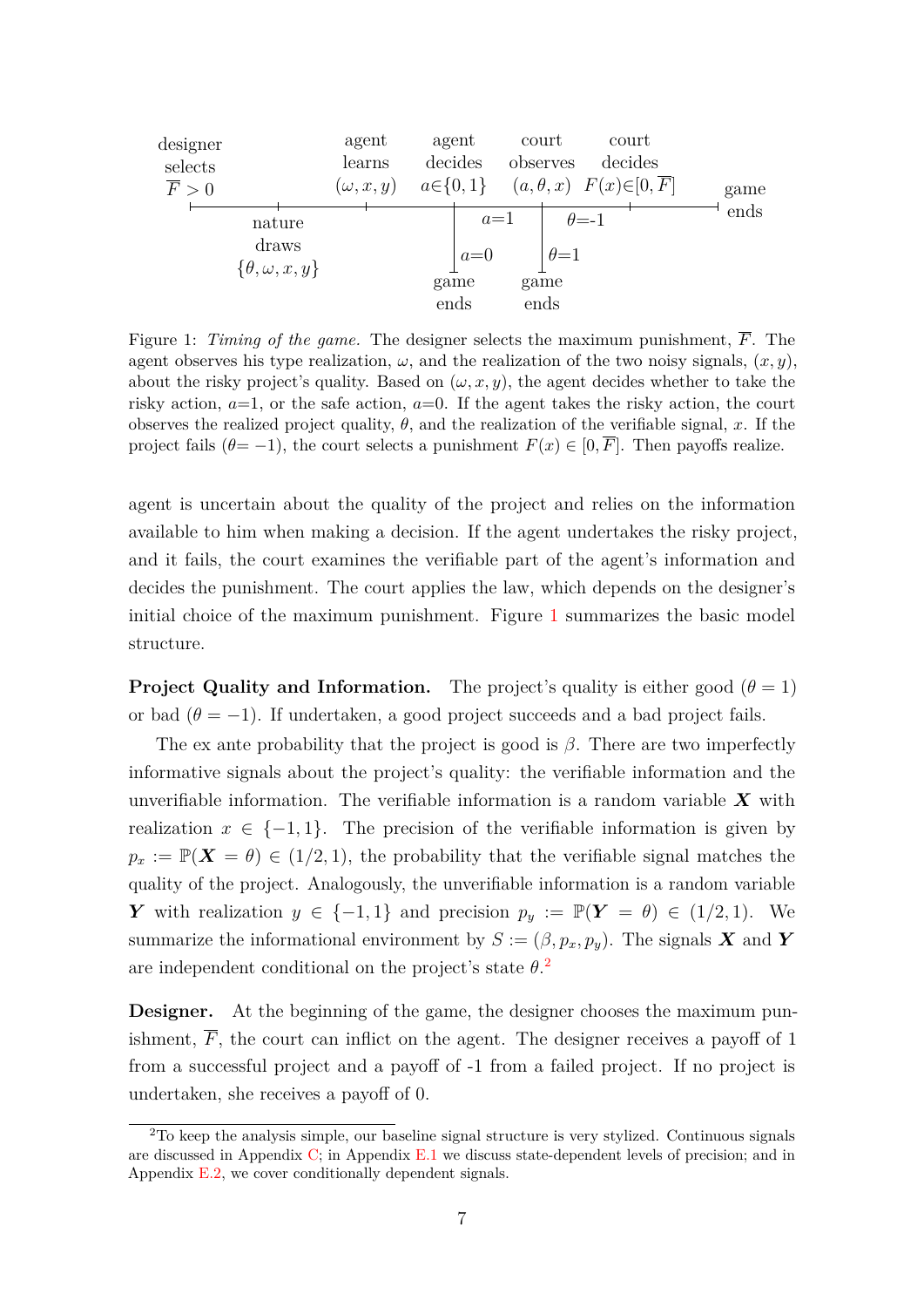**Agent.** The agent is privately informed about his type  $\omega$ . He can be unbiased  $(\omega = u)$  or biased  $(\omega = b)$ . The common prior  $\gamma$  denotes the ex ante probability that  $\omega = u$ . The agent observes the realizations *x* and *y* of the two signals and decides whether to act  $(a = 1)$ —that is, undertake the project—or not  $(a = 0)$ .

The ex post payoffs,  $u^{\omega}$ , of an agent of type  $\omega$  from his action are given by

$$
u^u(a,\theta) = a\theta \quad \text{and } u^b(a,\theta) = a.
$$

An unbiased agent benefits from successful projects but suffers from failed projects; a biased agent benefits whenever he acts. In addition, the court can reduce an agent's utility by punishment *F*.

**Court.** The court observes the agent's action *a* and the realization of the verifiable information *x*. It has no access to the unverifiable information. Based on the information, the court applies the law and potentially inflicts punishment  $F \in [0, \overline{F}]$ . We assume the following on the court's behavior: (i) The court can only punish upon harm, that is, if the risky project fails,  $3$  and (ii) the court is set to screen agents. That is the court receives a positive payoff  $F$  if it inflicts  $F$  on a biased agent. It suffers a loss  $FL$  if it does so on an unbiased agent.  $L > 0$  is a scaling parameter.

**Welfare.** Let  $a^{\omega}(x, y)$  be the type- $\omega$  agent's probability of acting on  $(x, y)$ , and let  $F(x)$  be the court's punishment strategy. We define welfare,  $W(\cdot)$ , to be the ex-ante expected utility of the designer. Formally,

$$
W(a^u(\cdot), a^b(\cdot), F(\cdot), \overline{F}; S, \gamma) := \mathbb{E}_{\omega, x, y, \theta}[a^{\omega}(x, y)\theta]
$$

We focus on the designer-optimal perfect Bayesian equilibria.

**On The Court's Objective Function.** Before moving to the analysis, we pause to discuss our assumptions about the court's behavior. Together, they capture the doctrine "actus reus non facit reum nisi mens sit rea" (the act is not culpable unless the mind is guilty). The doctrine requires that a person can be found guilty only if there has been (a) a physical element—an unlawful action—and (b) a mental element—a violation of the standards of care such as negligence or an intention to harm.

In our model, taking a risky action that fails serves as the physical element necessary for conviction. Regarding the mental element, a biased agent intrinsically exercises a lower standard of care as compared to the unbiased agent. Thus, his bias constitutes the guilty mind. Taken together, actus reus and mens rea imply the courts'

<span id="page-7-0"></span><sup>3</sup>This assumption is motivated by realism and does not affect our results. We show this in Section [4.3](#page-22-0) which also provides further discussion on this point.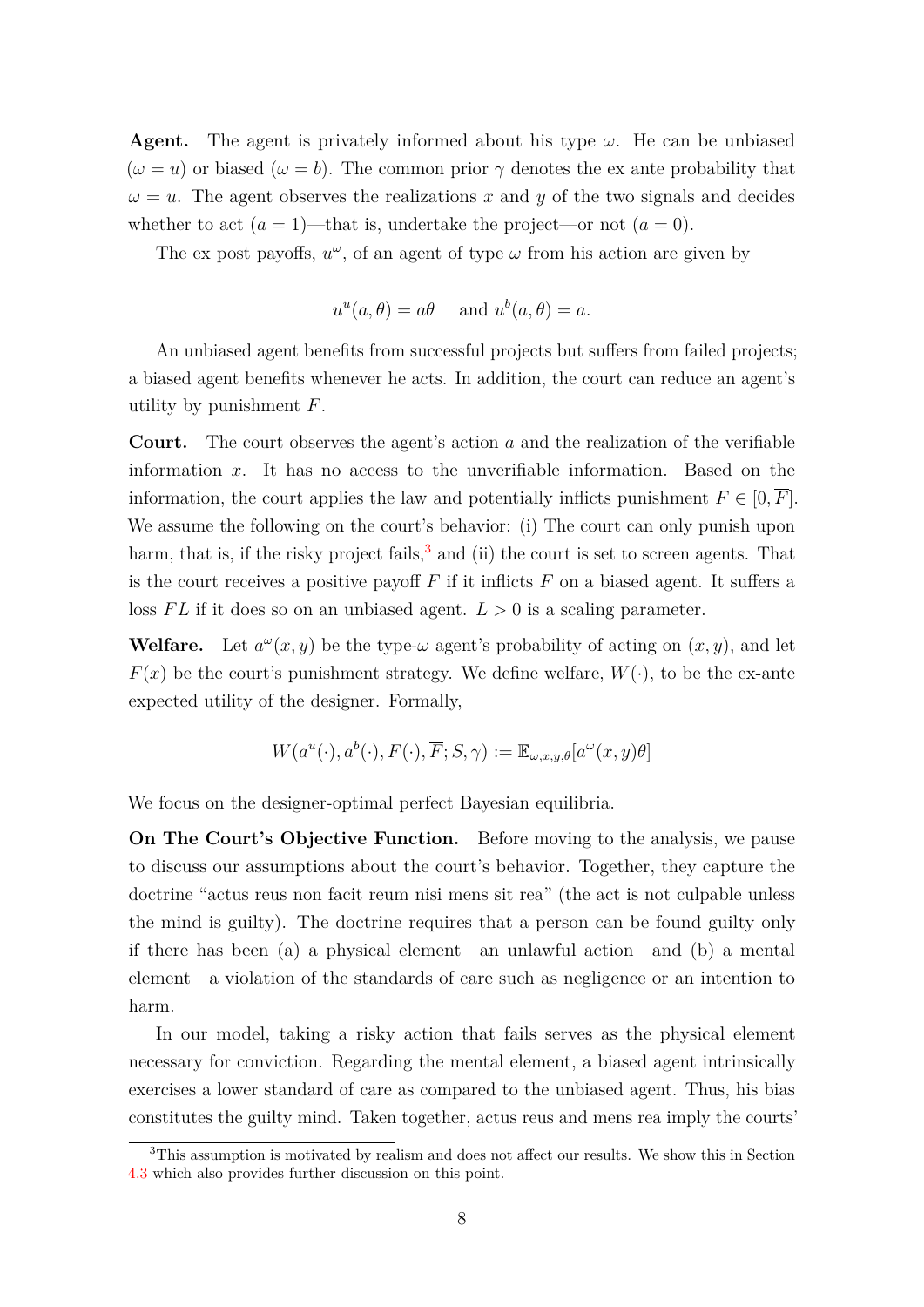<span id="page-8-0"></span>objective: it wishes to convict the biased agent for undertaking the risky project that fails.

Moreover, we have chosen the concept of *subjective* mens rea in our baseline setting. The guilty mind depends on the inferred preferences of the agent; the law aims to screen agents' types. An alternative interpretation is *objective* mens rea. In that case, the guilty mind depends on the inferred unverifiable information of the agent and the time of decision making; the law aims to screen the agent's information set.

Historically, at least criminal law often relies on subjective mens rea. In tort law cases, mens rea plays a less formal role. However, informally the defendant's (perceived) type remains important in establishing liability (see, for example, [Cane,](#page-43-3) [2000,](#page-43-3) for a discussion). While both types of mens rea provide similar results, subjective mens rea appears more appropriate for two reasons. It provides a sharper description of our central tradeoff, and a welfare-maximizing designer prefers it over objective mens rea. We provide further discussion and examples of the settings we have in mind in Section [4.2.](#page-19-0)

## **3 Analysis**

We characterize the equilibria using backward induction. We first analyze the court's best response, then that of the agent. Finally, we determine the designer's optimal choice. In Section [3.5,](#page-12-0) we present our main result: increasing the precision of the unverifiable information, *py*, always improves welfare. In contrast, increasing the precision of the verifiable information, *px*, may reduce welfare.

### **3.1 Court's Best Response**

After observing the agent's action, the realization of the state, and the realization of the verifiable signal, the court decides how much to punish the agent. It takes the agent's equilibrium behavior and the maximum punishment set by the designer,  $\overline{F}$ , as given. By assumption the court can only convict if the project failed—that is,  $a = 1$  and  $\theta = -1$ . Recall that the court receives a payoff of *F* if it convicts a biased agent and takes a loss of FL if it convicts an unbiased agent. No conviction implies 0 payoff. Thus, when deciding on the punishment, the court uses Bayes' rule to form a belief, denoted by  $\gamma_x$ , about the probability that the agent is unbiased. In calculating  $\gamma_x$  it takes into account both the verifiable information and the agent's equilibrium behavior. Subject to that belief, the court's expected payoff from conviction is

$$
(1 - \gamma_x)F - \gamma_x FL.
$$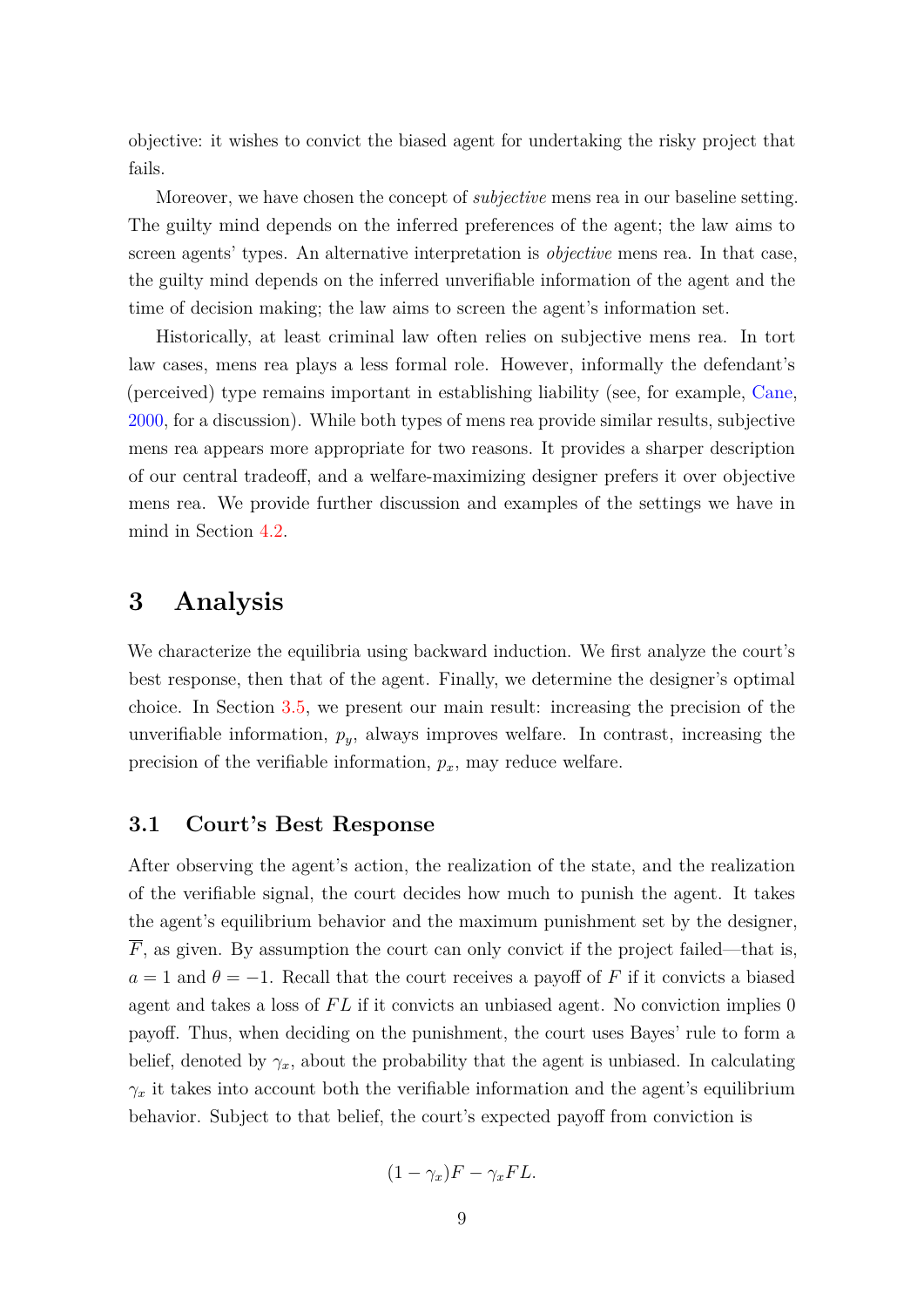The court chooses to convict the agent only if the above is weakly larger than zero the payoff of not convicting. Because the interim payoff of convicting is decreasing on  $\gamma_x$ , there is a unique belief that makes the court indifferent between convicting and not:  $\overline{\gamma} := 1/(1 + L)$ . The court's optimal strategy is a simple cutoff strategy: it inflicts the maximum punishment,  $F = \overline{F}$ , if  $\gamma_x < \overline{\gamma} := 1/(1+L)$  and no punishment, *F* = 0, if  $\gamma_x > \overline{\gamma}$ . The court is indifferent between sentences if  $\gamma_x = \overline{\gamma}$ . The relevant case for our purposes is  $\gamma > \overline{\gamma}$  which we assume from now on.

### **3.2 Agent's Best Response**

The agent observes  $(x, y)$  and decides whether to act. If he decides not to act, he receives a payoff of 0. The payoff from acting depends on whether the project ultimately succeeds or fails and on the punishment the court inflicts if it fails. The agent uses the information  $(x, y)$  to update his prior belief via Bayes' rule. He forms a posterior belief,  $\beta_{xy}$ , that describes the interim probability that the project is good. Taking the court's decision as given, his interim expected payoff from acting is as follows:

$$
\beta_{xy}u^{\omega}(a=1,\theta=1) + (1 - \beta_{xy})(u^{\omega}(a=1,\theta=-1) - F(x))
$$

The agent prefers acting only if the above is larger than 0—the payoff from not acting. Because the interim expected payoff is monotonically increasing in  $\beta_{xy}$ , the agent follows a cutoff strategy with type-specific cutoffs

<span id="page-9-0"></span>
$$
\overline{\beta}^u(F(x)) := \frac{F(x) + 1}{F(x) + 2} \quad \text{and} \quad \overline{\beta}^b(F(x)) := \frac{F(x) - 1}{F(x)}.
$$
 (1)

A type- $\omega$  agent strictly prefers to act if  $\beta_{xy} > \overline{\beta}^{\omega}(F(x))$ , prefers to not act if  $\beta_{xy}$  <  $\overline{\beta}^{\omega}(F(x))$ , and is indifferent between the two if  $\beta_{xy} = \overline{\beta}^{\omega}(F(x))$ . Notice that  $\overline{\beta}^u(F(x)) > \overline{\beta}^b(F(x))$ . Therefore, whenever the unbiased agent weakly prefers acting, the biased agent strictly prefers to act.

We abuse notation slightly and denote by  $a^{\omega}(x, y)$  the probability that an agent of type  $\omega$  acts, taking  $F(x)$  and  $\overline{F}$  as given.

### **3.3 Designer's Best Response**

The designer selects the maximum punishment,  $\overline{F}$ , with the goal of maximizing welfare. Notice that, if  $F(x) = 0$ , an unbiased agent would act on  $(x, y)$  whenever  $\beta_{xy} > \frac{1}{2}$  $\frac{1}{2}$ . Since the unbiased agent's preferences coincide with those of the society's, his actions too would coincide with the society's preferred actions when  $F(x) = 0$ .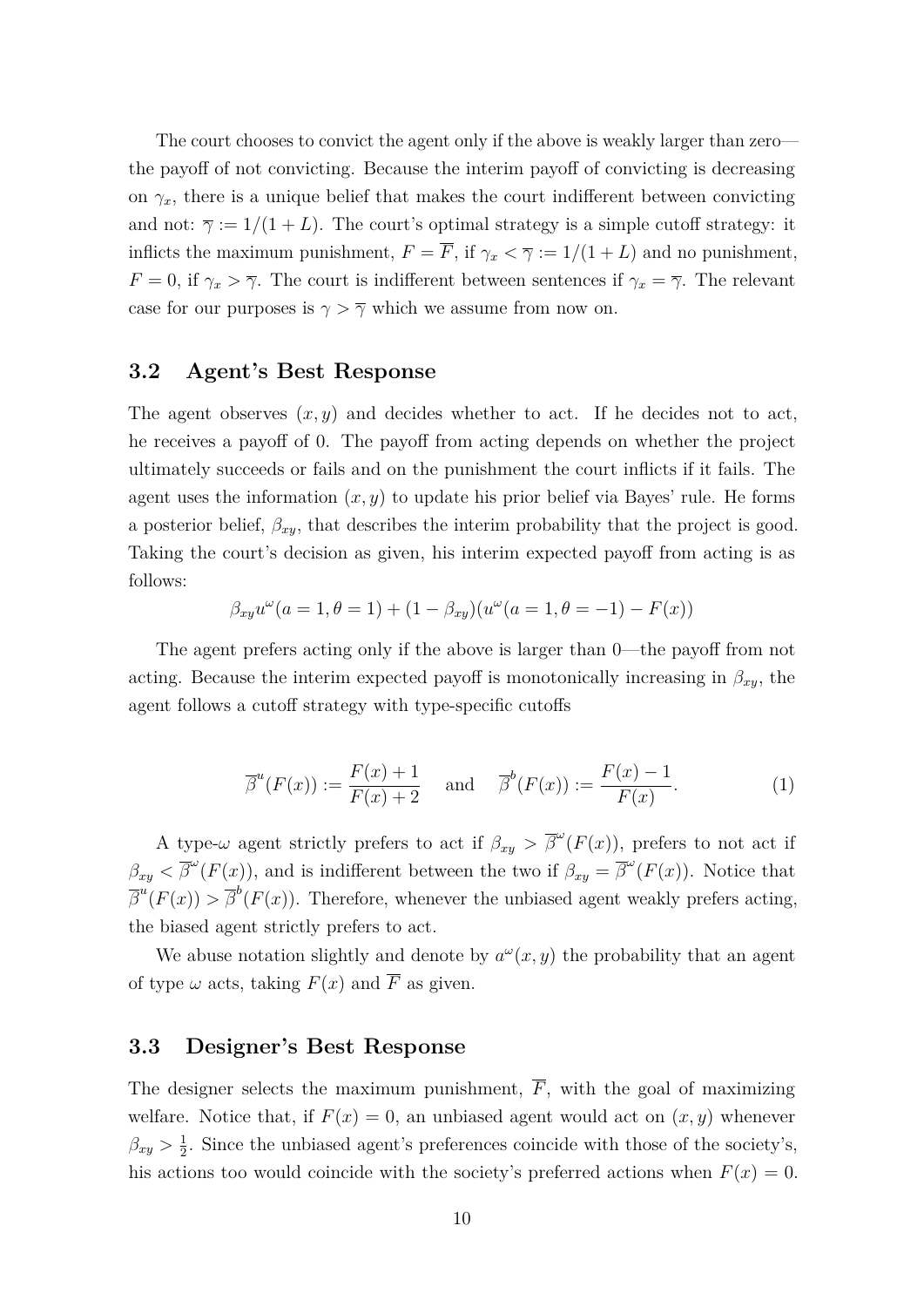Therefore, we say that it is interim efficient to act on  $(x, y)$  if  $\beta_{xy} > \frac{1}{2}$  $rac{1}{2}$ .

In the main text, we focus on environments *S* such that

$$
\beta_{xy} \ge 1/2 \Leftrightarrow \max\{x, y\} = 1.
$$

That is, we consider the cases in which it is (interim) efficient to act if and only if the agent receives at least one positive signal. We chose this case because it illustrates our main point most clearly.[4](#page-10-0)

**Basic Tradeoff.** The two equations in [\(1\)](#page-9-0) highlight the main tradeoff in designing the maximum punishment level  $\overline{F}$ . If the expected punishment,  $F(x)$ , is too low, the biased agent acts even if it is inefficient to do so. If  $F(x)$  is too high, the unbiased agent suffers from the *chilling effect*: the fear of being punished if the project fails results in not acting when it is efficient to act.

The optimal punishment scheme balances the deterrence of the biased agent with the encouragement of the unbiased agent.

### **3.4 Optimal Punishment Scheme**

Having laid out the agent's and the court's incentives, we now proceed to solve for the optimal punishment scheme the designer will set, given the information structure.

First, notice that it is efficient to act when the verifiable information is positive,  $x = 1$ , regardless of the realization *y*. Indeed, if both agents act on  $x = 1$ , the court's posterior probability is equal to the prior  $\gamma$ . Since  $\gamma > \overline{\gamma}$ , the court never punishes an acting agent when  $x = 1$ . Conflict arises only when the verifiable information is negative,  $x = -1$ . Here it is efficient to act on positive unverifiable information,  $y = 1$ , but efficient to not act on negative unverifiable information,  $y = -1$ .

Given  $x = -1$ , the designer wishes to deter the biased agent from acting when  $y = -1$  while incentivizing the unbiased agent to act when  $y = 1$ . This leads to the following two natural questions that guide our analysis. Assuming that the agent gets punished when the project fails and  $x = -1$ , we ask:

- 1. What is the minimum punishment,  $F<sup>b</sup>$ , that prevents the biased type from acting when receiving negative unverifiable information,  $y = -1$ ?
- 2. What is the maximum punishment,  $F^u$ , that will allow the unbiased type to act when receiving positive unverifiable information,  $y = 1$ ?

Invoking the agent's best response, we obtain

<span id="page-10-1"></span>
$$
F^{u} = \frac{2\beta_{-1,1} - 1}{1 - \beta_{-1,1}} \quad \text{and} \quad F^{b} = \frac{1}{1 - \beta_{-1,-1}}.
$$
 (2)

<span id="page-10-0"></span><sup>4</sup>Our results are not specific to this case. For a formal treatment, see Appendix [D.](#page-39-0)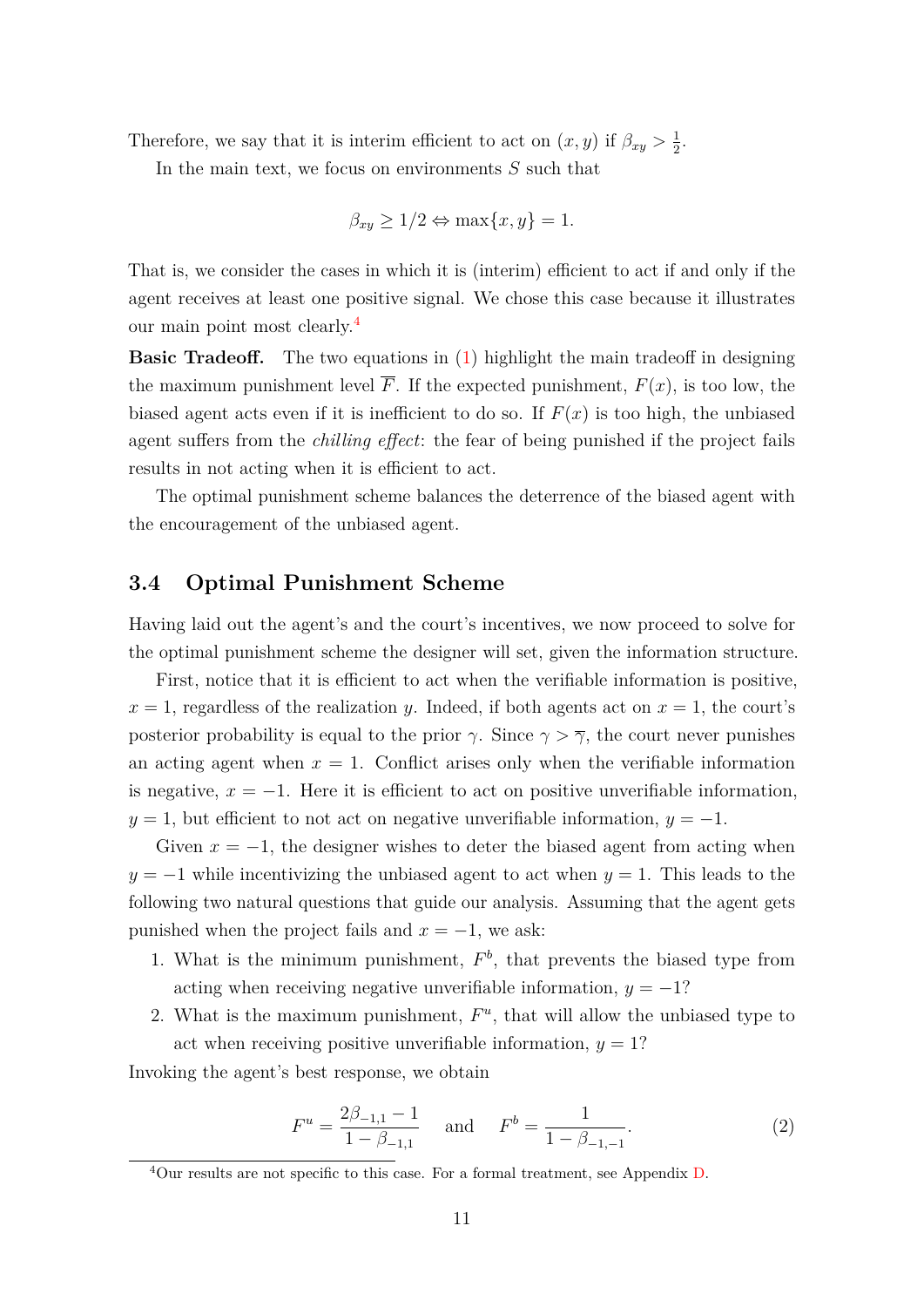Whether  $F^u > F^b$  or  $F^b > F^u$  depends on the information structure, *S*. As we shall see, the optimal equilibrium has a different structure depending on whether  $F^u > F^b$ or vice versa.

To understand the difference between these two cases, it is helpful to consider them separately. To illustrate the underlying intuition, we ignore the court's incentives momentarily and assume that the court punishes with  $F(-1) = \overline{F}$ . Then, by the definitions of  $F^b$  and  $F^u$ , an unbiased agent strictly prefers to act on  $y = 1$  if  $\overline{F} < F^u$ , while the biased agent strictly prefers to act on  $y = -1$  if  $\overline{F} < F^b$ .

**Case**  $\mathbf{F}^{\mathbf{b}} > \mathbf{F}^{\mathbf{u}}$ . If  $\overline{F} \leq F^u$ , then the unbiased agent acts on  $y = 1$  while the biased agent acts on all signal realizations. The punishment is too low to achieve any deterrence. Therefore, welfare is constant for all  $\overline{F} \in [0, F^u]$ , and it is without loss to assume that the designer sets  $\overline{F} = 0$ ; she offers the agent a *universal free pass* (Table [1a\)](#page-12-1). If  $\overline{F} \in (F^u, F^b)$ , then the unbiased agent will prefer to not act on  $y = 1$ , yet the biased agent will continue to act on  $y = -1$ . But then the designer can attain strictly higher welfare by setting  $\overline{F} = F^b$ : doing so deters the biased agent from acting on  $y = -1$ , leaving the unbiased agent's behavior unchanged as seen in Table [1b.](#page-12-1) Welfare improves.

Hence, the optimal punishment scheme is either a universal free pass ( $\overline{F} = 0$ ) or  $\overline{F} = F^b$ . The latter deters the biased agent from acting on two negative signals at the cost of fully chilling the unbiased agent's action on  $y = 1$ . With  $\overline{F} = 0$ , the court's incentives play no role, while with  $\overline{F} = F^b$ , the court expects only the biased agent to act on  $x = -1$ . It is optimal to set  $F(-1) = \overline{F}$  given the agent's behavior.

**Case**  $\mathbf{F}^{\mathbf{u}} > \mathbf{F}^{\mathbf{b}}$ . Here it is possible to partially deter the biased agent without imposing a chilling effect on the unbiased agent. By setting  $\overline{F} = F^b$ , the biased agent is deterred from acting on  $y = -1$ , whereas the unbiased agent is encouraged to act on  $y = 1$ . Notice, however, that in this case, the biased agent cannot be fully deterred from acting on  $y = -1$  in equilibrium. The reason comes from the court's equilibrium behavior, an issue we have so far ignored. If the biased agent does not act on  $y = -1$ , and if both types of agents act on  $y = 1$ , then the court's posterior belief about the agent's type upon seeing a failure and when  $x = -1$  is  $\gamma > \overline{\gamma}$ . The court will not convict the agent. Naturally, the biased agent could exploit the court's behavior and act on  $y = -1$ . Therefore, in the welfare-maximizing equilibrium, the court must be indifferent about convicting the agent. To make the court indifferent, the biased agent must mix with an interior probability.<sup>[5](#page-11-0)</sup> This equilibrium is summarized in Table [1c.](#page-12-1) Alternatively, we can have  $\overline{F} = F^u$ , which fully deters the biased agent,  $a^b(-1,-1) = 0$ , but at the cost of a partial chilling effect,  $a^u(-1,1) < 1$ , as seen

<span id="page-11-0"></span><sup>&</sup>lt;sup>5</sup>In other equilibria, the biased agent acts with high probability on  $y = -1$  and the court strictly prefers conviction. However, these equilibria are not welfare maximizing.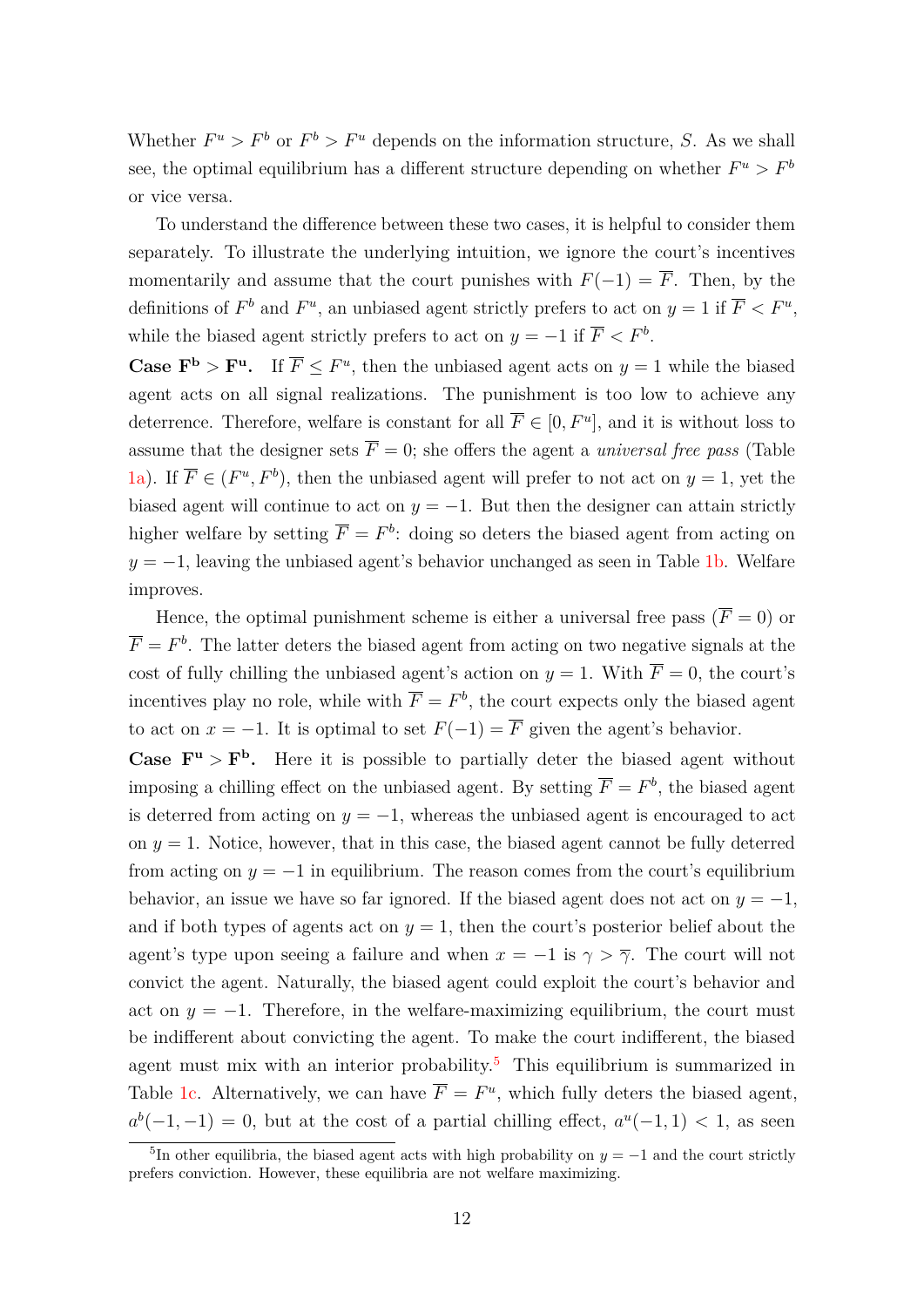Table 1: Strategy profiles in the optimal equilibria

<span id="page-12-1"></span>

|                                 |  |  | When $F^b > F^u$ |                               |  |  |
|---------------------------------|--|--|------------------|-------------------------------|--|--|
| (a) When $\overline{F} = 0$     |  |  |                  | (b) When $\overline{F} = F^b$ |  |  |
| $(x, y)$ $a^u$ $a^b$            |  |  |                  | $(x, y)$ $a^u$ $a^b$          |  |  |
| $(-1,-1)$ 0 1                   |  |  |                  | $(-1,-1)$ 0 0                 |  |  |
| $(-1,1)$ 1 1                    |  |  |                  | $(-1,1)$ 0 1                  |  |  |
|                                 |  |  | When $F^u > F^b$ |                               |  |  |
| (c) When $\overline{F} = F^b$   |  |  |                  | (d) When $\overline{F} = F^u$ |  |  |
| $(x, y)$ $a^u$ $a^b$            |  |  |                  | $(x, y)$ $a^u$ $a^b$          |  |  |
| $\overline{(-1,-1)}$ 0 $\eta^b$ |  |  |                  | $(-1,-1)$ 0 0                 |  |  |
| $(-1,1)$ 1 1                    |  |  |                  | $(-1,1)$ $\eta^u$ 1           |  |  |

in Table [1d.](#page-12-1) Again, the reason for the mixing of the unbiased type on (−1*,* 1) is to provide incentives to the court for conviction upon failure and  $x = -1$ .

As we have seen, the ranking of the critical levels  $F^u$  and  $F^b$  determines how deterrence and the chilling effect pair. For example, if  $F^b > F^u$ , full deterrence also implies a maximal chilling effect. If  $F^u > F^b$ , full deterrence is possible at a lower cost. The ranking depends on the information structure *S* and, in particular, on the levels of precision for the verifiable and the unverifiable information,  $p_x$  and  $p_y$ . Lemma [1](#page-12-2) characterizes the effect of a change in  $p_x$  and  $p_y$  on the difference  $F^b - F^u$ . It is at the heart of our main result.

<span id="page-12-2"></span>**Lemma 1** *The difference between the critical punishment levels,*  $F^b - F^u$ , *is continuous in both precision levels,*  $p_x$  *and*  $p_y$ *. The difference is* increasing *in*  $p_x$  *and* decreasing *in py.*

To understand why the difference is increasing in precision  $p_x$ , first note that both  $F<sup>b</sup>$  and  $F<sup>u</sup>$  are decreasing in  $p_x$ . The likelihood of failing, conditional on  $x = -1$ , increases with  $p_x$ , and thus the agent expects—ceteris paribus—a higher punishment. However, the increases in both punishment and probability of failure affect the different types in different ways. Because of the misalignment of preferences between the unbiased and the biased agent,  $F^u$  falls faster than  $F^b$ . The biased agent suffers only indirectly from the higher failure rate—through the higher punishment (the punishment effect). The unbiased agent also suffers directly—through the failure itself (the outcome effect).

<span id="page-12-0"></span>The reason that the difference is decreasing in  $p_y$  is more direct. Following an increase of  $p_y$ , both outcome and punishment effects encourage the unbiased agent to act on  $y = 1$ ; thus,  $F^u$  increases. The punishment effect discourages the biased agent from acting on  $y = -1$ ; thus,  $F<sup>b</sup>$  decreases.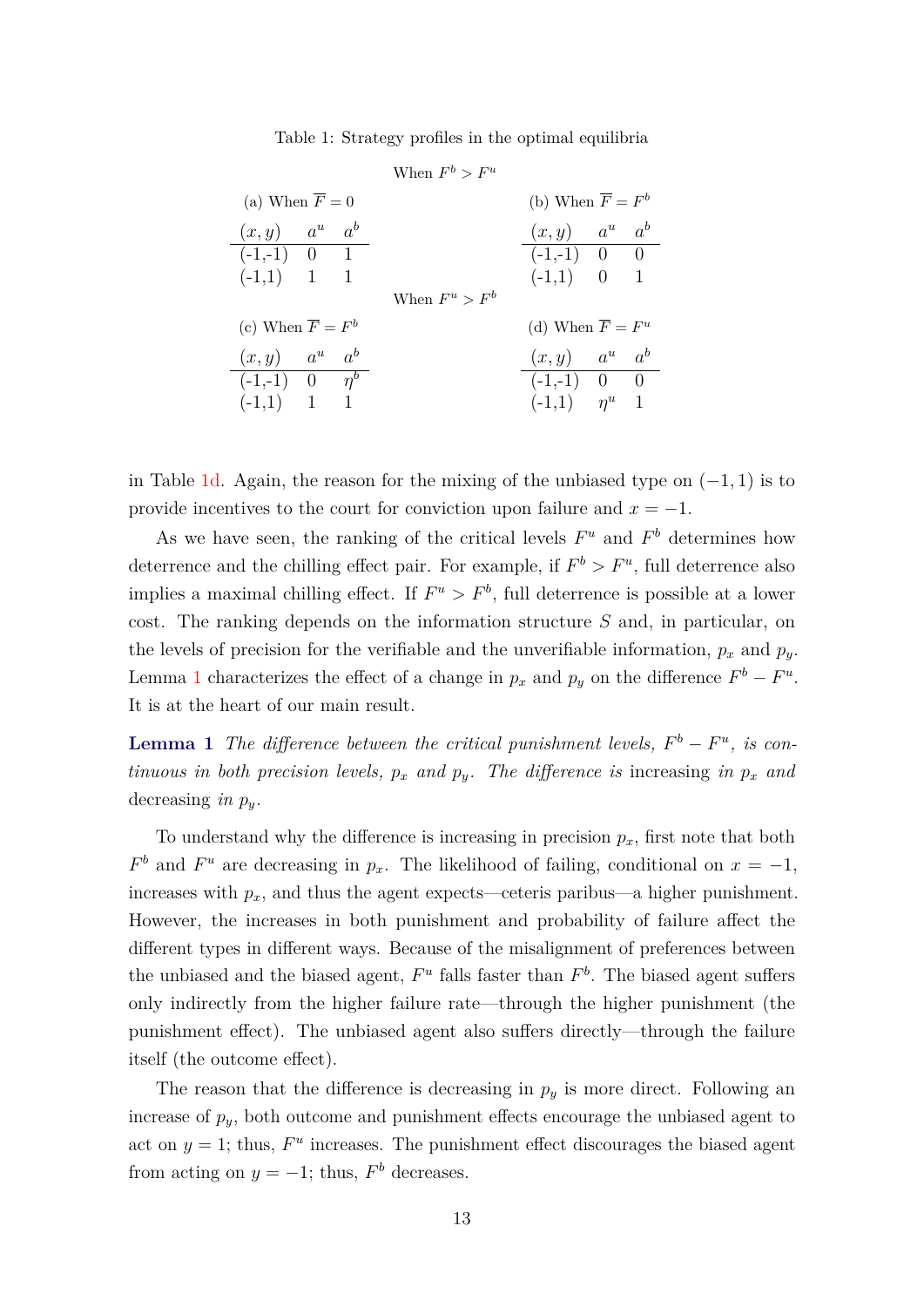<span id="page-13-0"></span>

Figure 2: *Critical values of the quality of information.* The shaded area is the parameter region  $(p_x, p_y)$  in which it is efficient to act iff  $x + y \ge 0$  (our baseline case). On the top left of the shaded region, it is efficient to act iff  $y \geq 0$ ; and on the bottom right iff  $x \geq 0$ . The bottom left is the area in which even two negative signals cannot overturn the prior *β* and it is always efficient to act. The thick black line depicts the beliefs at which  $F^b = F^u$  and  $(p_x^*, p_y^*)$ . Changes in  $p_x$  represent movements parallel to the *x*−axis; changes in  $p_y$  represent movements parallel to the *y*−axis. Welfare drops for horizontal moves crossing the black line (see Figure [3\)](#page-15-0). In this example,  $\beta = 9/13$ .

### **3.5 Signal Precision**

Suppose that the verifiable information becomes more precise; that is,  $p_x$  increases to some  $p'_x > p_x$ . By Lemma [1,](#page-12-2) we could have  $F^b < F^u$  at  $p_x$  and  $F^b > F^u$  at  $p'_x$ . Define the following *critical threshold* of information quality.

**Definition 1** *The precision level*  $p_x^*$  *is a critical threshold of information quality given* (*py, β*) *if the following two conditions hold:*

- *1. The critical punishment levels are equal:*  $F^b(p_x^*, p_y, \beta) = F^u(p_x^*, p_y, \beta)$  (see [\(2\)](#page-10-1)).
- 2. The informational environment  $S = (p_x^*, p_y, \beta)$  is in the interior of environments *in which it is efficient to act if and only if*  $x + y \geq 0$ *.*

Figure [2](#page-13-0) sketches these levels for a fixed  $\beta$  in the  $(p_x, p_y)$  plane. It is efficient to act if and only if  $x + y \geq 0$  inside the shaded region. The thick black line plots the critical information quality,  $p_x^*(p_y)$ .

With some abuse of notation, let  $W^*(p_x)$  [resp.  $W^*(p_y)$ ] denote the (ex ante) welfare corresponding to the welfare-maximizing equilibrium for some precision level *p<sub>x</sub>* [resp. *p<sub>y</sub>*] in an otherwise-fixed environment  $(p_y, \beta, \gamma)$  [resp.  $(p_x, \beta, \gamma)$ ].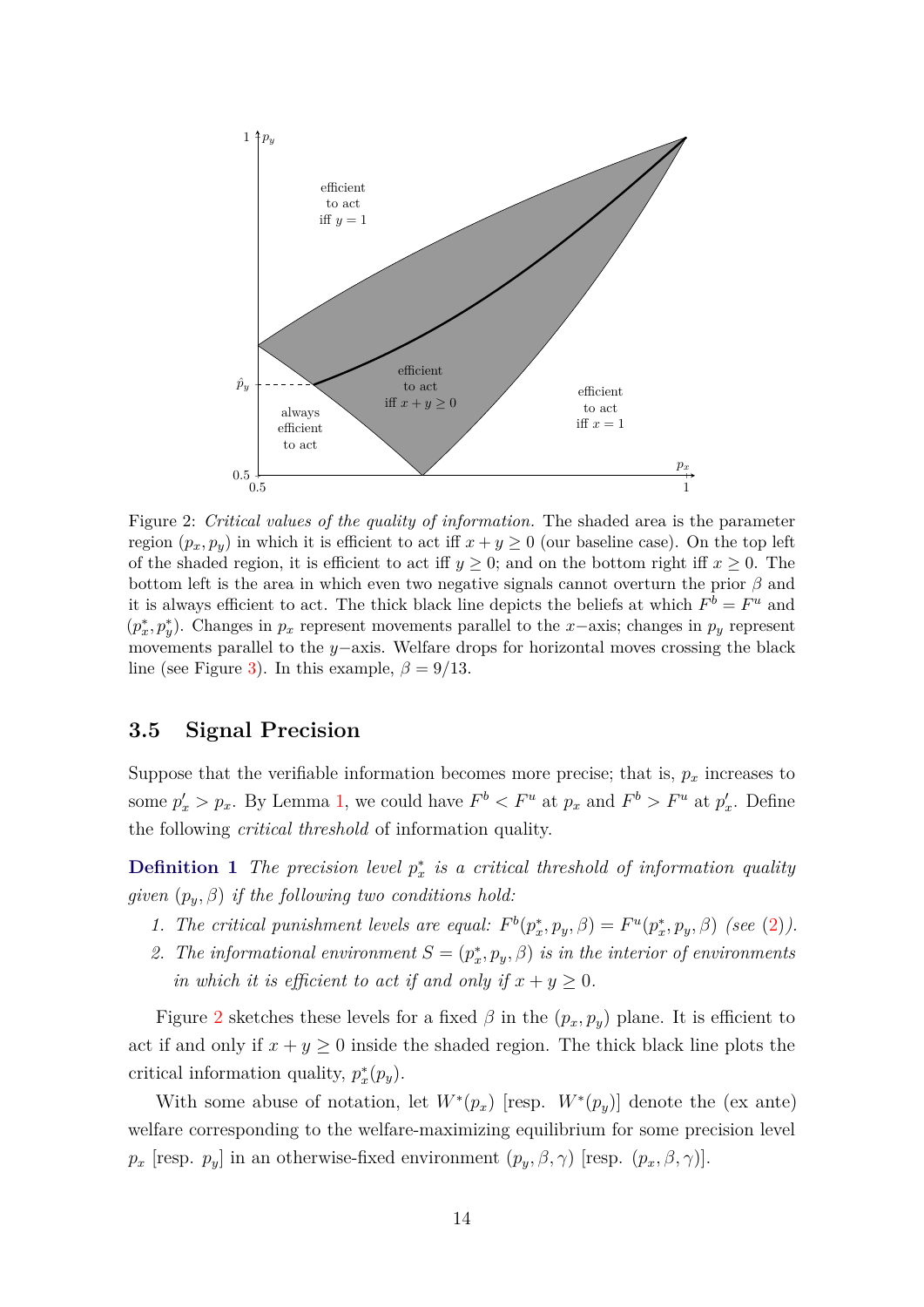<span id="page-14-0"></span>**Proposition 1** *An increase in the precision of the verifiable signal can reduce the*  $w$ *elfare in non-knife-edge cases. Formally, if*  $p_x^*$  *is a critical threshold, then there is* an  $\epsilon > 0$  such that  $W^*(p_x) > W^*(p'_x)$  whenever  $p_x^* - \epsilon < p_x < p_x^* < p'_x < p_x^* + \epsilon$ .

Proposition [1](#page-14-0) is driven by the sign change of  $F^b - F^u$  around  $p_x^*$  as described in Lemma [1.](#page-12-2) For example, suppose that  $\gamma$ , the prior probability of the agent being unbiased, is high and  $p_x$  is slightly below  $p_x^*$ . Here, since  $F^b \leq F^u$ , the optimal equilibrium is as in Table [1b.](#page-12-1) In particular, it is possible to have the biased agent act with probability less than one on  $(-1, -1)$  while having the unbiased agent act with probability one on  $(-1, 1)$ .

Increasing  $p_x$  to slightly above  $p_x^*$  implies that  $F^b > F^u$ . We can no longer have the biased agent act on  $(-1, -1)$  with probability less than one while having the unbiased agent act with a positive probability on  $(-1, 1)$ . Therefore, the designer is left with two options. Either she gives a universal free pass, or she achieves partial deterrence of the biased agent at the cost of a chilling effect on the unbiased agent.

While the above discussion focuses on the negative effect of improving the verifiable information, there is also a positive effect. An increase in  $p_x$  implies that, conditional on  $\theta = 1$ , realization  $x = 1$  occurs more often—an improvement in welfare. Yet the effect of such an improvement is continuous in  $p_x$ , while the effect due to a regime change, from  $F^b < F^u$  to  $F^b > F^u$ , is discrete. Therefore, welfare declines discretely.

We want to emphasize that Proposition [1](#page-14-0) gives a local comparative static. A sufficiently large increase of  $p_x$  increases welfare. For example, for a fixed  $p_y$ , as  $p_x \to 1$ , heavily punishing the agent for any failure implies that the project is implemented if, and only if, it is good. In panel (a) of Figure [3,](#page-15-0) we display welfare as a function of the precision of the verifiable information, *px*. Precisely at the critical threshold of information quality,  $p_x^*$ , we see a discontinuous decrease in it as a result of changes in the optimal punishment. For verifiable signals less informative than  $p_x^*$ , the optimal punishment can partially deter the biased agent without inducing any chilling effect. In contrast, for verifiable signals more informative than  $p_x^*$ , to deter the biased agent implies a complete chilling effect.

It is tempting to think that the same comparative static holds for the precision of the unverifiable signal. This naive reasoning turns out to be false.

<span id="page-14-1"></span>**Proposition 2** *An increase in the precision of the unverifiable signal always increases*  $w$ *elfare. That is,*  $W^*(p'_y) \ge W^*(p_y) \,\,\forall p'_y > p_y$ .

The main difference between  $p_x$  and  $p_y$ , and the driver of our results, lies in their effect on  $F^b - F^u$  as seen in Lemma [1.](#page-12-2) The main conflict in our environment is that, at times, we want the unbiased agent to decide in favor of undertaking the project despite negative verifiable information,  $x = -1$ . We want him to rely on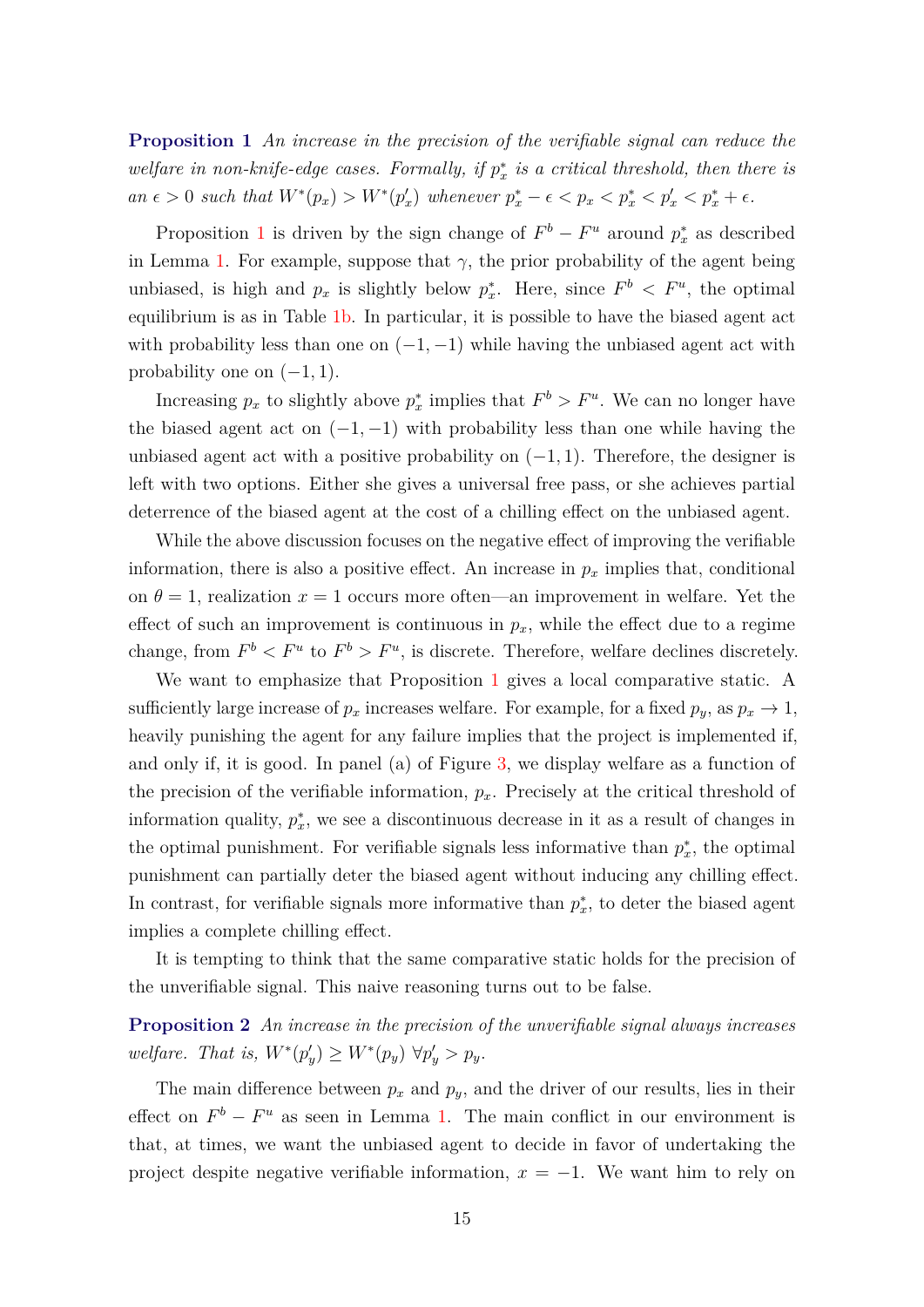<span id="page-15-0"></span>

Figure 3: *Welfare for different precision levels.* Welfare is depicted as a function of the precision of the verifiable information,  $W^*(p_x)$  (left panel), and as a function of the precision of the unverifiable information,  $W^*(p_y)$  (right panel). The discontinuity is at the point at which  $F^u = F^b$  such that we switch from the bottom row to the top row of Table [1](#page-12-1) (left panel) or from the top row to the bottom row (right panel). In the entire domain of information qualities pictured, acting is efficient iff  $x + y \geq 0$ . Also, the maximum punishment,  $\overline{F}$ , is chosen optimally throughout. Parameters:  $\overline{\gamma} = 1/2, \gamma = 11/20, \beta = 9/13,$ and  $p_y = 3/4$  (left panel),  $p_x = 3/4$  (right panel).

the positive unverifiable information he received. However, the associated cost is that—because of the lack of punishment—the biased agent undertakes a project even if  $x = y = -1$  (that is, all the information is against it). Increasing the precision of the unverifiable information helps the designer. With increased  $p_y$ ,  $y = 1$  suggests a higher likelihood of the project quality being good. Therefore, it makes the unbiased agent more confident about undertaking the project when  $x = -1$  but  $y = 1$ . At the same time, it disincentivizes the biased agent from undertaking the project when  $x = y = -1$ . Thus, welfare increases.

In contrast, increasing the precision of verifiable information disincentivizes both types given negative verifiable information. It increases the threat of punishment, as it indicates a higher chance of failure and thus of punishment if the project is undertaken. In addition, and only for the unbiased type, there is a second deterring force. His payoff is connected to the success of the project directly, and the incentives to undertake the project, given  $x = -1$ , decline in the precision of **X**, regardless of the punishment. Because of these two effects, increasing the precision of the verifiable signal may lead to lower welfare.

In Panel (b) of Figure [3,](#page-15-0) we display welfare as a function of the precision of the unverifiable information,  $p_y$ . As in panel (a), at the critical threshold of information quality,  $p_{y}^{*}$ , there is a jump in welfare. However, in contrast to Panel (a), the jump is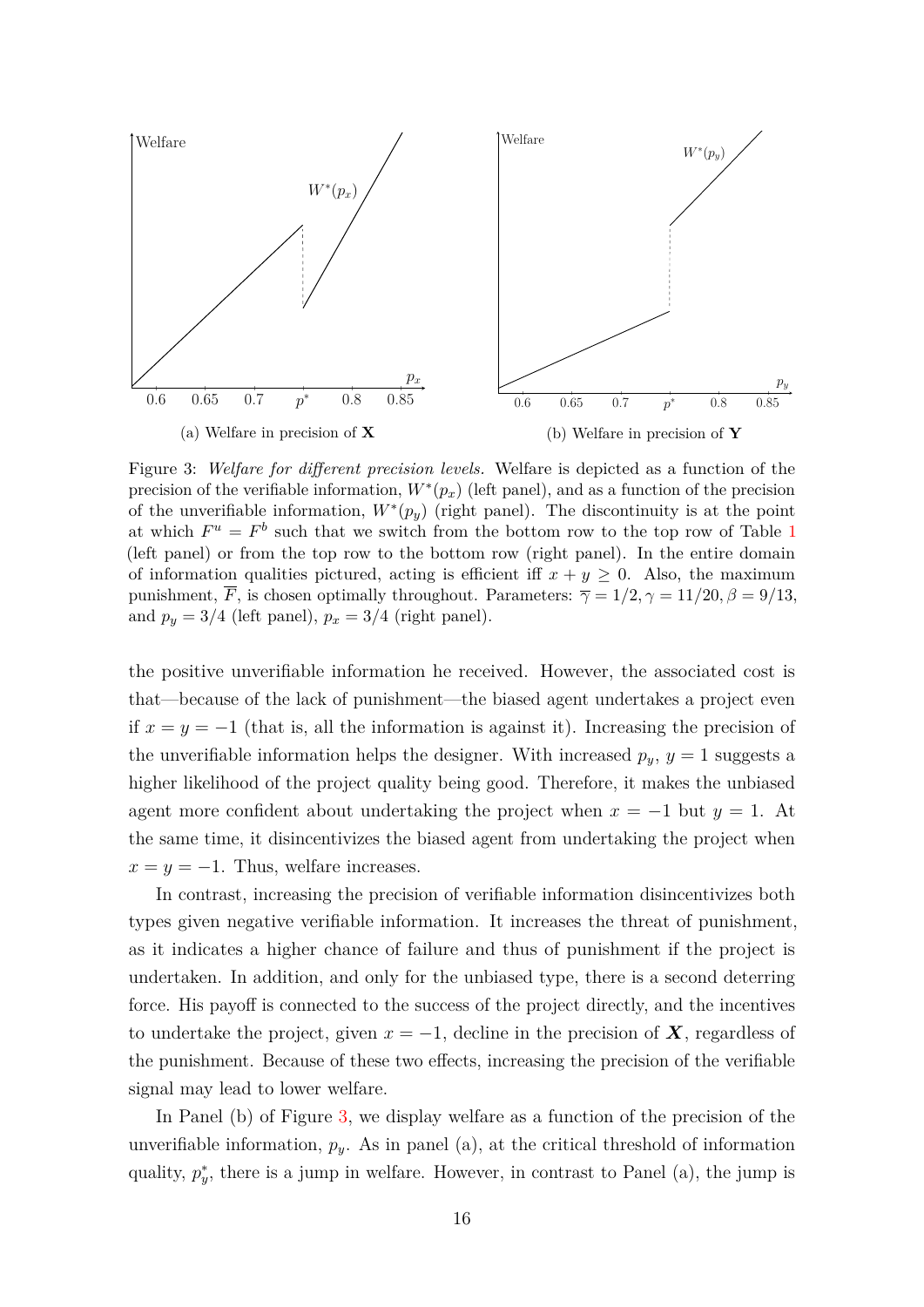upward. As the precision of the unverifiable information exceeds the critical threshold, we move from a situation of full deterrence paired with a full chilling effect to the better situation of partial deterrence with no chilling effect.

# <span id="page-16-0"></span>**4 Extensions**

Given the simplicity of our mechanism, it is natural to wonder about the generality of the forces that lead to the different welfare implications of improving the verifiable and unverifiable information. Do these forces hinge on the intricate details of a formal legal system? Do they rely on the specific assumptions we made about the signal structure?

In this section, we address these questions by highlighting the robustness of our main message to different model specifications. We begin with an abstract principalagent model. Then we change the objective of the court: what if it aimed to punish the agent for acting against his better knowledge (objective means rea)? Next, we consider punishment for inaction: what if the court can punish the agent for not acting? We also extend the model to more than two types of agents, and we discuss a richer signal structure.

### **4.1 A Contracting Model**

We temporarily leave the legal setting with its three players (the designer, the agent, and the court) and consider an abstract model with a principal and an agent, essentially combining the designer and court into a single principal. We consider two versions. First, the principal commits to a punishment rule *ex ante* (the commitment case). That is, the principal designs and commits to a punishment scheme before the agent has acted. Second, the principal decides *ex post* and without constraints on the punishment—that is, after the agent has acted (the ex post screening case). We show that our results continue to hold in both cases.

**Commitment.** There is a principal and an agent. Nature moves first and draws  $\theta, \omega, x, y$  according to a commonly known informational environment,  $(S, \gamma)$ . The principal observes *x*. Thereafter she commits to a punishment  $F: \text{supp}(\boldsymbol{X}) \to \mathbb{R}_+$ . The agent observes *F*, his type  $\omega$ , and  $(x, y)$ . The agent selects  $a \in \{0, 1\}$ . If  $a\theta = -1$ , the agent gets (in addition to his gross payoff  $u^{\omega}(a, \theta)$ ) punished by  $F(x)$ .

Given *F*, the problem of the agent is identical to that in the baseline case. Therefore,  $F^b$  and  $F^u$  are the same as in the baseline model, which, in turn, implies that Lemma [1](#page-12-2) holds. Moreover, it remains without loss to consider as a candidate for an optimal fine  $F \in \{F^b, 0\}$  when  $F^b > F^u$  and  $F \in \{F^b, F^u\}$  when  $F^b < F^u$ .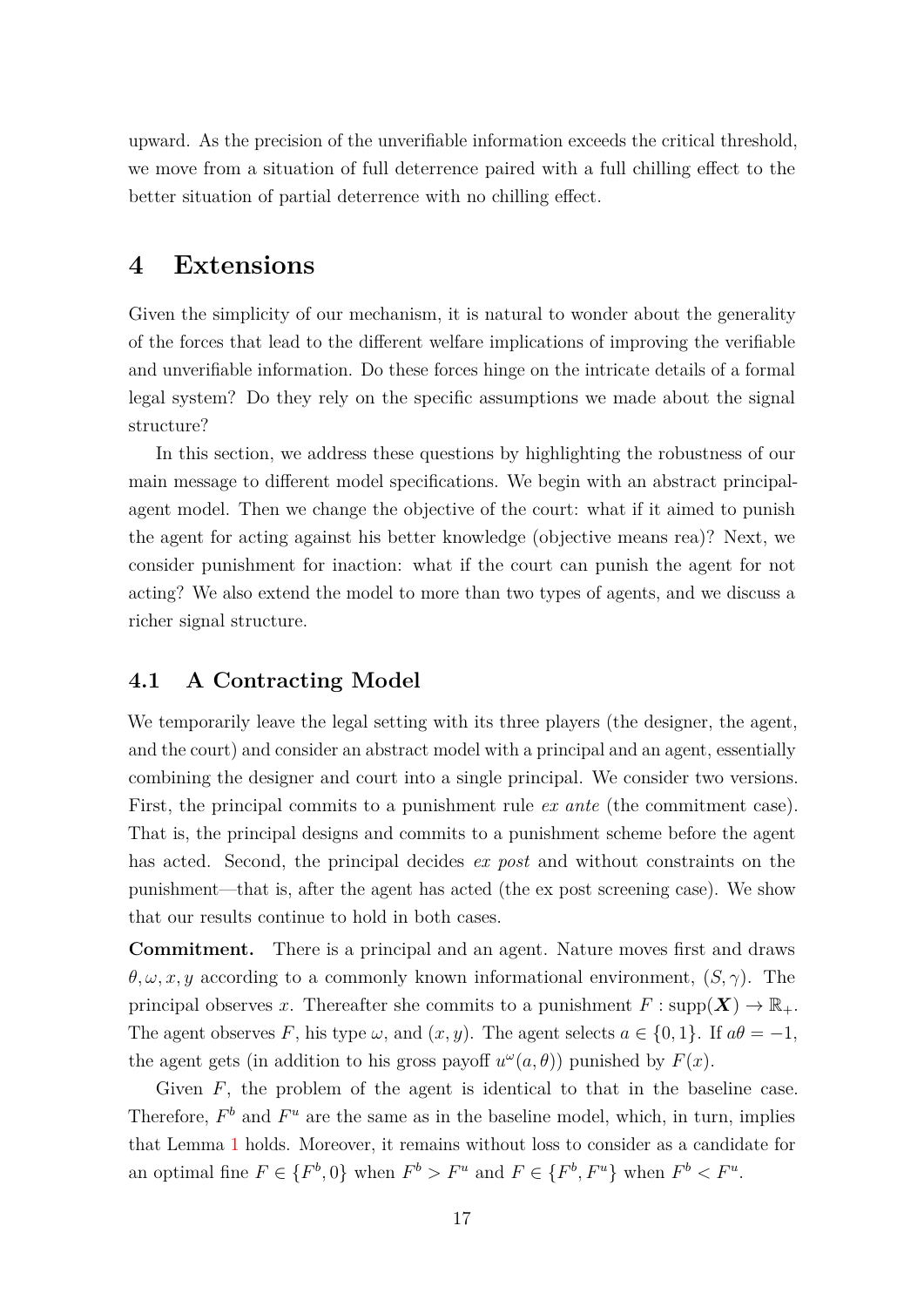Table 2: Strategy profiles in the optimal equilibria

<span id="page-17-0"></span>

|                                                                  |  |  | When $F^b > F^u$ |                                                       |  |
|------------------------------------------------------------------|--|--|------------------|-------------------------------------------------------|--|
| (a) When $F(-1) = 0$                                             |  |  |                  | (b) When $F(-1) = F^b$                                |  |
| $(x, y)$ $a^u$ $a^b$<br>$\left(-1,-1\right)$ 0 1<br>$(-1,1)$ 1 1 |  |  |                  | $(x, y)$ $a^u$ $a^b$<br>$(-1,-1)$ 0 0<br>$(-1,1)$ 0 1 |  |
| (c) When $F(-1) = F^b$                                           |  |  | When $F^u > F^b$ | (d) When $F(-1) = F^u$                                |  |
| $(x, y)$ $a^u$ $a^b$<br>$(-1,-1)$ 0 0<br>$(-1,1)$ 1 1            |  |  |                  | $(x, y)$ $a^u$ $a^b$<br>$(-1,-1)$ 0 0<br>$(-1,1)$ 1 1 |  |

The only departure from the baseline model is that the principal need not be indifferent in punishing the agents. The version of Table [1](#page-12-1) from the baseline, adapted to the commitment case, is depicted in Table [2.](#page-17-0)

On the one hand, if  $F^u > F^b$ , committing to  $F(-1) = F^b$  guarantees that the agent takes the (interim) efficient action regardless of his type. On the other hand, if  $F^b > F^u$ , the payoffs are identical to those in the baseline case. The unbiased agent is too pessimistic about the state and thus is completely chilled by any fine that deters the biased agent. The principal has to decide whether she prefers to prevent the biased agent at the cost of chilling the unbiased agent or to avoid the chilling effect at the expense of no deterrence. Regardless, we lose interim efficiency.

As the environment changes, from  $F^b < F^u$  to  $F^b > F^u$ , welfare suffers a discrete loss because of the inability to implement the interim efficient action, which outweighs the marginal gain from better information. Because Lemma [1](#page-12-2) applies, we move—in Table [2—](#page-17-0)from the bottom row to the top row at  $p_x^*$  as  $p_x$  increases and from the top row to the bottom row at  $p_y^*$  as  $p_y$  increases.

In summary, in the commitment case, welfare always improves in the precision of the unverifiable information, while it may decline in the precision of the verifiable information, just like in our main results. Moreover, the driving intuition remains the same in this case.

**Ex Post Screening.** There are a principal and an agent. Nature moves first and draws  $\theta, \omega, x, y$  according to the commonly known informational environment *S*. Then the agent observes  $\omega, x, y$ . Thereafter, the agent selects  $a \in \{0, 1\}$ . If  $a\theta = -1$ , the principal observes *x* and can inflict a punishment  $F \in \mathbb{R}_+$  on the agent that reduces his gross payoff from acting,  $u^{\omega}(\cdot)$ , by *F*. The principal receives a benefit of *F* if she punishes a biased agent and suffers a loss *LF* if she punishes an unbiased agent.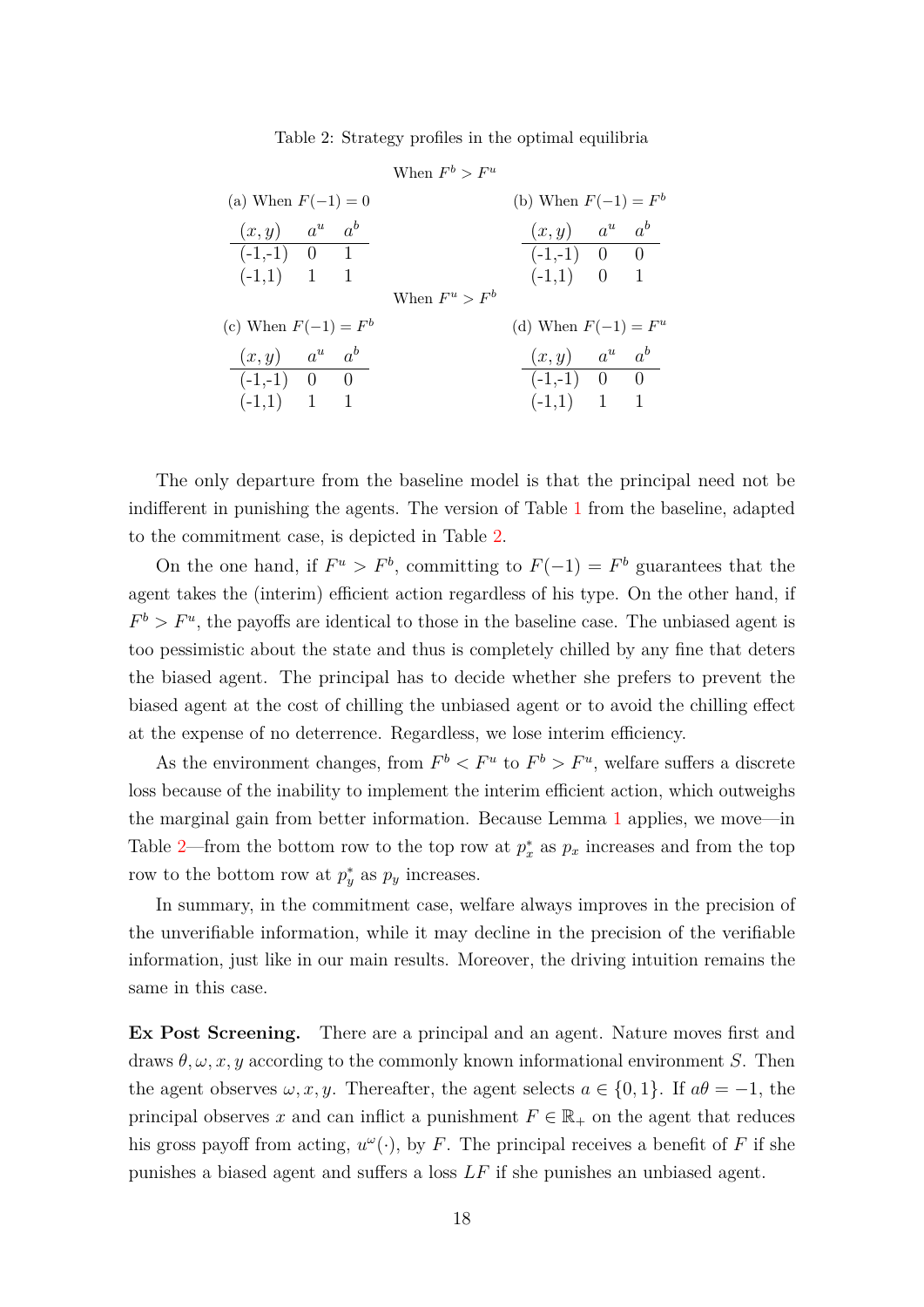Table 3: Strategy profiles in the optimal equilibria

<span id="page-18-0"></span>

| When $F^b > F^u$                             |  |  |                                                                         |  |                    |                                                 |  |  |  |
|----------------------------------------------|--|--|-------------------------------------------------------------------------|--|--------------------|-------------------------------------------------|--|--|--|
|                                              |  |  |                                                                         |  |                    |                                                 |  |  |  |
|                                              |  |  | $(x, y)$ $a^u$ $a^b$<br>$(-1,-1)$ 0 0<br>$(-1,1)$ 0<br>When $F^u > F^b$ |  | $\hspace{1.6cm} 0$ |                                                 |  |  |  |
| (b) $\mathbb{E}[F] = F^b$                    |  |  |                                                                         |  |                    | (c) $\mathbb{E}[F] = F^u$                       |  |  |  |
| $(x, y)$ $a^u$ $a^b$                         |  |  |                                                                         |  |                    | $(x, y)$ $a^u$ $a^b$                            |  |  |  |
| $(-1,-1)$ 0 $\boxed{\eta^b}$<br>$(-1,1)$ 1 1 |  |  |                                                                         |  |                    | $\overline{(-1,-1)}$ 0 0<br>$(-1,1)$ $\eta^u$ 1 |  |  |  |
|                                              |  |  |                                                                         |  |                    |                                                 |  |  |  |

As in the baseline setting, the principal's preferences determine a threshold *γ* such that the principal wants to punish if her belief  $\gamma_x$ , conditional on  $a\theta = -1$  and realization  $\mathbf{X} = x$ , is less than  $\overline{\gamma}$ . Similarly, she wants to acquit if  $\gamma_x > \overline{\gamma}$ .

We make two observations. First,  $\gamma_x < \overline{\gamma}$  cannot be an on-path belief. If it were, the principal would select  $F(x) = \infty$ , which, in turn, would lead to full deterrence. Second, if a free pass is not universally optimal, it cannot be an equilibrium outcome. If it were, the principal's belief would be  $\gamma_{-1} < \overline{\gamma}$ , which implies punishment—a contradiction.

The two observations imply that the principal either implements full deterrence or has to be indifferent in any equilibrium. If  $F^b > F^u$ , full deterrence is the only option, whereas when  $F^u > F^b$ , full deterrence cannot be optimal. Consequently, the equivalent to Table [1](#page-12-1) for this case is Table [3.](#page-18-0)

In Table [3,](#page-18-0)  $\eta^b$  and  $\eta^u$  are such that the principal is indifferent. Being indifferent, the principal can select any punishment scheme. However, to make the agent indifferent as well, we need it to be true that the expected punishment  $\mathbb{E}[F] = F^b$  or  $\mathbb{E}[F] = F^u$ .

The ex post screening case strengthens our results. In Table [3,](#page-18-0) welfare is strictly lower in the top row compared to the baseline. The reason is the following: In this environment, we lack a designer to optimally limit the punishment ex ante. The bottom row, however, yields the same welfare as in the baseline case. We see that the designer's ability to limit the punishment is beneficial, particularly when  $F^b > F^u$ , which occurs when the verifiable signal is precise.

**Relationship to the Baseline.** The commitment case corresponds to strict liability in the legal setting. In certain situations—for example, if the realization of the verifiable information is some specific *x*—an action makes the agent liable "per se." That is, the court does not form an opinion about the agent's type but punishes based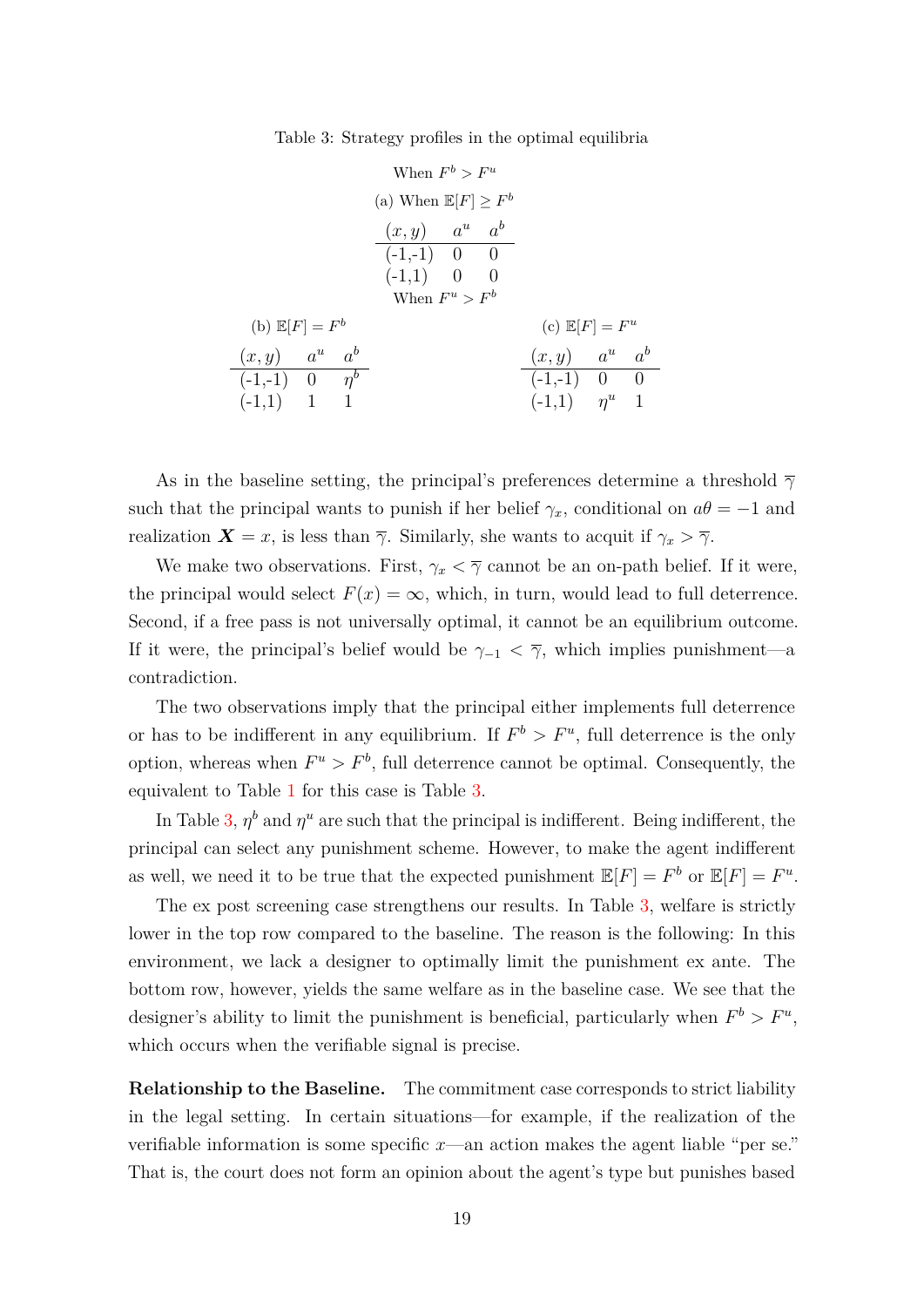only on  $a, \theta, x$ . Such a case is directly captured by the commitment model.

The ex post screening case encompasses scenarios in which the magnitude of the punishment is exogenous; for example, the agent gets fired from his job. In some of the examples we discuss in Section [5,](#page-24-0) such an exogenous punishment appears appropriate.

### <span id="page-19-0"></span>**4.2 Objective Mens Rea**

In this section, we address the question of how relevant the assumption of subjective mens rea is to our substantive results. To that end, we present an extension in which the court follows objective mens rea instead.

Our running assumption in the baseline model is that the court's objective is to infer the *agent's preferences* from the information available to it and it wants to punish only the biased agent. That is, it wants to punish an agent only if it is sufficiently convinced that the agent caused harm because his preferences are not aligned with society's. Legal philosophers call this notion subjective mens rea.

An alternative specification could be to assume that the court tries to infer the agent's *(nonverifiable) information* from what it observes: the choice made by the agent, the outcome, and the (verifiable) information. And the court wants to punish the agent for acting when the available information indicated that he should have exercised restraint. Legal philosophers call this notion objective mens rea.

While mens rea as a requirement for conviction is a doctrine from criminal law, it serves as a principle in tort cases too. That is, a person's type or intentions play an important role in courts' conviction decisions in tort cases as well. For example, standards of care such as recklessness and (gross) negligence focus on the conscious and voluntary state of mind. In particular, if the court employs the reasonable-person standard to assess the presence of negligence, then its goal is to determine whether a person with reasonable preferences would have acted in a certain way.[6](#page-19-1)

In addition, discrimination lawsuits also use type attributes to prove intentional discrimination under Title VII of the Civil Rights Act. For example, in Wilson v. Susquehanna Township Police Department, 55 F.3rd 126 (3rd Cir. 1995),<sup>[7](#page-19-2)</sup> the court ruled that the police chief's intent was to discriminate because it was evident (to the court) that the chief held a "strong gender bias." The court did not question the lower court's ruling that there may have been reasons to promote another person instead of the plaintiff but overruled it on the basis of the "discriminatory attitude" of the chief

<span id="page-19-1"></span><sup>6</sup>The reasonable-person standard explicitly takes into account that the reasonable person is sophisticated and acts "in the shadow of the law." That is, she takes legal consequences into account when deciding whether to act.

<span id="page-19-2"></span><sup>7</sup>See [https://m.openjurist.org/55/f3d/126/wilson-v-susquehanna-township-police](https://m.openjurist.org/55/f3d/126/wilson-v-susquehanna-township-police-department-l)[department-l](https://m.openjurist.org/55/f3d/126/wilson-v-susquehanna-township-police-department-l).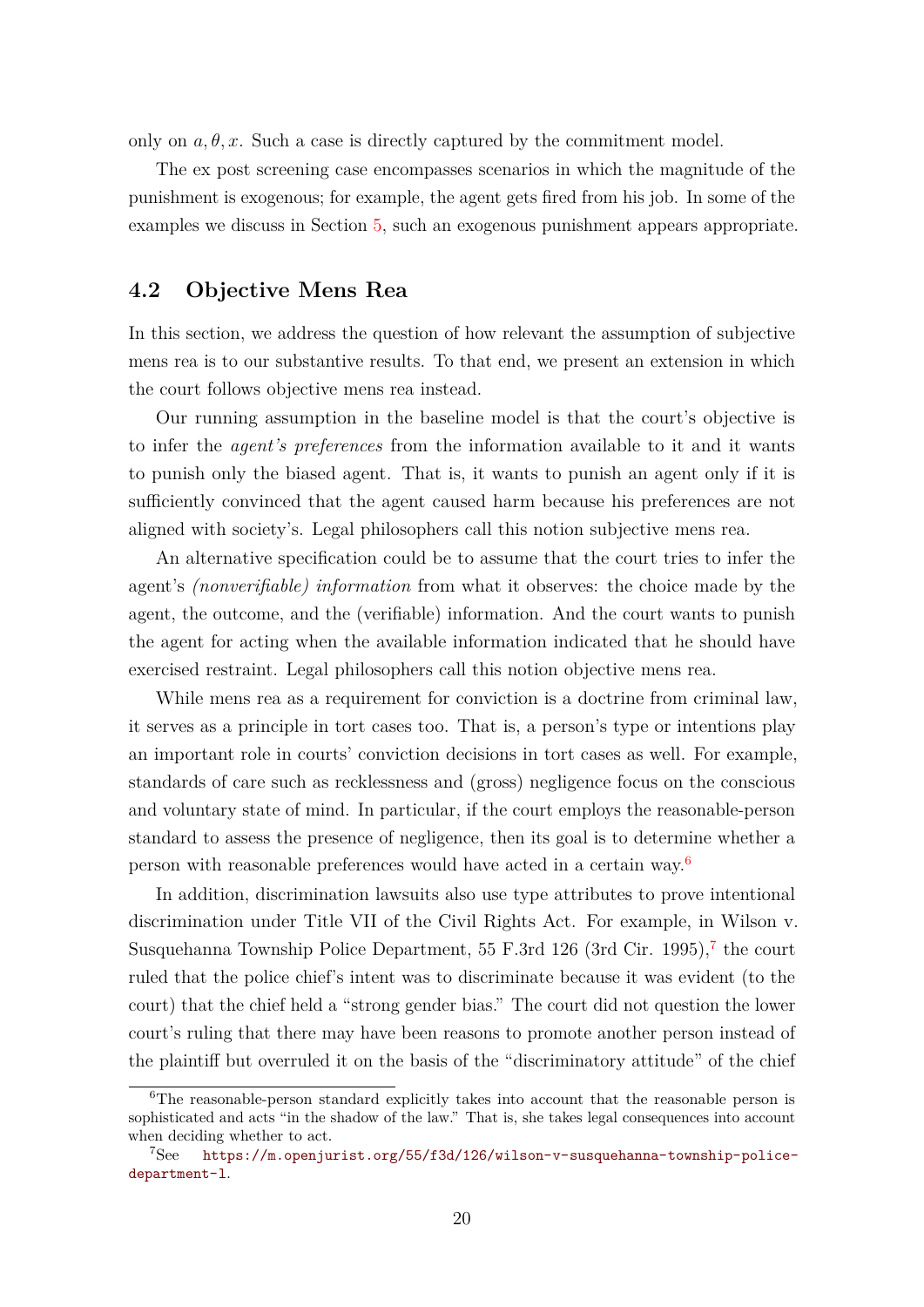<span id="page-20-2"></span>as "'direct evidence' of discriminatory animus."[8](#page-20-0)

As discussed above, both subjective and objective mens rea seem to be reasonable assumptions depending on which environment is being captured. We choose to use subjective mens rea in the baseline model for two reasons. The first is an economic reason: we are interested in the welfare-maximizing equilibria. As we show later, welfare under subjective mens rea is greater than under objective mens rea. The second reason is that, as discussed above, the courts seem to employ subjective mens rea regularly in and outside of criminal law. Having said that, we want to highlight that our main comparative statics (and the underlying intuition) hold regardless of which formulation of mens rea is used. We show this below.

**Objective mens rea.** Let the agent be punished if he took an action,  $a = 1$ , that resulted in a bad outcome,  $\theta = -1$ , and the court is sufficiently convinced that the agent's signal indicated that he should not have acted; that is, the agent's signal was (−1*,* −1). That is, under objective mens rea the court punishes if

$$
q := \mathbb{P}(\mathbf{Y} = 1 | \theta = -1, a = 1, \mathbf{X} = -1) \leq \overline{\gamma}.
$$

Fixing all the parameters we obtain our first result.

<span id="page-20-1"></span>**Proposition 3** *Expected welfare in the optimal equilibrium is weakly higher if the court employs subjective mens rea than if it employs objective mens rea.*

The intuition underlying Proposition [3](#page-20-1) is seen from Table [4.](#page-21-0) There are three main differences in the equilibrium behavior compared to the baseline case: (i) if  $F^b > F^u$ and  $F = F<sup>b</sup>$ , the biased agent acts with positive probability  $\eta_1$  (as opposed to zero probability in the baseline case) on  $(-1, -1)$ ; (ii) if  $F^b \leq F^u$ , the optimal punishment is always  $F^b$ ; and (iii) the probability with which the biased agent acts on  $(-1, -1)$  is  $\eta_2$ , which is larger than  $\eta^b$ , used in the baseline case. These three properties imply Proposition [3.](#page-20-1)

We now present the effects of changes in information quality for the alternative specification of the court's objective. Here, unlike in the baseline model, welfare may decline upon improving the precision of  $Y$ , the unverifiable information, when the court adopts objective mens rea. If such a decline occurs, it occurs at the critical level  $p_y^*$ . Table [4](#page-21-0) highlights the underlying reason. As  $p_y$  increases, we may move from panel (b) to panel (c). That transition implies less deterrence of the biased agent,

<span id="page-20-0"></span><sup>&</sup>lt;sup>8</sup>In some cases, the court even uses prior acts to determine the agent's type; see, for example, <https://www.newyorker.com/magazine/2012/03/19/tax-me-if-you-can>, about a case in which a citizen was acquitted because of prior proof of character. For an economic discussion on the use of character evidence in various settings, see [Bull and Watson](#page-43-0) [\(2019\)](#page-43-0), [Lester et al.](#page-44-0) [\(2012\)](#page-44-0), [Sanchirico](#page-44-1) [\(2001\)](#page-44-1). In our model, character evidence (as usually defined) is absent. Any information the court uses to determine culpability is either about the *project* or about the agent's equilibrium behavior.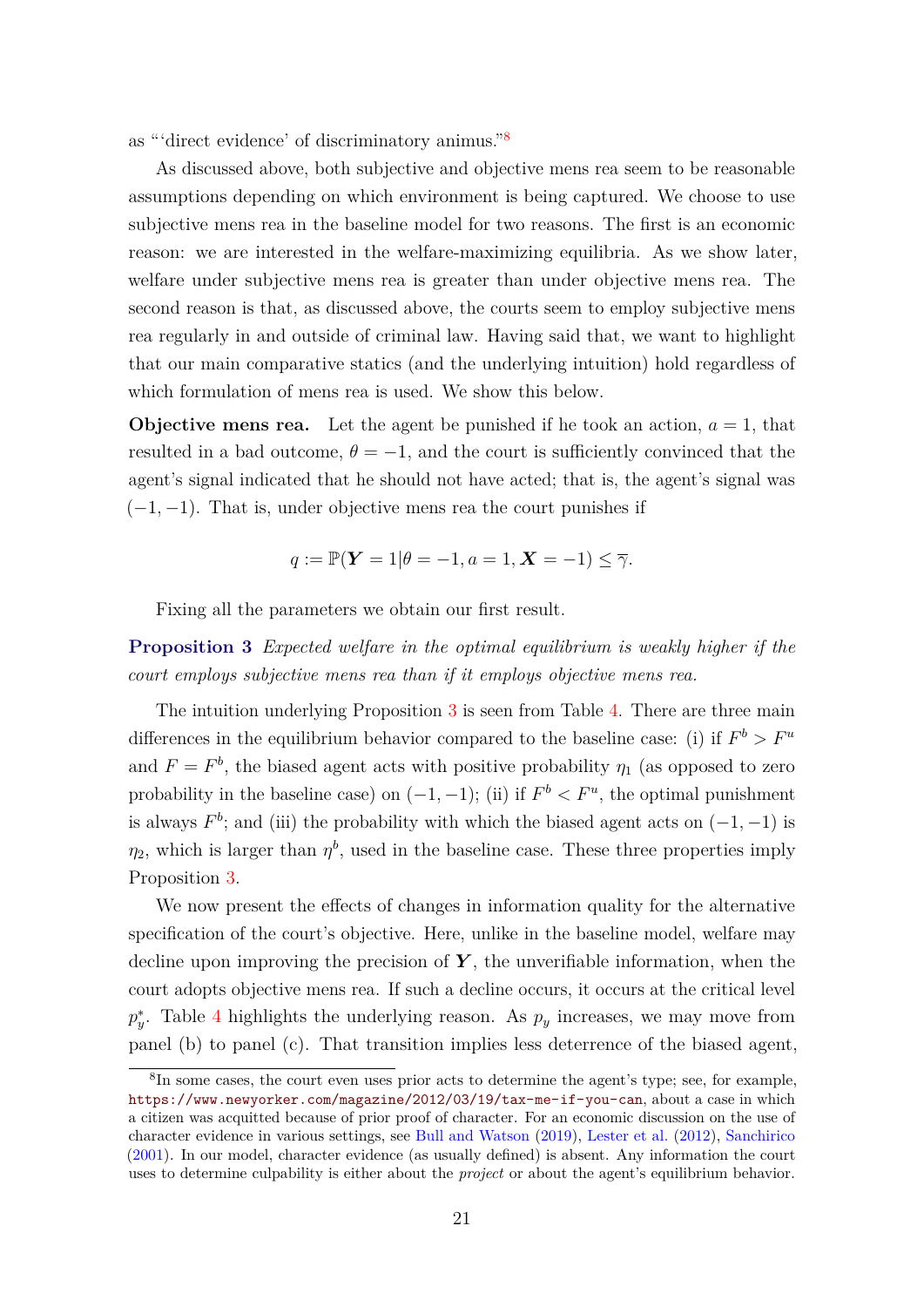Table 4: Strategy profiles in the optimal equilibria

<span id="page-21-0"></span>

| When $F^b > F^u$            |  |  |                                                                    |  |  |                                 |  |  |  |  |
|-----------------------------|--|--|--------------------------------------------------------------------|--|--|---------------------------------|--|--|--|--|
| (a) When $\overline{F} = 0$ |  |  |                                                                    |  |  | (b) When $\overline{F} = F^b$   |  |  |  |  |
| $(x, y)$ $a^u$ $a^b$        |  |  |                                                                    |  |  | $(x, y)$ $a^u$ $a^b$            |  |  |  |  |
| $(-1,-1)$ 0 1               |  |  |                                                                    |  |  | $\overline{(-1,-1)}$ 0 $\eta_1$ |  |  |  |  |
| $(-1,1)$ 1 1                |  |  |                                                                    |  |  | $(-1,1)$ 0 1                    |  |  |  |  |
|                             |  |  | When $F^u > F^b$                                                   |  |  |                                 |  |  |  |  |
|                             |  |  | (c) When $\overline{F} = F^b$                                      |  |  |                                 |  |  |  |  |
|                             |  |  | $\frac{(x, y) \quad a^u \quad a^b}{(-1, -1) \quad 0 \quad \eta_2}$ |  |  |                                 |  |  |  |  |
|                             |  |  |                                                                    |  |  |                                 |  |  |  |  |
|                             |  |  | $(-1,1)$ 1 1                                                       |  |  |                                 |  |  |  |  |

 $\eta_2 > \eta_1$ , but removes the chilling effect on the unbiased agent. Thus, welfare declines in the transition only if the former effect is larger than the latter.

Other than at the critical threshold  $p_y^*$ , welfare is increasing in  $p_y$ . The following condition provides a necessary and sufficient condition to guarantee that the positive effect of increasing  $p_y$  that mitigates the chilling effect outweighs the negative effect of reduced deterrence:

<span id="page-21-1"></span>
$$
\frac{1-\gamma}{\gamma}(\eta_2(p_y^*) - \eta_1(p_y^*)) \le \frac{\beta p_y(1-p_x) - (1-\beta)p_x(1-p_y)}{(1-\beta)p_xp_y - \beta(1-p_x)(1-p_y)}
$$
(3)

The following proposition provides sufficient conditions such that Propositions [1](#page-14-0) and [2](#page-14-1) maintain for objective mens rea. To state it, we need to introduce some additional notation. Let  $\mathcal{Y}(\beta, p_x)$  be the set of  $p_y$ 's such that it is efficient to act iff max $\{x, y\} = 1$  when the precision of **X** is  $p_x$  and that of **Y** is  $p_y$ . Notice that  $\mathcal{Y}(\beta, p_x)$  is compact, and hence we can define  $p_y(\beta, p_x) := \min \mathcal{Y}(\beta, p_x)$  and  $\overline{p_y}(\beta, p_x) := \max \mathcal{Y}(\beta, p_x).$ 

<span id="page-21-2"></span>**Proposition 4** *Suppose that it is efficient to act if and only if at least one signal is positive,*  $\max\{x, y\} = 1$ *, and that the court employs objective mens rea.* 

- 1. **Precision of X**: Consider an increase in the precision from  $p_x$  to  $p'_x > p_x$ . *Proposition* [1](#page-14-0) applies. That is, welfare at  $p'_x$  may be lower than at  $p_x$ .
- 2. **Precision of Y**: Consider an increase in the precision from  $p_y \in \mathcal{Y}(\beta, p_x)$  to  $p'_{y} \in \mathcal{Y}(\beta, p_{x}) > p_{y}$ *. Proposition* [2](#page-14-1) *applies—welfare is unambiguously higher at*  $p'_y$  than at  $p_y$ —if either of the following is true:
	- *Condition* [\(3\)](#page-21-1) *holds.*
	- $p_y^* \notin \mathcal{Y}(\beta, p_x)$ .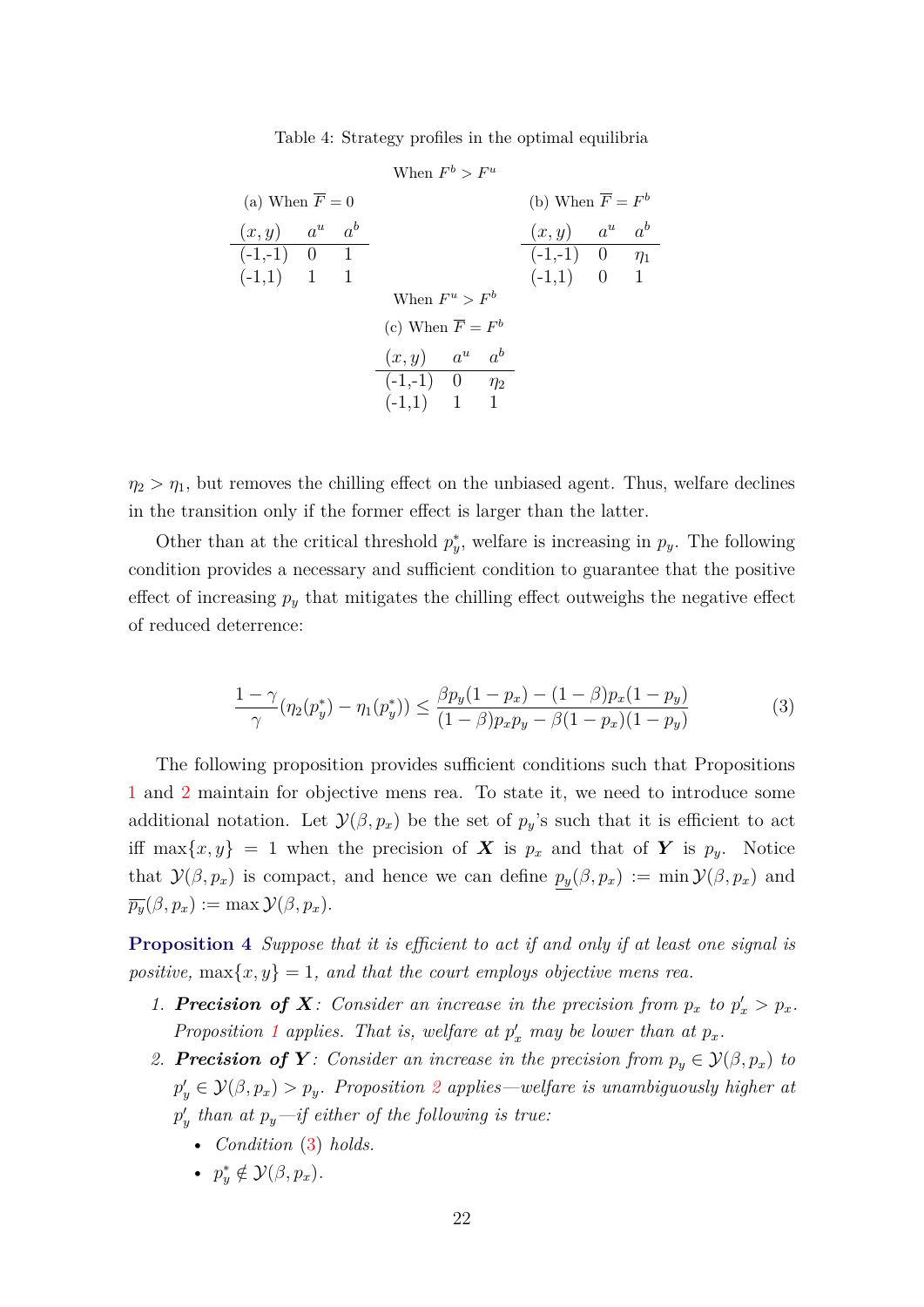<span id="page-22-2"></span>

Figure 4: *Welfare when the court aims to convict only agents that acted despite better information.* Welfare is depicted as a function of the precision of the verifiable information,  $W^*(p_x)$  (left panel), and as a function of the precision of the unverifiable information,  $W^*(p_y)$ (right panel). Solid lines depict the values under objective mens rea. Dotted lines are the values for the baseline case of subjective mens rea. Parameters:  $\overline{\gamma} = 1/2, \gamma = 11/20, \beta = 9/13,$ and  $p_y = 3/4$  (left panel),  $p_x = 3/4$  (right panel).

There are two economically interpretable sufficient conditions that arise from [\(3\)](#page-21-1). First, if  $\gamma$ —the proportion of unbiased agents in the society—is sufficiently large, then the society prefers not to deter the relatively few biased types from acting on (−1*,* −1). The reason is the associated cost of chilling the unbiased types. So when  $F^b > F^u$ , the society prefers to give a free pass. However, as  $p_y$  increases, we have  $F<sup>b</sup> < F<sup>u</sup>$ , leading to an increase in welfare, as in Proposition [2.](#page-14-1)

Another sufficient condition relates to the tolerance of the court. If  $1 - \overline{\gamma} > p_y^*$ that is, the court convicts when it is sufficiently confident that the agent acted on all negative information—then an increase in *p<sup>y</sup>* leads to an easier separation of the two types for the court. The reason is that the information effect is similar to the one in the baseline model. These and other conditions, and the reasoning behind them, are detailed in Appendix [B.](#page-30-0)

### <span id="page-22-0"></span>**4.3 Punishment for Inaction**

Throughout the paper, we have assumed that the court can punish the agent only when  $a = 1$  and  $\theta = -1$ . Our choice is motivated mainly by realism (for recent experimental evidence, see [Cox et al.,](#page-43-4) [2017\)](#page-43-4).<sup>[9](#page-22-1)</sup>

<span id="page-22-1"></span>We now extend our model to allow the court to punish the agent for not acting.

<sup>9</sup>Scholars debate whether not punishing inaction stems from a cognitive bias or from rational behavior (for an overview, see [Woollard,](#page-44-12) [2019\)](#page-44-12).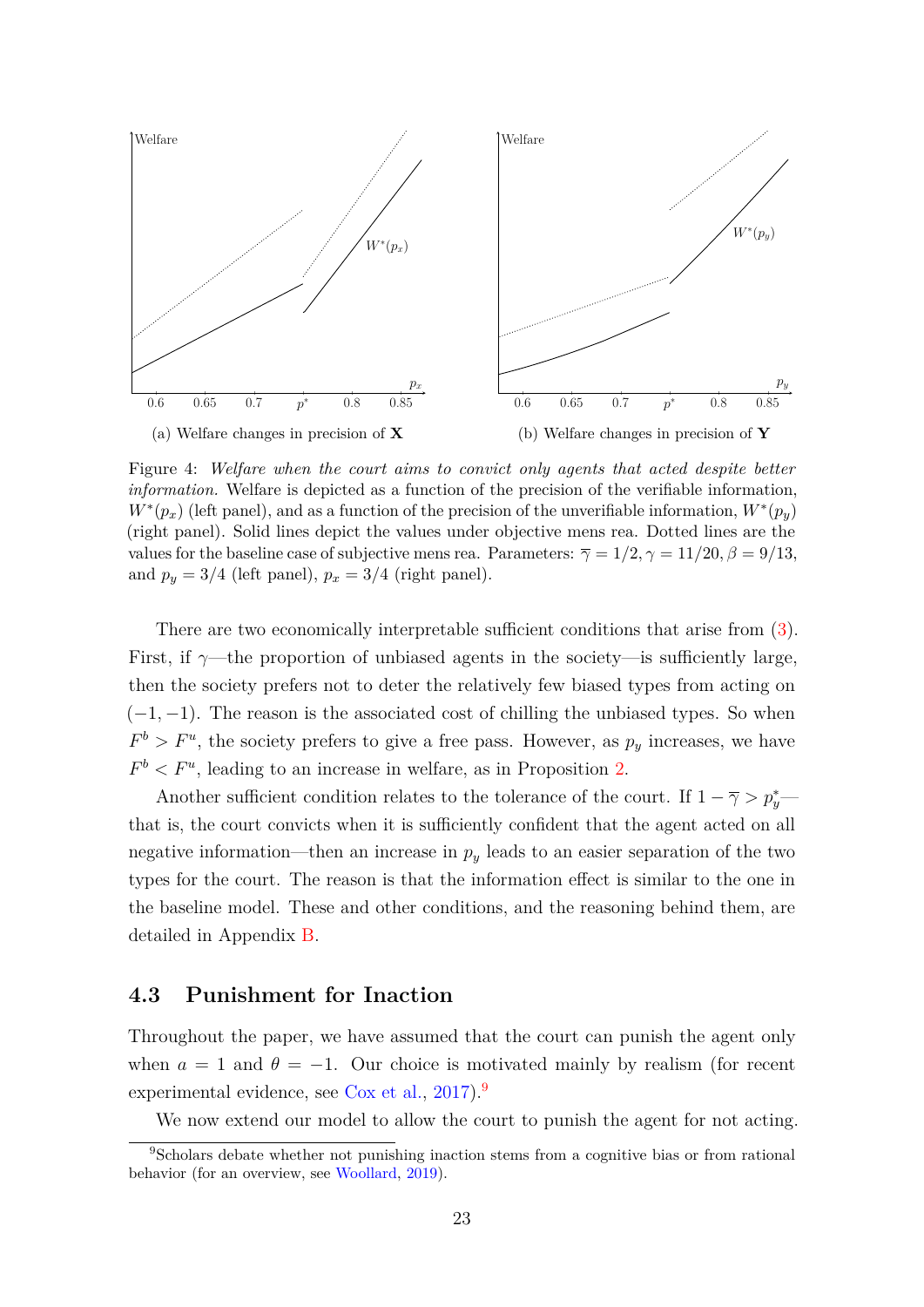That is, suppose that the court always sees  $\theta$  and  $x$  regardless of whether the agent acted. The court would ideally like to punish the agent for displaying excessive caution by not acting. However, given the lack of commitment on our court's part, this ability to punish for inaction does not remedy the issue. To see this, first recall that, regardless of the punishment scheme, for any realization of the unverifiable signal that an unbiased agent acts on with strictly positive probability, a biased agent finds it optimal to act. Therefore, for any realization, inaction only increases the likelihood that the agent is unbiased, and the court's posterior over the agent's being unbiased must be weakly higher than its prior. Because the prior is higher than the conviction cutoff—that is,  $\gamma > \overline{\gamma}$ —by assumption, the court chooses to not punish the agent for inaction, even if allowed to do so.

### **4.4 More than Two Types of Agents**

We now extend our model to capture a setting in which the agent's preferences can have various degrees of misalignment with the designer's preferences. Specifically, suppose that there is a finite set of types,  $\{1, 2, \ldots, K\}$ . The utility of a type k agent is given by  $u^k(a,\theta) := a[\lambda^k\theta + (1-\lambda^k)],$  where  $\lambda^k \in [0,1].$  Suppose that  $0 = \lambda^1 \leq \lambda^2 \ldots \lambda^K = 1$ . Notice that type 1 is the biased agent in our main model, while type K is the unbiased agent. Let  $\mu_k$  denote the ex ante probability that the agent is of type *k*. Even in this environment, the essential problem we face is the same: we want to define the maximum punishment that incentivizes agents to act on  $(-1, 1)$  while disincentivizing agents from acting on  $(-1, -1)$ . Given any *F*, the following fact is immediate:

$$
a^k(-1, \cdot) > 0 \implies a^m(-1, \cdot) = 1 \quad \forall m < k.
$$

Therefore, we can define  $K^1$  to be the highest type that acts on  $(-1, 1)$  and  $K^{-1}$  to be the highest type that acts on  $(-1, -1)$ . Notice that  $\lambda^{K^1} \geq \lambda^{K^{-1}}$ .

This model delivers the same results as Propositions [1](#page-14-0) and [2.](#page-14-1) To see why, recall that the main driver of those results is Lemma [1,](#page-12-2) which established that  $F^b - F^u$  is increasing in  $p_x$  and decreasing in  $p_y$ . Similarly to  $F^b$  and  $F^u$ , we can define  $F_1^k$  to be the largest fine that allows type *k* to act on  $(-1, 1)$  and  $F_{-1}^k$  to be the minimum fine required to deter type  $k$  from acting on  $(-1, -1)$ . Then, straightforward algebra (analogous to the expression of  $F^b - F^u$ ) yields

$$
F_{-1}^{K^{-1}} - F_1^{K^1} = -2(\lambda^{K^1} - \lambda^{K^{-1}}) + \frac{\beta}{1-\beta} \frac{1-p_x}{p_x} \left[ \frac{1-p_y}{p_y} - \frac{p_y}{1-p_y} \right].
$$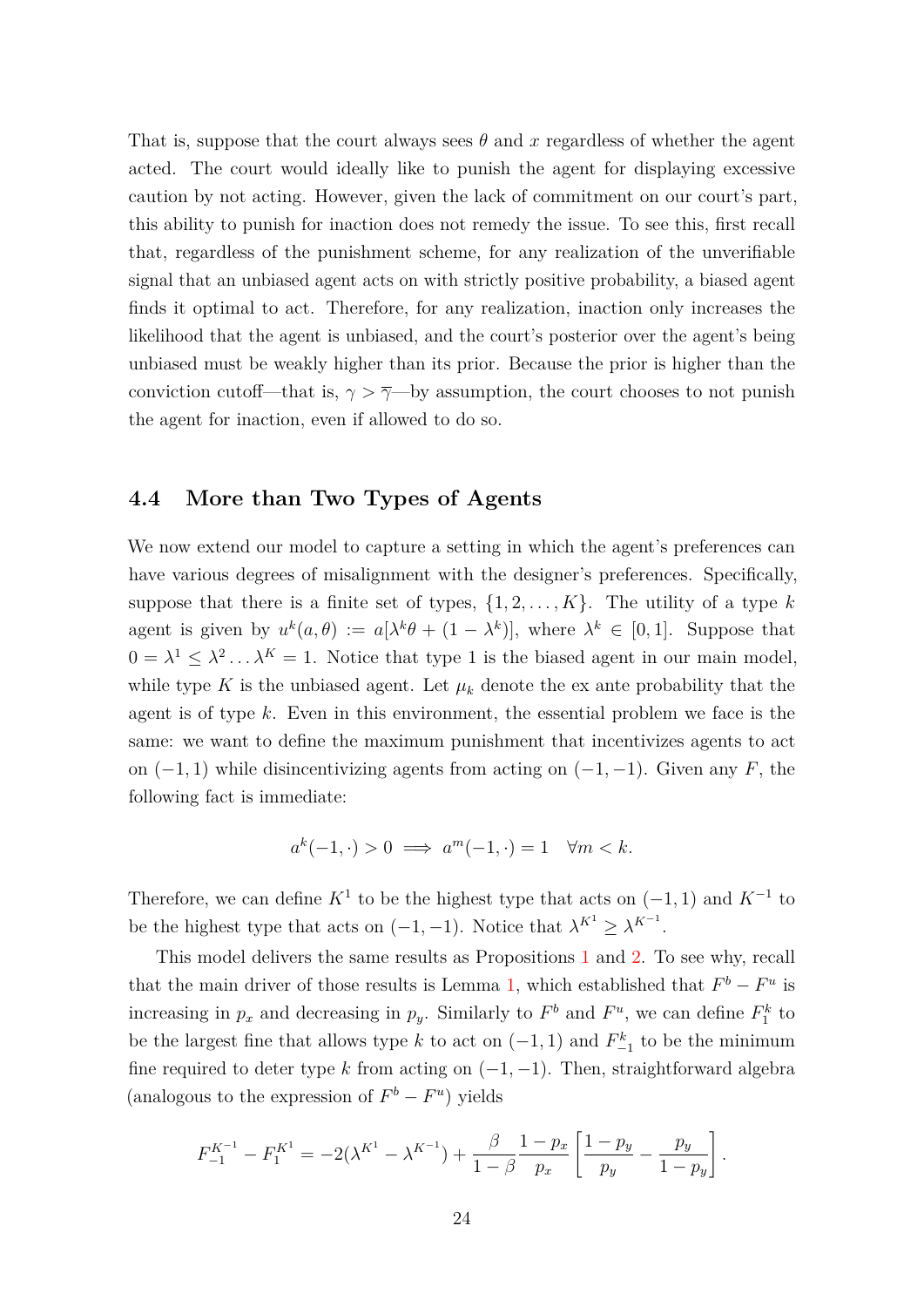<span id="page-24-2"></span>Therefore,  $F_{-1}^{K^{-1}} - F_1^{K^1}$  is increasing in  $p_x$  and decreasing in  $p_y$ , as in Lemma [1.](#page-12-2) As a consequence, both Propositions [1](#page-14-0) and [2](#page-14-1) continue to hold for the same reason as in our main model. If  $p_x$  increases, we can go from  $F_{-1}^{K^{-1}} - F_1^{K^1} > 0$  to  $F_{-1}^{K^{-1}} - F_1^{K^1} < 0$ . If the likelihood of type  $K^{-1}$  is sufficiently large, then this can result in more inefficiencies, exactly as in our model with two types. Similarly, the effect of increasing  $p_y$  is also identical to that in our main model.

### **4.5 General Signal Structures**

At first glance, it may appear that our result relies heavily on the assumption that the information is binary and that the precision of each signal is symmetric regarding type I and type II errors. However, that is not the case. We have chosen to present our results in the baseline model with a binary signal structure since it makes it considerably easier to elucidate the mechanism clearly. In Appendix [C](#page-33-0) we formally demonstrate how our model extends. We generalize our model to a setting in which the verifiable and unverifiable information can come from a continuum. In such an environment, there could be several measures of precision. We propose an order—the spreading order—by comparing information according to how spread out it is around the efficient cutoff (that is, the posterior belief above which it is efficient to act). Loosely speaking, more spread-out information causes the posterior distributions to be more extreme relative to the efficient belief. Importantly, the spreading order is a strengthening of the Blackwell order.<sup>[10](#page-24-1)</sup>

We show that a more spread-out verifiable signal can decrease welfare, while a more spread-out unverifiable signal is always welfare increasing. Importantly, the mechanics are identical to those in the binary world: screening the critical types becomes easier with a more spread-out unverifiable signal but harder with a more spread-out verifiable signal.

## <span id="page-24-0"></span>**5 Applications**

Before concluding, we wish to consider some settings—within and outside the formal legal system—to which our model applies.

First, consider a set of bureaucrats of which some are corrupt, others work with society's interests in mind. Each bureaucrat (the agent) decides whether to approve the expenditure on a certain project, which may be overpriced. Approving expenses means taking a risk because failed, overpriced projects may lead to corruption charges against

<span id="page-24-1"></span><sup>&</sup>lt;sup>10</sup>Although not exactly the same, the rotation order defined in [Johnson and Myatt](#page-43-5)  $(2006)$  shares most features with our spreading order.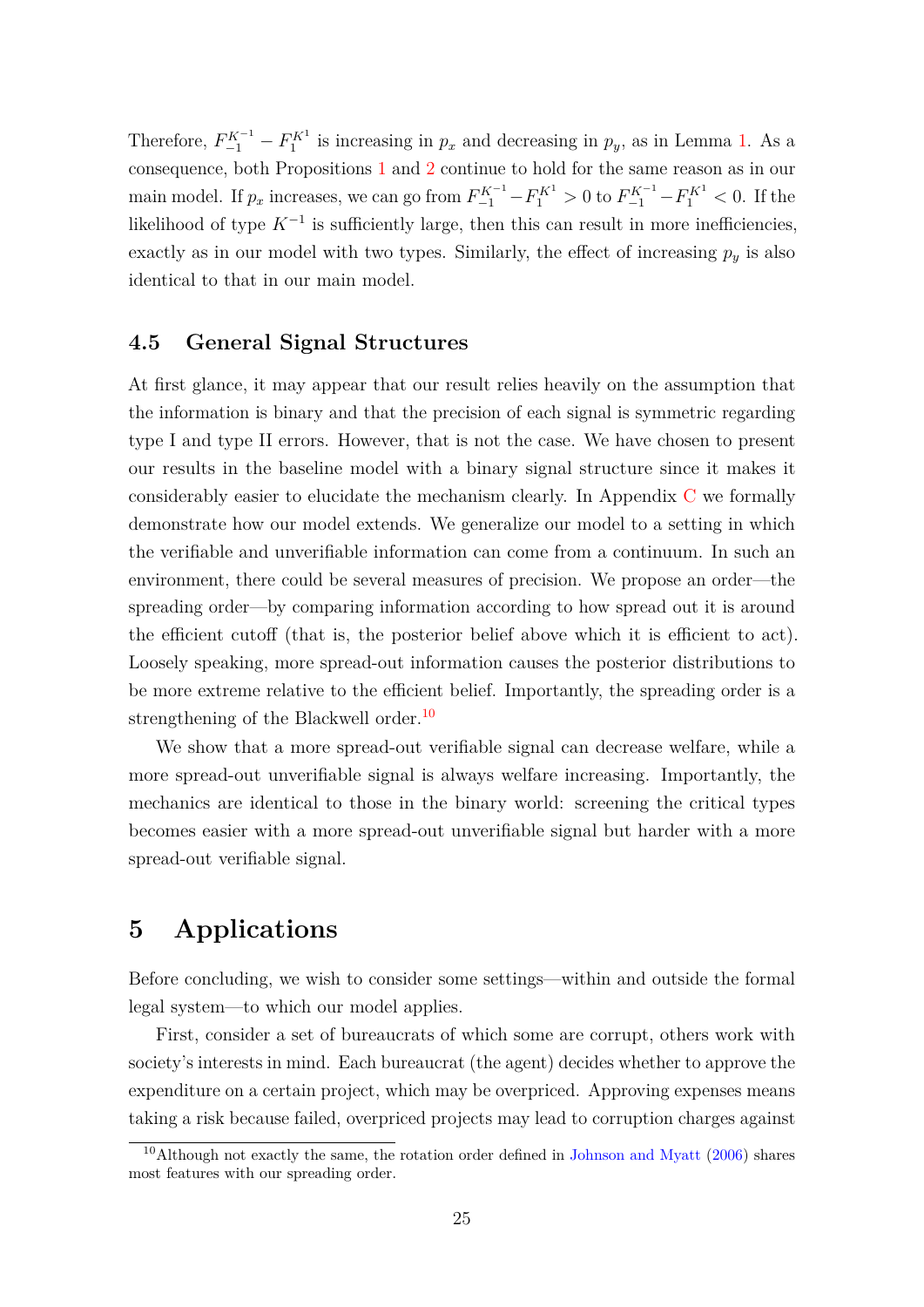the bureaucrat. The bureaucrat relies on verifiable information (for example, reports) and unverifiable information (for example, expertise) to inform himself whether the project is overpriced and to decide whether to approve it. The punishment for overpricing depends on the verifiable but not the unverifiable information. If the bureaucrat is found guilty of corruption, he is sentenced by the court.

Second, consider a doctor deciding on the method for delivering a baby. The doctor relies on some verifiable information (for example, examinations indicating the fetus's position in the womb) and on some unverifiable information (for example, his expertise and tacit knowledge about the fetus). While a C-section is the best method in some cases, choosing an unnecessary C-section risks dire consequences for the mother and the baby. Different doctors value compensation and their own time differently, and C-sections pay substantially higher and are scheduled. If a C-section leads to complications, and if no verifiable evidence supports the doctor's choice, he may face legal and administrative consequences. In such a case, if the examiner (a court or hospital administration) concludes that the doctor's interests are not aligned with the patient's, it may wish to punish the doctor by, for example, temporarily revoking his privileges. It applies the reasonable-person standard: to infer the doctor's underlying preferences it compares his behavior to that of a (hypothetical) unbiased doctor.

As a third example, consider a president (the agent) deciding on a foreign policy issue—for instance, whether to impose sanctions on a country in response to its invasion of a neutral country. This is a risky decision, as the president's electoral chances might be compromised following negative outcomes. The safe option is to follow standard diplomatic procedures. Different politicians may value the welfare of their constituency differently, especially when weighing it against the wishes of particular special interest groups. The decision is made based on top-secret information (unverifiable information) and news reports (verifiable information). Voters might hold the president accountable and might want to reelect him only if he values their interests above those of special interests. However, voters have access only to the outcome and the verifiable information.

Finally, consider a CEO of a firm deciding whether to acquire a smaller firm. The acquisition is risky and may affect the acquiring firm's value and stock price; and the CEO's compensation package with his current and future employers may depend on its outcome. When the CEO decides whether to proceed with the acquisition, he relies on verifiable information about the firm to be acquired but also on unverifiable information about the synergy between the firms and about the general outlook of the market. Different CEOs might weigh long-run and short-run outcomes differently. Reviewing a failed acquisition, major shareholders may want to fire a CEO that is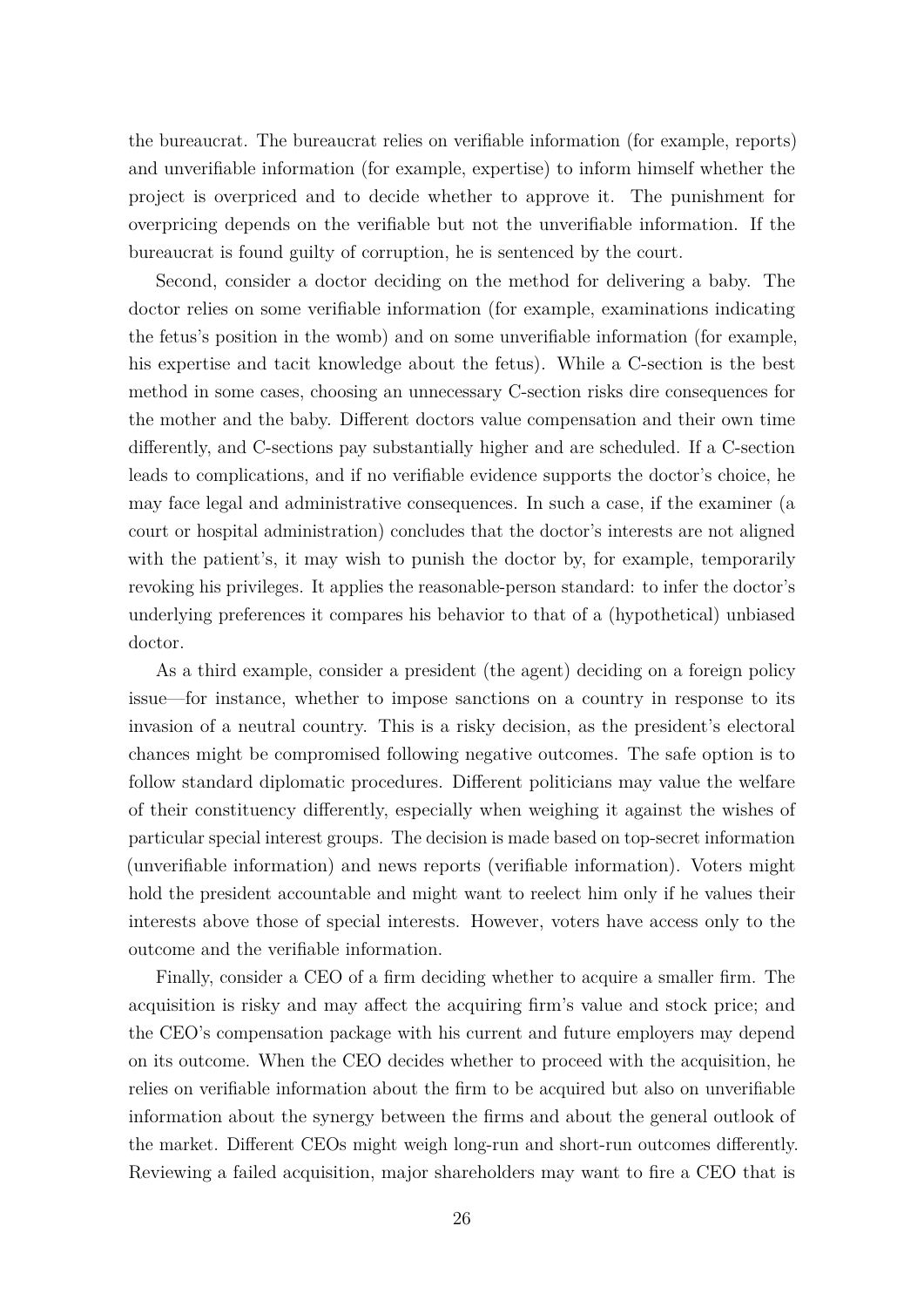<span id="page-26-1"></span>interested only in short-term outcomes, while they may wish to retain one that is interested in the long-run development of the firm.

# **6 Conclusion**

This paper highlights that it is not merely the amount of information but its nature that has important welfare consequences. We consider a setting in which an agent decides under uncertainty and may be held liable in court if the decision causes harm. We focus on information of two different natures: that which is verifiable in court and that which is not. We show that increasing the information available to the agent has different consequences depending on its nature. While increasing the precision of unverifiable information always increases welfare, increasing the precision of verifiable information may reduce it.

Our findings extend to a variety of settings well beyond legal systems. Whether we consider politicians seeking reelection, CEOs wanting to extend their contracts, or bureaucrats with career concerns, our results apply whenever the principal's ex post evaluation of a risky decision is based only on part of the information available to the agent. The principal has to balance the chilling effect against the desire to deter, and changes in the information structure influence her ability to do so. Our findings are robust to a variety of changes in the assumptions. While details in the timeline or the principal's choice set may differ, the main result remains. The welfare effects of a change in the precision of the information depend on the nature of that information.

The main driver of our result—the tension between deterrence and the chilling effect—has been extensively documented in the legal and management literatures as well as in the popular press.<sup>[11](#page-26-0)</sup> Our results show that whether the chilling effect is pronounced enough to outweigh the overall gains from more information is an empirical question. Thus, a natural direction for future research is to empirically quantify the impact of the chilling effect and its interaction with the provision of information of different natures.

# **A Main Results: Proofs**

### **A.1 Notation and Cases**

**Cases.** The posterior belief,  $\beta_{xy}$ , depends on the informational environment. We ignore the trivial cases in which signals are irrelevant, either because  $\beta_{xy} \leq 1/2 \; \forall (x, y) \in$ 

<span id="page-26-0"></span><sup>11</sup>See, for instance, [Hylton](#page-43-6) [\(2019\)](#page-43-6), [Chalfin and McCrary](#page-43-7) [\(2017\)](#page-43-7), [Bernstein](#page-43-8) [\(2014\)](#page-43-8), and [Bibby](#page-43-9) [\(1966\)](#page-43-9)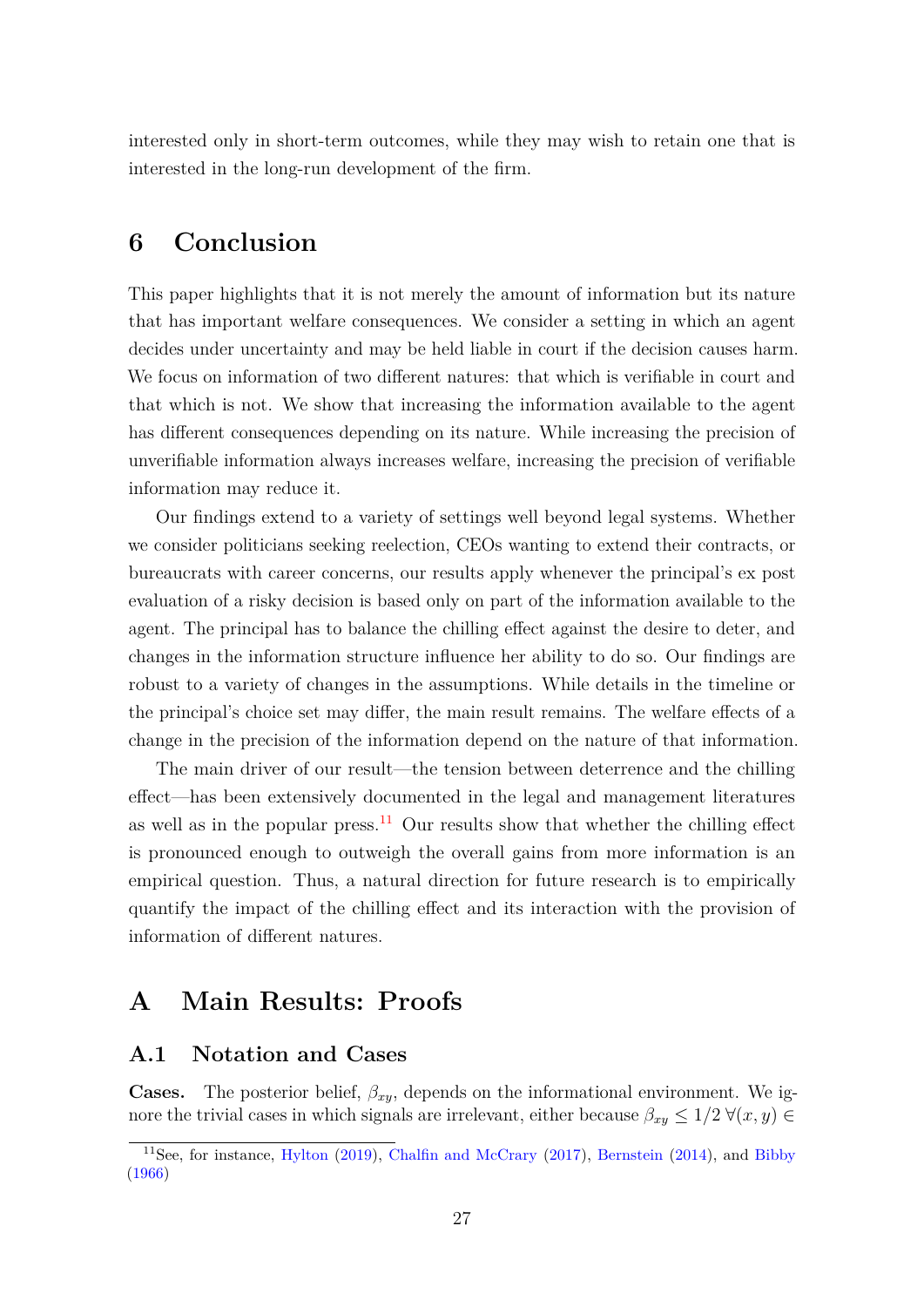$\{-1,1\}^2$  or because  $\beta_{xy} \geq 1/2 \ \forall (x,y) \in \{-1,1\}^2$ . What remains are parameter values for which we are in exactly one of the following cases.

- 1. Efficient to act  $\Leftrightarrow x=1$ ;
- 2. Efficient to act  $\Leftrightarrow$   $y = 1$ ;
- 3. Efficient to act  $\Leftrightarrow x+y\geq 0$ ;
- 4. Efficient to act  $\Leftrightarrow x+y=2$ .

Case 1 implies that *X* is more informative than *Y* . Case 2 implies the reverse. Moreover, a positive realization of the more informative signal is necessary and sufficient to make the project efficient in these cases. Cases 3 and 4 impose no clear ranking between the two types of information. Case 3 implies that *β* is high and that a necessary and sufficient condition for efficiency is that *one* of the signal realizations is positive. Finally, case 4 implies that  $\beta$  is low and that a necessary and sufficient condition for efficiency is that *both* signal realizations are positive.

**Notation.** Let  $q^u := a^u(-1, 1)$  and  $q^b := a^b(-1, -1)$  be the agent's best responses to  $\overline{F}$  and  $F(x)$ . Notice that if  $F(-1) < (>)F<sup>b</sup>$ , then  $q<sup>b</sup> = 1(0)$ , and if  $F(-1) < (>)F<sup>u</sup>$ , then  $q^u = 1(0)$ . Let  $\eta^u$  and  $\eta^b$  be defined by,

$$
\frac{\gamma(1-p_y)}{\gamma(1-p_y) + (1-\gamma)(1-p_y+p_y\eta^b)} = \overline{\gamma}
$$
\n(4)

<span id="page-27-1"></span>
$$
\frac{\gamma \eta^u}{\gamma \eta^u + (1 - \gamma)} = \overline{\gamma}
$$
\n(5)

 $\Box$ 

If  $q^u = 1$  then  $q^b = \eta^b \implies \gamma_{-1} = \overline{\gamma}$ , making the court indifferent between any sentence. If  $q^b = 0$  and  $a^b(-1, 1) = 1$ , then  $q^u = \eta^u \implies \gamma_{-1} = \overline{\gamma}$ .

Finally, let  $\overline{W}(\overline{F})$  be the welfare in a welfare-maximizing perfect Bayesian equilibrium conditional on holding the designer choice fixed at *F*.

**Lemma 2** *Define*  $\overline{F}^* := \arg \max_{\overline{F}} \overline{W}(\overline{F})$ *. Then,*  $\overline{F}^* \in \{0, F^u, F^b\}$ 

*Proof.*

Claim 1 
$$
q^u = 1 \implies q^b \in \{\eta^b, 1\}
$$
 wlog.

*Proof.*  $q^b = 0 \implies \gamma_{-1} = \gamma > \overline{\gamma}$ . Therefore,  $F(-1) = 0$ . Therefore, the biased agent would deviate to play  $q^b = 1$ . Therefore,  $q^b > 0$ . Also,  $q^b = 1 \implies$  $\gamma_{-1} = \frac{\gamma(1-p_y)}{\gamma(1-p_y)+1}$  $\frac{\gamma(1-p_y)}{\gamma(1-p_y)+1-p_y} < \overline{\gamma}$ . Therefore,  $F(-1) = \overline{F}$ . Notice that  $\overline{F} < F^b \implies q^b = 1$ . And, if  $\overline{F} \geq F(-1) > F^b \implies q^b = 0 \implies \gamma_{-1} = \gamma > \overline{\gamma}$ . This would imply that  $F(-1) = 0$ , a contradiction. Therefore, if  $\overline{F} > F<sup>b</sup>$ , the biased type would mix to have *γ*<sub>−1</sub> =  $\overline{\gamma}$ −i.e.,  $q^b = \eta^b$ , so that  $F(-1) = F^b$ . In the case when  $F = F^b$ ,  $q^b \in [\eta^b, 1]$ . In this case,  $q^b = \eta^b$  is the designer-preferred equilibrium.  $\Box$ 

**Claim 2**  $F^u > F^b$  and  $q^b > 0 \implies q^u = 1$ .

*Proof.* 
$$
q^b > 0 \implies F(-1) \leq F^b < F^u \implies q^u = 1.
$$

<span id="page-27-0"></span>**Claim 3** *If*  $F^u > F^b$ ,  $\overline{F}^* \in \{F^b, F^u\}$ *.*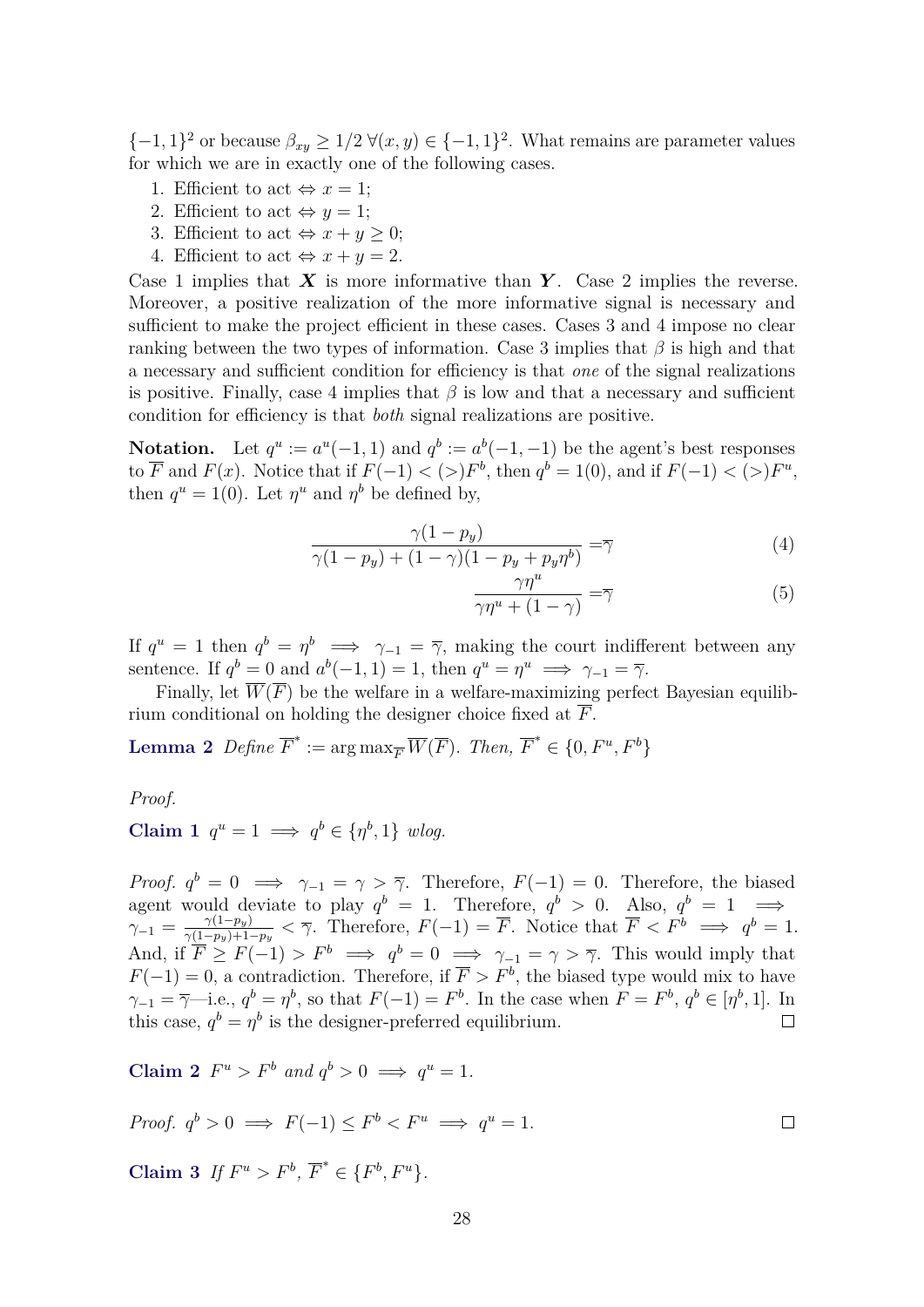*Proof.* First, notice that  $F(-1) < F^b \implies q^u = q^b = 1$ . Instead, with  $F(-1) =$  $F^b \implies q^u = 1, q^b = \eta^b$ , giving us a strict improvement in efficiency.

If  $F(-1) \in (F^b, F^u)$ , then  $q^u = 1$  and  $q^b = 0$ . But then,  $\gamma_{-1} = \gamma > \overline{\gamma} \implies$ *F*(−1) = 0, a contradiction. Therefore,  $F(-1) \notin (F^b, F^u)$  in equilibrium.

If  $F(-1) > F^u$  then  $q^u = q^b = 0$ . Instead,  $F(-1) = F^u$  provides a strict efficiency improvement by having  $q^u \in [0, \eta^u], q^b = 0$ . The optimal choice is to have  $q^u = \eta^u$ .  $q^u \leq \eta^u$  because, otherwise,  $\gamma_{-1} > \overline{\gamma}$ , and, therefore,  $F(-1) = 0$ , a contradiction.

**Claim** 4 *If*  $F^u < F^b$ ,  $\overline{F}^* \in \{0, F^b\}.$ 

*Proof.* Here, whenever  $q^u > 0$ ,  $q^b = 1$ . Therefore, either  $q^u = q^b = 1$ , achieved by  $\overline{F} = 0$ , or  $q^u = q^b = 0$ , achieved by  $\overline{F} = F^b$ . Which of the two is optimal depends on whether  $\overline{W}(0) > \overline{W}(F^b)$  or vice-versa. It is easy to check that,

$$
\overline{W}(0) - \overline{W}(F^{b}) = \gamma[\beta(1 - p_x)p_y - (1 - \beta)p_x(1 - p_y)] + (1 - \gamma)[\beta(1 - p_x)(1 - p_y) - (1 - \beta)p_xp_y].
$$

Therefore, if  $\gamma$  is sufficiently high,  $\overline{F} = 0$ ; otherwise,  $\overline{F} = F^b$ .

Together, the claims imply that  $\overline{F}^* \in \{0, F^b, F^u\}.$ 

### **A.2 Proof of Proposition [1](#page-14-0) and Lemma [1](#page-12-2)**

Now we are equipped to present our main comparative static. To this end, let  $W^*(\cdot,\cdot,\cdot,\overline{F};\cdot,\cdot) := \overline{W}(\overline{F}^*)$  denote the optimal equilibrium given *S* and the given equilibrium. Let  $\Delta(p_x, p_y) := F^b - F^u$ .

*Proof of Lemma [1.](#page-12-2)*

$$
F^{b} = \frac{1}{1 - \beta_{-1,-1}} = 1 - \frac{\beta}{1 - \beta} \frac{1 - p_{y}}{p_{y}} + \frac{\beta}{1 - \beta} \frac{1 - p_{y}}{p_{y}} \frac{1}{p_{x}}
$$

$$
F^{u} = -2 + \frac{1}{1 - \beta_{-1,1}} = -2 + \frac{-\beta}{1 - \beta} \frac{p_{y}}{1 - p_{y}} + \frac{\beta}{1 - \beta} \frac{p_{y}}{1 - p_{y}} \frac{1}{p_{x}}
$$

$$
\implies \Delta(p_{x}, p_{y}) = 2 + \frac{\beta}{1 - \beta} \frac{1 - p_{x}}{p_{x}} \left[ \frac{1 - p_{y}}{p_{y}} - \frac{p_{y}}{1 - p_{y}} \right]
$$

The above is increasing in  $p_x$  and decreasing in  $p_y$ .

*Proof of Proposition [1.](#page-14-0)* Fix some  $(p_y, \beta)$ . At  $p_x^*, F^b(p_x^*) = F^u(p_x^*)$ . Suppose that  $p_1 < p_x^* < p_2$ . Therefore,  $F^b(p_1) < F^u(p_1)$  and  $F^b(p_2) > F^u(p_2)$  by Lemma [1.](#page-12-2) **Case 1:**  $\overline{F}^*(p_2) = 0.12$  $\overline{F}^*(p_2) = 0.12$ 

Hence,  $q^{b}(p_2) = q^{u}(p_2) = 1$ , By Claim [3,](#page-27-0)  $\overline{F}^{*}(p_1) \in \{F^{u}(p_1), F^{b}(p_1)\}$ . Suppose that  $F(-1) = F<sup>b</sup>(p_1)$ . Therefore,  $q<sup>b</sup>(p_1) = \eta<sup>b</sup>$  and  $q<sup>u</sup>(p_1) = 1$ . Notice that [\(4\)](#page-27-1) features no dependence on  $p_1$  and  $\eta^b$  is strictly less than 1.

Let  $W_1 := \overline{W}(F^b(p_1))$  and  $W_2 := \overline{W}(0)$ .

$$
W_i = \beta \left[ p_i + (1 - p_i) [p_y + (1 - \gamma)(1 - p_y) q^b(p_i)] \right]
$$

 $\Box$ 

 $\Box$ 

 $\Box$ 

<span id="page-28-0"></span><sup>&</sup>lt;sup>12</sup> $\overline{F}^*(p)$  denotes  $\overline{F}^*$  in the environment with  $p_x = p$  ceteris paribus.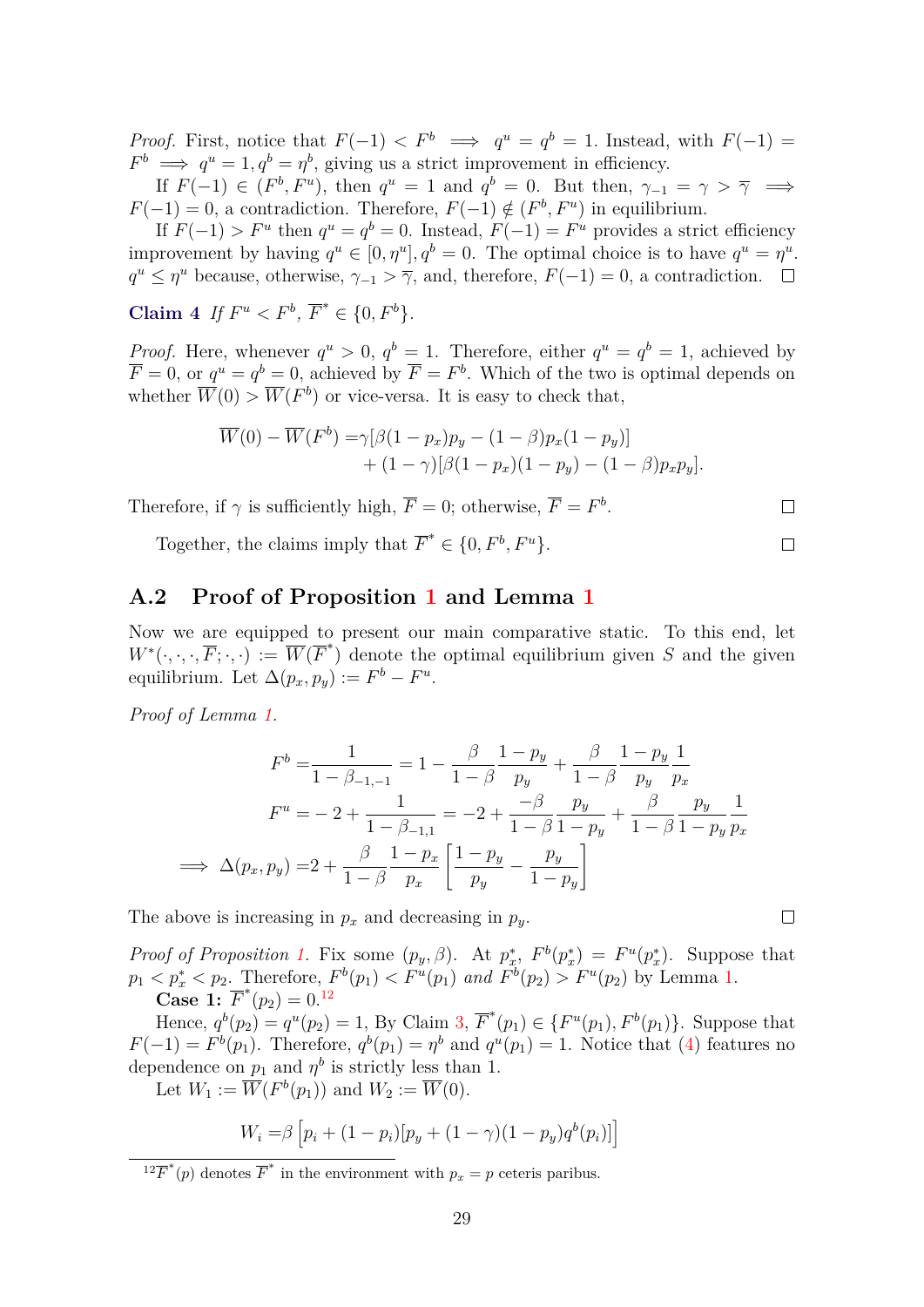$$
- (1 - \beta) [(1 - p_i) + p_i [(1 - p_y) + (1 - \gamma) p_y q^b(p_i)]
$$

Therefore,

$$
W_1 - W_2 = (p_1 - p_2)[\beta(1 - p_y) + (1 - \beta)p_y]
$$
  
+  $(1 - \gamma)\left[\eta^b[\beta(1 - p_1)(1 - p_y) - (1 - \beta)p_1p_y]\right]$   
-  $[\beta(1 - p_2)(1 - p_y) - (1 - a)p_2p_y]$ 

Suppose that for a small  $\delta > 0$ ,  $p_1 = p_2 - \delta$ . Then,

$$
W_1 - W_2 = (1 - \gamma)(1 - \eta^b)[(1 - \beta)p_y p_1 - \beta(1 - p_y)(1 - p_1)] + o(\delta).
$$

Since it is inefficient to act on  $(-1, -1)$ ,  $\beta_{-1,-1} = \frac{\beta(1-p_y)(1-p_1)}{\beta(1-p_y)(1-p_1)+(1-p_1)}$  $\frac{\beta(1-p_y)(1-p_1)}{\beta(1-p_y)(1-p_1)+(1-\beta)p_yp_1} < \frac{1}{2}$  $\frac{1}{2}$ . Equivalently,  $(1-\beta)p_yp_1 > \beta(1-p_y)(1-p_1)$ . Therefore,  $W_1 > W_2$ . Lastly, if  $\overline{F}^*(p_1) = F^u(p_1)$ , then  $W_1 > W_2$  for small enough  $\delta > 0$ .

**Case 2:**  $\overline{F}^*(p_2) = F^b(p_2)$ .

Therefore,  $q^{b}(p_2) = q^{u}(p_2) = 0$ . Setting  $F(-1) = F^{u}(p_1)$ , we have  $q^{b}(p_1) = 0$  and  $q^u(p_1) = \eta^u > 0$ . Since the only change is that the unbiased type acts on (−1*,* 1) with probability  $\eta^u$ , the extent of the chilling effect is reduced. Therefore, as before,  $W^*(p_1) > W^*(p_2)$  as  $\delta \to 0$ .  $\Box$ 

### <span id="page-29-0"></span>**A.3 Proof of Proposition [2](#page-14-1)**

*Proof.* We prove the proposition here only for the *interior* of our case. We do so by looking at two types of arguments. Applying these arguments in various combinations is, in fact, sufficient to prove all other cases and the transition from one case to another. We do that in Appendix [D.3.](#page-41-0)

The court can observe x, the realization of  $X$ . Thus, we can look at the cases separately and provide an argument for each.

- **Argument 1**  $(x = 1)$ . As long as we remain inside our case, the court provides a free pass  $(F(x = 1) = 0)$  on realization  $x = 1$  for any level of  $p_y$ . In addition, both types act whenever they see  $x = 1$  and ignore signal  $p_y$  entirely. Thus, any improvement on  $p_y$  conditional on a realization  $x = 1$  does not affect the welfare.
- **Argument 2** (*x* = -1). Compare two environments with  $p_y, p'_y$  such that  $p'_y > p_y$ . First, assume that  $\overline{F}^* = 0$  for both levels. Increasing precision does not change  $a^b(\cdot)$ , but projects implemented by the unbiased agent fail less often. Second, assume that  $\overline{F}^* = F^u$  for both levels. Then, no agent acts when it is inefficient to act (yet there is a moderate chilling effect: see Table [1\)](#page-12-1). Because precision increases, the signal on  $(-1, 1)$  is stronger and welfare improves. Third, assume that  $\overline{F}^* = F^b$  for both levels. Since  $\eta^b$  decreases in  $p_y$ , the biased agent's actions on *y* improve from an efficiency perspective, while the unbiased agent's decisions can only improve by Lemma [1.](#page-12-2) Welfare increases. What remains is to show that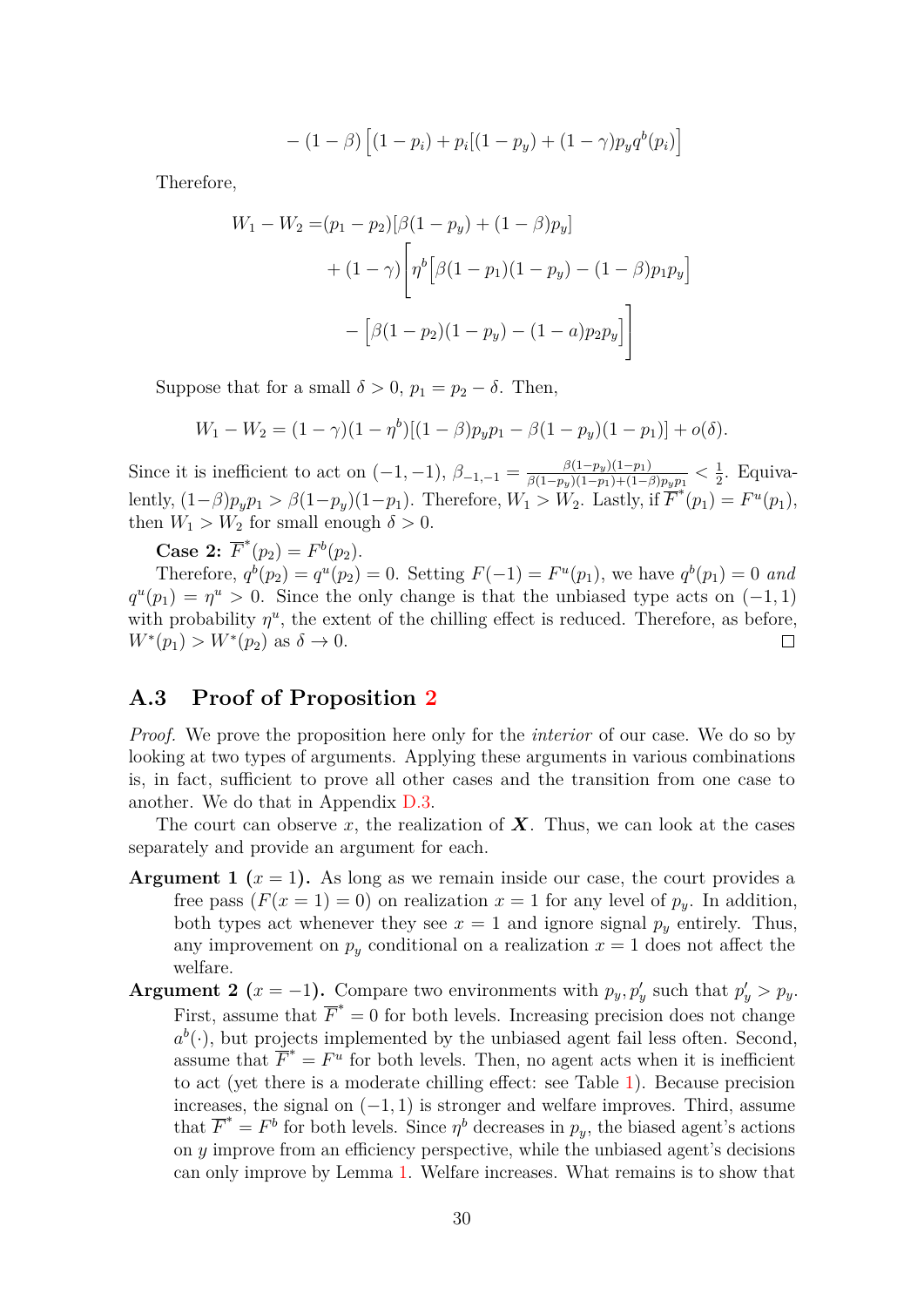welfare improves as we move from  $\overline{F} = 0$  to  $\overline{F} = F^{\omega}$ . A change from  $\overline{F} = F^0$ to  $\overline{F} = F^b$  occurs either if  $F^b > F^u$  or if  $F^b = F^u$ . In the former case, both equilibria are available, and the switch occurs because  $\overline{W}(F^b)$  overtakes  $\overline{W}(0)$ , an improvement in welfare. In the latter case, welfare improves because the only behavioral change is that the biased agent selects the inefficient action less often. Finally, a change from  $\overline{F} = 0$  to  $\overline{F} = F^u$  can occur only at  $F^b = F^u$ , and, by construction,  $\overline{F} = F^u$  dominates  $\overline{F} = F^b$ . The proof is complete.  $\Box$ 

## <span id="page-30-0"></span>**B Objective Mens Rea: Characterization and Proofs**

**Equilibrium Characterization.** The court is indifferent if  $q = \overline{\gamma}$ . If  $\overline{F} = F^b > F^u$ , the optimal equilibrium implies that  $a^{u}(-1, 1) = 0$ ,  $a^{b}(-1, 1) = 1$  and  $a^{b}(-1, -1) = \eta_1$ with

$$
\eta_1 = \min \left\{ \frac{(1-p_y)}{p_y} \frac{(1-\overline{\gamma})}{\overline{\gamma}}, 1 \right\}.
$$

If  $\overline{F} = F^b \lt F^u$ , the optimal equilibrium implies that  $a^u(-1, 1) = 1$ ,  $a^b(-1, 1) = 1$ and  $a^b(-1, -1) = \eta_2$  with

$$
\eta_2 = \min \left\{ \frac{(1-p_y)}{p_y} \frac{(1-\overline{\gamma})}{\overline{\gamma}} \frac{1}{1-\gamma}, 1 \right\}.
$$

Recall, that  $F^b - F^u$  does not depend on the court's choice, it is still given by

$$
\Delta(p_x, p_y) = 2 + \frac{\beta}{1 - \beta} \frac{1 - p_x}{p_x} \left[ \frac{1 - p_y}{p_y} - \frac{p_y}{1 - p_y} \right]
$$

If  $F^b > F^u$ , any punishment below  $F^b$  implies that the biased agent is never deterred from acting. If, in addition,  $\overline{F} > F^u$ , the unbiased agent is deterred from acting on  $(-1, 1)$ , which is clearly worse. Thus, an optimal equilibrium exists for either  $\overline{F} = 0$  or  $\overline{F} = F^b$ . The court's indifference condition implies  $\eta_1$ .

If  $F^b < F^u$ , a punishment above  $F^b$  does not improve upon  $F^b$ , as it would lead to actions only on  $(-1, 1)$ , which, in turn, implies that the court does not punish. Conditional on not facing punishment, the biased type has an incentive to deviate and act on both  $(-1, 1)$  and  $(-1, -1)$ , which, in turn, implies that not punishing is suboptimal. No punishment yields a better outcome than the optimal equilibrium under  $\overline{F} = F^b$ . Thus, it is sufficient to consider  $\overline{F} = F^b$  only if  $F^b < F^u$ . The court's indifference condition implies  $\eta_2$ .

**Proof of Proposition [3.](#page-20-1)** The level of  $F^b$  is unaffected by the court's objective, and so is the ranking  $F^b$  vs  $F^u$ . It suffices to show that welfare is lower for  $\overline{F} = F^b$ . For  $\overline{F} = 0$ , welfare is, by construction, identical, and  $\overline{F} = 0$  is selected only if it improves upon  $\overline{F} = F^b$ . Similarily,  $\overline{F} = F^u$  is selected only if it improves on  $\overline{F} = F^b$  in the baseline case and never under the objective mens rea. Thus if equilibria conditional on  $\overline{F} = F^b$  are welfare-inferior for one court objective, the optimal equilibrium is welfare-inferior under that objective.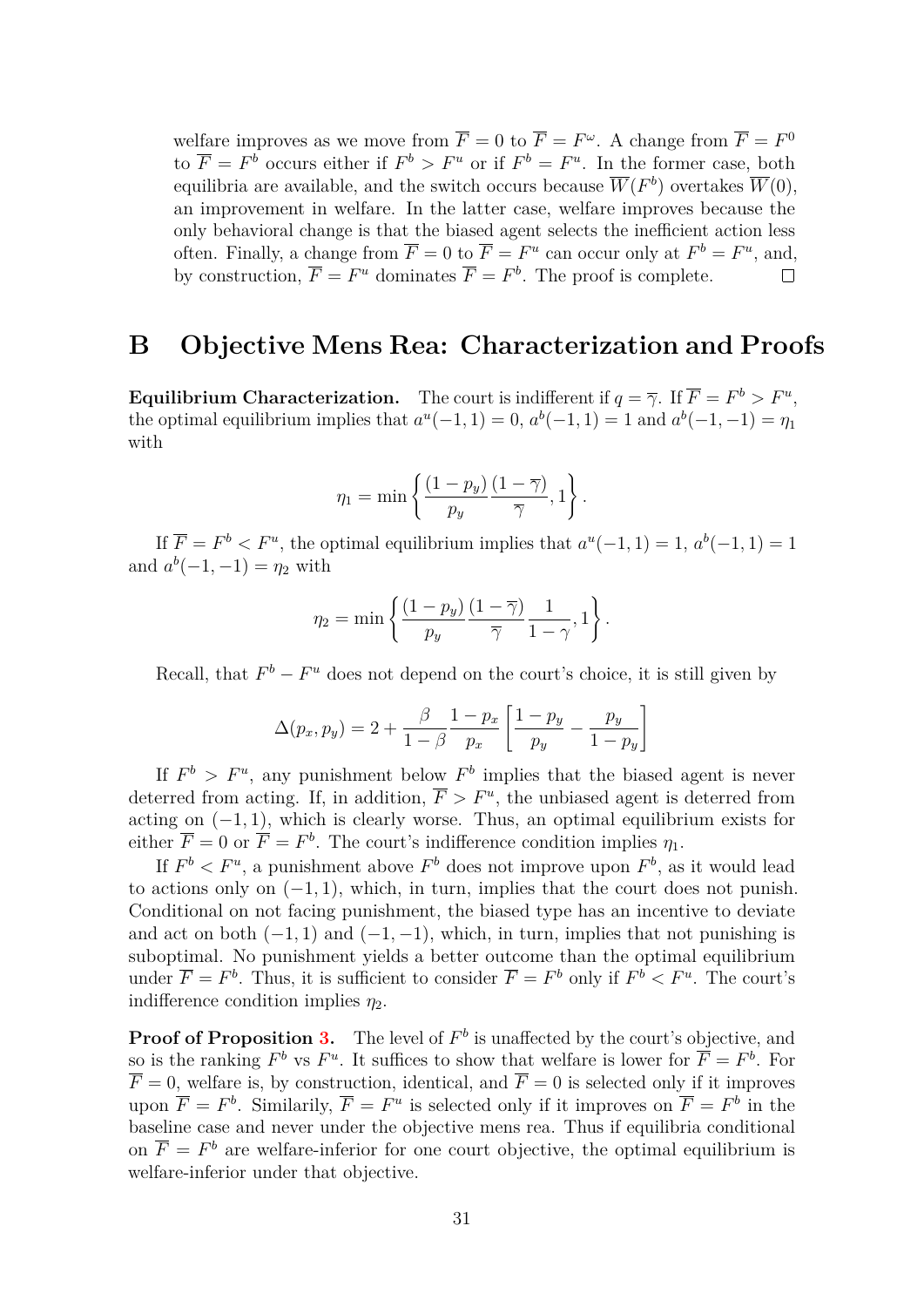To see that result, observe that action profiles are identical, apart from the biased agent's decision on  $(-1, -1)$ . If  $F^b < F^u$  she chooses  $\eta_1 > 0$  for the court's objective assumed in this section (punishing for acting on wrong information) and 0 under the court's objective in the baseline model.<sup>[13](#page-31-0)</sup> Since acting is inefficient for the information  $(-1, -1)$ , the alternative objective is welfare-inferior. If  $F^b > F^u$ , the agent chooses

$$
\eta_2 = \max\{\frac{(1-p_y)}{p_y}\frac{(1-\overline{\gamma})}{\overline{\gamma}}\frac{1}{1-\gamma},1\} > \frac{1-p_y}{p_y}\frac{\gamma-\overline{\gamma}}{\overline{\gamma}}\frac{1}{1-\gamma} = \eta^b.
$$

Again, the alternative objective is welfare-inferior.

**Proof of Proposition [4.](#page-21-2)** The first part follows by using the parameters that are used for the figures. Alternatively, one can use a constructive version similar to that of the proof of Propositions [1.](#page-14-0) We omit it, as it provides no further insight. We discuss the second part below.

#### When is welfare unambiguously increasing in the precision of  $p_y$ ?

First, consider  $p_y < p'_x < p_x^*$  such that  $p_y, p'_y \in \mathcal{Y}(\beta, p_x)$ . Here, the equilibria from the top row of Table [4](#page-21-0) are available. It is easy to check that welfare is continuous and increasing in  $p_y$  for each of these equilibria. Therefore,  $W^*(\beta, p_x, \cdot, \gamma)$ , which selects the maximum of the welfare generated by the two equilibria, is also continuously increasing on  $[p_y(\beta, p_x), p_y^*]$ .

Using a similar argument  $W^*(\beta, p_x, \cdot, \gamma)$  is continuously increasing on  $(p_y^*, \overline{p_y}(\beta, p_x])$ . Finally, a switch from  $p_y$  to a  $p'_y$  such that  $p'_y > p^*_y > p_y$  that entails switching from  $\overline{F} = 0$  to  $\overline{F} = F^b$  is also welfare improving as it only increases deterrence without having a chilling effect. Therefore, the only case we need to consider is the case in which  $\overline{F} = F^b$  on both sides of  $p_y^*$ , and precision increases from  $p_y < p_y^*$  to  $p_y' > p_y^*$ . In all other cases, welfare increases in  $p_y$ .

A necessary and sufficient condition for the designer to prefer  $\overline{F} = F^b$  over the free pass when  $p_y < p_y^*$  is  $W(p_y)$  is higher under  $\overline{F} = F^b$ . That is the case when

$$
\beta\Big(p_y(1-p_x) + (1-\gamma)(1-p_x)(1-p_y)\Big) - (1-\beta)\Big(p_x(1-p_y) + (1-\gamma)p_xp_y\Big) > \beta\Big(p_y(1-p_x)(1-\gamma) + (1-\gamma)(1-p_x)(1-p_y)\eta_1\Big) - (1-\beta)\Big(p_x(1-p_y)(1-\gamma) + (1-\gamma)p_xp_y\eta_1\Big)
$$

which can be simplified to

<span id="page-31-1"></span>
$$
\frac{1-\gamma}{\gamma}(1-\eta_1) > \underbrace{\frac{\beta p_y(1-p_x) - (1-\beta)p_x(1-p_y)}{(1-\beta)p_x p_y - \beta(1-p_x)(1-p_y)}}_{:=\widehat{\Delta}(p_y)} > 0 \tag{6}
$$

where the last inequality follows because—by assumption—it is efficient to act when any signal is positive.

Next consider the case in which  $\overline{F} = F^b$  and define

$$
f_1(p_y) := \beta [p_x + (1 - p_x)(1 - \gamma)[p_y + (1 - p_y)\eta_1]]
$$
  
- (1 - \beta) [(1 - p\_x) + p\_x(1 - \gamma)[1 - p\_y + p\_y\eta\_1]]  

$$
f_2(p_y) := \beta [p_x + (1 - p_x)[p_y + (1 - p_y)(1 - \gamma)\eta_2]]
$$

<span id="page-31-0"></span><sup>&</sup>lt;sup>13</sup>For convenience, we call the court's objective in the baseline case as the "baseline object" and the court's objective in this section as the "alternative objective".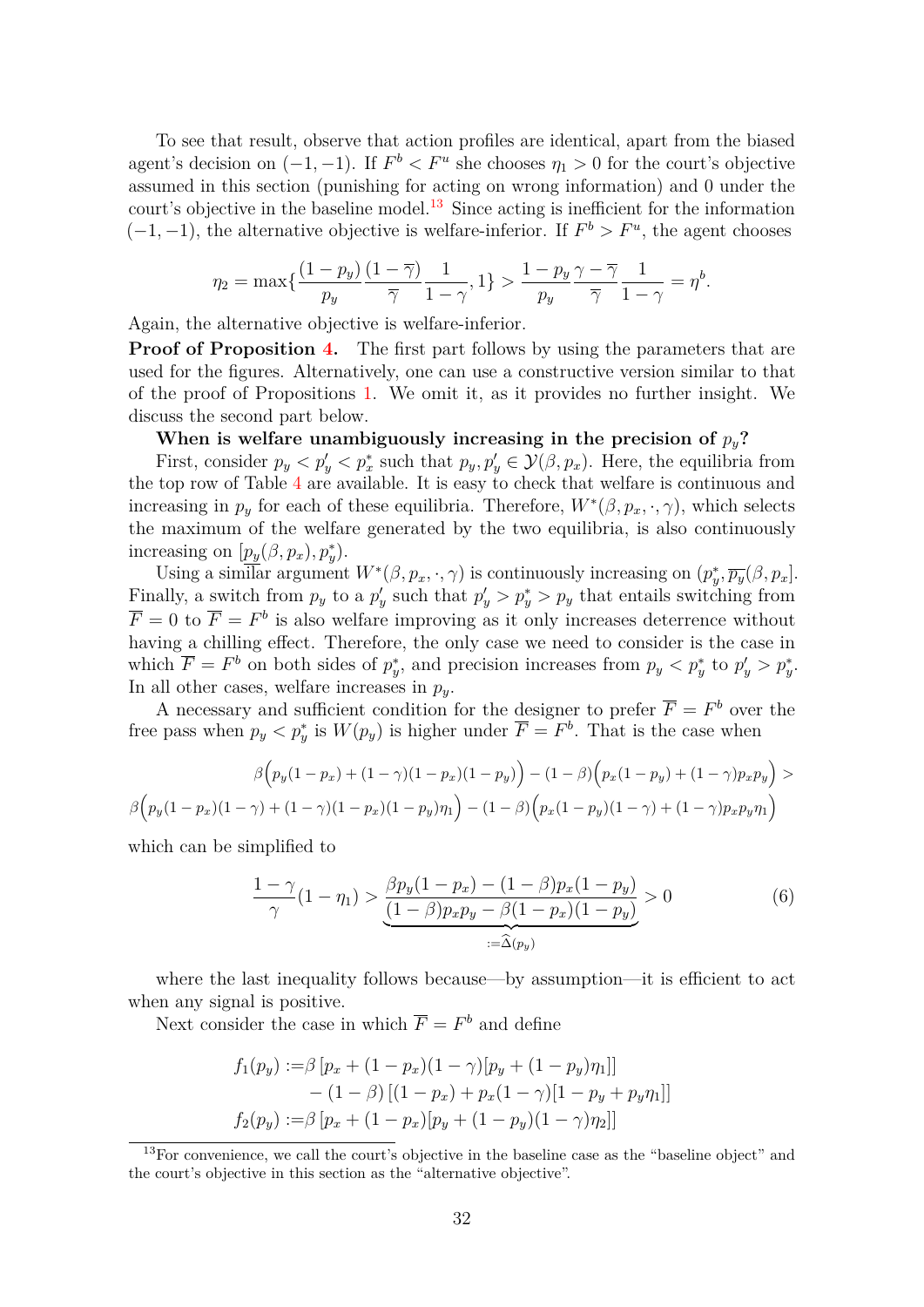$$
- (1 - \beta) [(1 - p_x) + p_x[(1 - p_y) + p_y(1 - \gamma)\eta_2].]
$$

Notice that  $W^*(p) = f_1(p)$  if  $p < p_y^*$  and  $W^*(p) = f_2(p)$  if  $p_y' \geq p_y^*$ . Both  $f_1(\cdot)$  and  $f_2(\cdot)$  are increasing in  $p_y$ . Thus, if  $f_2(p_y^*) \ge f_1(p_y^*)$ , welfare is increasing in  $p_y$  also around  $p_y^*$ . Otherwise, it is not.

Formally,

$$
f_2(p_y^*) - f_1(p_y^*) = \beta(1 - p_x)p_y^* \gamma + \beta(1 - p_x)(1 - p_y^*)(1 - \gamma)(\eta_2 - \eta_1) - (1 - \beta)p_x(1 - p_y^*) \gamma - (1 - \beta)p_x p_y^*(1 - \gamma)(\eta_2 - \eta_1)
$$

or equivalently

$$
f_2(p_y^*) - f_1(p_y^*) = \gamma \underbrace{\left[\beta(1-p_x)p_y^* - (1-\beta)p_x(1-p_y^*)\right]}_{>0}
$$
  
 
$$
- (1-\gamma)(\eta_2 - \eta_1) \underbrace{\left[(1-\beta)p_xp_y^* - \beta(1-p_x)(1-p_y^*)\right]}_{>0}
$$

The signs of the two quantities above follow from the fact that it is efficient to act on  $(-1, 1)$  and inefficient to act on  $(-1, -1)$ . Thus, welfare increases around  $p_y^*$  if and only if

<span id="page-32-0"></span>
$$
\frac{(1-\gamma)}{\gamma}(\eta_2 - \eta_1) \leq \underbrace{\frac{\beta(1-p_x)p_y^* - (1-\beta)p_x(1-p_y^*)}{(1-\beta)p_xp_y^* - \beta(1-p_x)(1-p_y^*)}}_{=\widehat{\Delta}(p_y^*)}.
$$
\n(7)

Notice that if condition [\(7\)](#page-32-0) is violated for  $p_y^*$  it is also optimal to implement  $\overline{F} = F^b$  for  $p_y^*$  because  $1 - \eta_1 \ge \eta_2 - \eta_1$  and hence a violation of [\(7\)](#page-32-0) implies [\(6\)](#page-31-1). Thus, a necessary and sufficient condition for Proposition 2 to hold is that

$$
(\eta_2 - \eta_1) \frac{(1 - \gamma)}{\gamma} \leq \widehat{\Delta}(p_y^*).
$$

Observe that  $\widehat{\Delta}(p_{y}^{*})$  is independent of the courts threshold belief  $\overline{\gamma}$ . Moreover,

$$
\eta_2 - \eta_1 = \begin{cases} 0 & \text{if } \overline{\gamma} \le 1 - p_y \\ 1 - \frac{1 - p_y}{p_y} \frac{1 - \overline{\gamma}}{\overline{\gamma}} & \text{if } 1 - p_y < \overline{\gamma} < \frac{1 - p_y}{1 - p_y \gamma} \\ \frac{\gamma}{1 - \gamma} \frac{1 - p_y}{p_y} \frac{1 - \overline{\gamma}}{\overline{\gamma}} & \text{if } \overline{\gamma} \ge \frac{1 - p_y}{1 - p_y \gamma}. \end{cases}
$$

Notice further that  $\eta_2 - \eta_1$  is increasing in  $\overline{\gamma}$  if and only if  $\overline{\gamma} \in [1 - p_y, \frac{1-p_y}{1-p_y}]$  $\frac{1-p_y}{1-p_y\gamma}$ and therefore its maximum at  $\overline{\gamma} = \frac{1-p_y}{1-p_y}$  $\frac{1-p_y}{1-p_y\gamma}$  where  $\eta_2 - \eta_1 = \gamma$  which implies that  $\eta_1 - \eta_2 \in [0, \gamma].$ 

Thus, independent of  $\overline{\gamma}$ , [\(7\)](#page-32-0) holds if

$$
(1 - \gamma) \le \frac{\beta (1 - p_x) p_y^* - (1 - \beta) p_x (1 - p_y^*)}{(1 - \beta) p_x p_y^* - \beta (1 - p_x)(1 - p_y^*)}
$$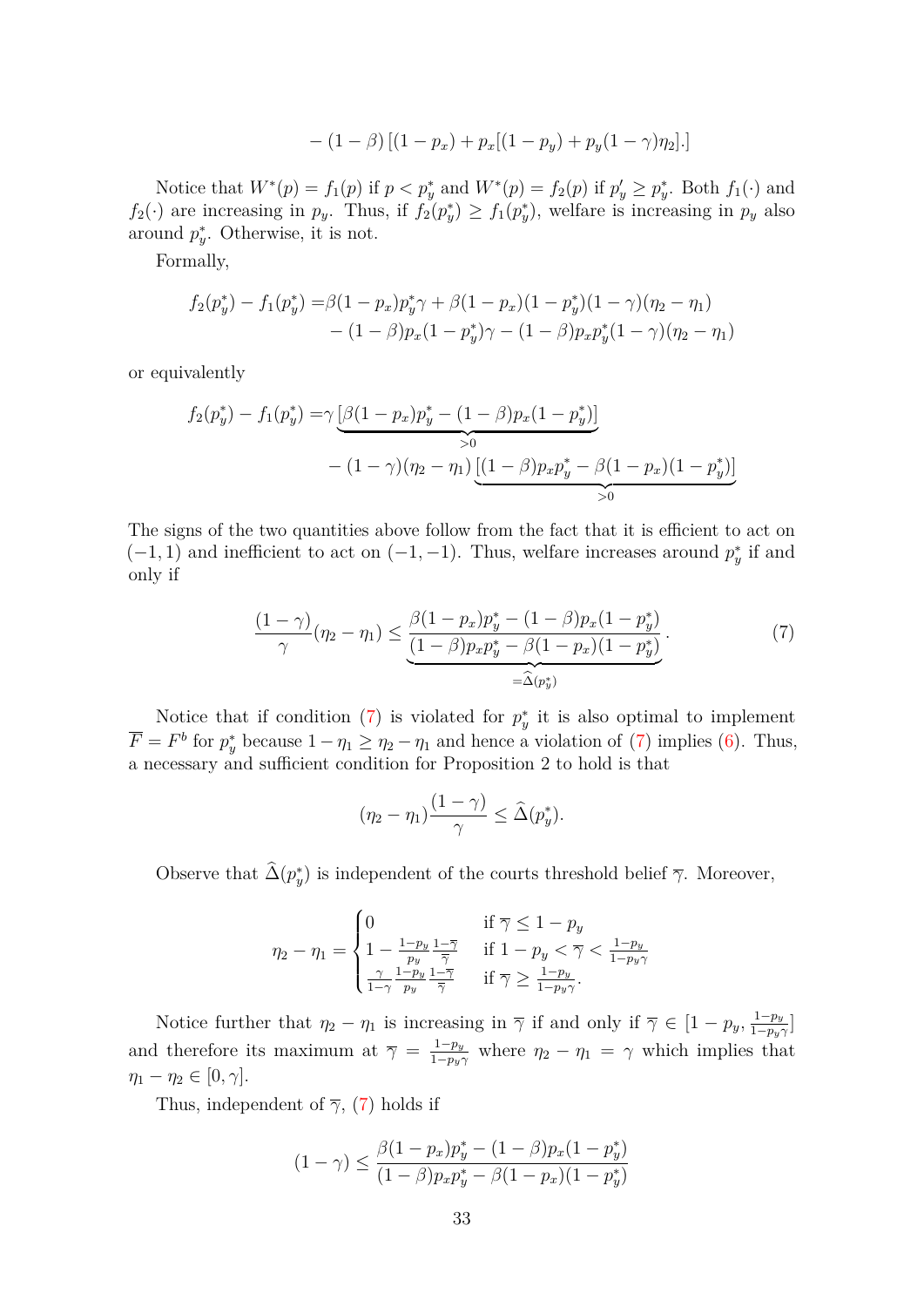which can be simplified to

<span id="page-33-1"></span>
$$
\frac{1-\beta}{\beta} \frac{p_x}{1-p_x} \le \frac{1-\gamma(1-p_y^*)}{1-p_y^*\gamma}.
$$
\n
$$
(8)
$$

Because  $p_y > 1/2$  the right-hand side of the above larger than 1 which in turn implies that if  $\beta > p_x$ , then Proposition 2 holds for any  $(\gamma, \overline{\gamma})$ .

Moreover,  $p_y > 1/2$  implies that the right-hand side of condition [\(8\)](#page-33-1) is increasing in  $\gamma$  with limit  $p_y/(1-p_y)$  as  $\gamma \to 1$ 

$$
\frac{1-\beta}{\beta} \frac{p_x}{1-p_x} < \frac{p_y}{1-p_y}
$$

which holds because we are in the case in which a any positive signal makes it efficient to act. Thus, for any  $(\beta, p_x, p_y, \overline{\gamma})$  such that we are in our case of interest, there exists a  $\hat{\gamma}$  < 1 such that if the likelihood that the agent is unbiased  $\gamma > \hat{\gamma}$ , Proposition 2 holds.

Finally, even if [\(8\)](#page-33-1) fails, there always is a threshold  $\gamma^* > 1 - p_y^*$  such that Proposition 2 holds if  $\overline{\gamma} < \gamma^*$ . The reason is that for  $\overline{\gamma}$  low enough  $\eta_2 - \eta_1 = 0$ .

# <span id="page-33-0"></span>**C General Information Structure**

Throughout the paper, we have assumed that the verifiable and the unverifiable signals are binary. Here we address how our results carry over to more general information structures.

We proceed as follows. First, we discuss how the model translates from the binary case to the more general case. Second, we provide a notion of being *"spread out"* and discuss how it is a meaningful notion of precision in our context. The spreading order is stronger than the, more familiar, Blackwell order of informativeness. That is, if one distribution is more spread out than another, it is also Blackwell more informative. The reverse, however, does not hold. In the spirit of our results from the baseline model, we then show how a more spread out verifiable information may lead to lower welfare. In comparison, a more spread out unverifiable information always increases welfare. Finally, we show that, the same does not hold for the weaker order of Blackwell informativeness. In particular it is not true that *all* Blackwell better unverifiable information (weakly) improves welfare.

**Model.** Let  $\theta \in \{-1, 1\}$  be a binary random variable describing the state of the world as before.<sup>[14](#page-33-2)</sup> In the spirit of our baseline model, there are two signals. The verifiable signal is a  $[0, 1]$ -valued random variable denoted by  $\boldsymbol{X}$ .  $\boldsymbol{X}$  captures the posterior probability that  $\theta = 1$ , i.e.,  $X = \mathbb{P}(\theta = 1 | X)$ . Rather than modelling the unverifiable signal,  $\boldsymbol{Y}$ , separately, we denote the agent's total information, again a [0, 1]-valued random variable, by  $\mu$ . That is, given the agent's information,  $\mu$  $\mathbb{P}(\boldsymbol{\theta} = 1|\boldsymbol{X}, \boldsymbol{Y})$ . Let  $G_{\boldsymbol{X}}(\cdot)$  denote the cummulative distribution function (CDF) of X and let  $G_{\mu|x}(\cdot)$  denote the conditional CDF of  $\mu$  given  $X = x$ . With some abuse of

<span id="page-33-2"></span><sup>14</sup>Unless stated explicitly, bold faces denote random variables and normal fonts denote their realizations.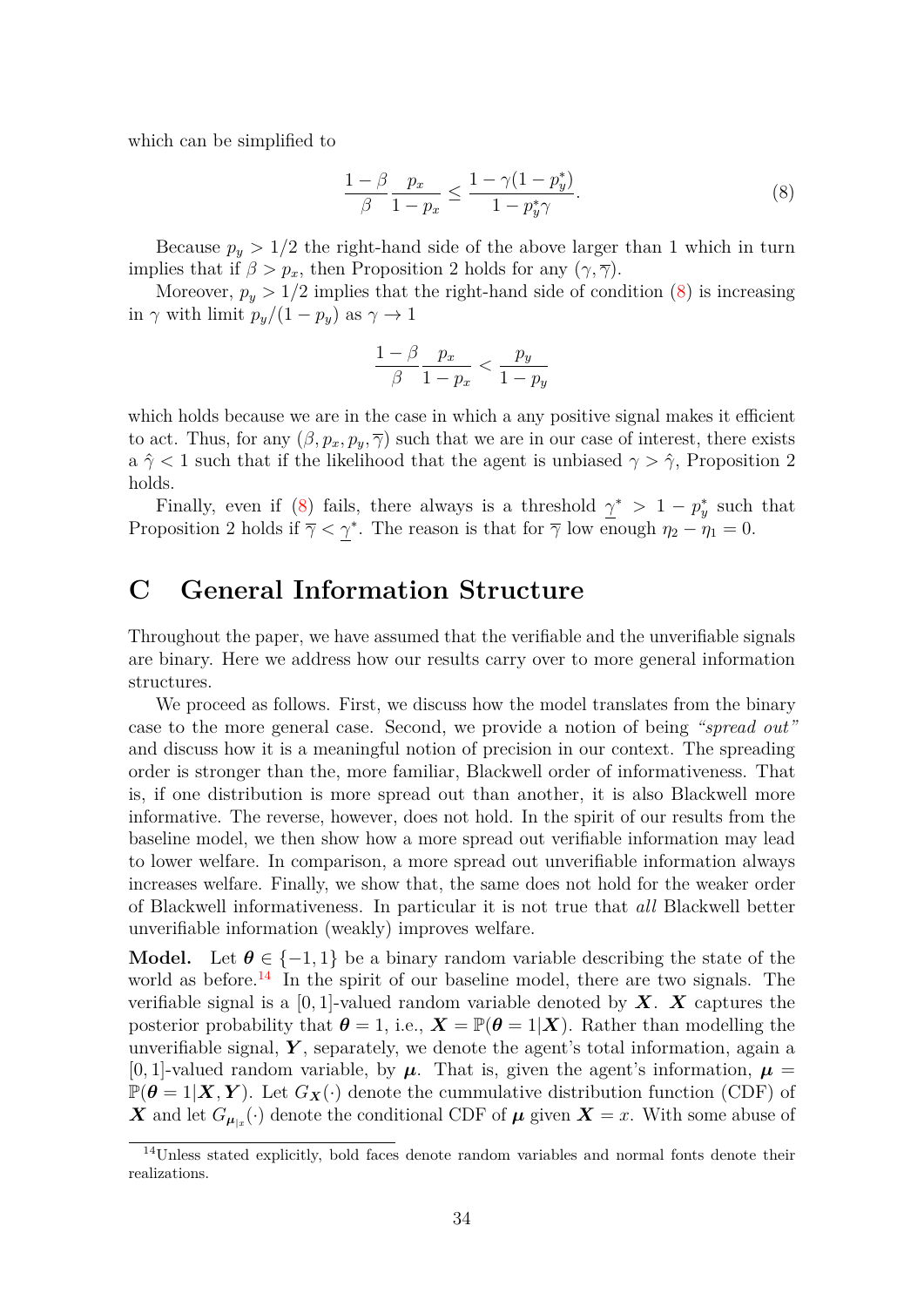<span id="page-34-1"></span>notation, we will denote by  $\mu_{|x}$  a random variable with a CDF  $G_{\mu_{|x}}$ . Finally, let  $G_{\mu}(\cdot)$ denote the unconditional CDF of  $\mu$ . Bayes plausibility implies that  $\mathbb{E}[X] = \mathbb{E}[\mu] = \beta$ . Moreover,  $\mathbb{E}[\mu|X] = X$ . Let the space of all verifiable signals be denoted by X. Since we want to demonstrate the results in the spirit of our main model for richer information structures, let  $\mathcal{I}$ , be the space of signal structures  $(\mathbf{X}, \mathbf{Y})$  such that  $G_{\mu}(\cdot)$ has no mass points. Unless stated otherwise, we assume that  $(X, Y) \in \mathcal{I}$ .

First, since *X* is verifiable, the optimal punishment can condition on the realization *x*. That is, we can treat the problem for each realization of *X* separately. Given a punishment  $F(x) \in \mathbb{R}_+$ , let  $\mu^{\omega}(F(x))$  denote the critical posterior—the posterior above which an agent of type  $\omega$  acts. We obtain the following.

$$
F(x) = \frac{1}{1 - \mu^{b}(F(x))} = -2 + \frac{1}{1 - \mu^{u}(F(x))}
$$

In general, if some punishment implies a critical posterior of  $\mu^u$  for the unbiased type. With some abuse of notation, the critical posterior,  $\mu^b$ , for the biased type is given by,

<span id="page-34-0"></span>
$$
\mu^{b}(\mu^{u}) = \frac{1}{2} \left[ 3 - \frac{1}{2\mu^{u} - 1} \right]
$$
\n(9)

In the spirit of our main model, for  $\omega \in \{u, b\}$ , define

$$
F^{\omega}(\mu) := -2\mathbb{1}_{\omega=u} + \frac{1}{1-\mu}.
$$

As in the baseline model, the designer's problem is separable in the realization of **X**. That is, the designer can choose a punishment  $F(x)$  for each realization of  $x \in \text{supp}(\boldsymbol{X})$  to provide incentives to both types. Therefore, as in the baseline model, the designer's problem is to choose a function  $F : [0,1] \to \mathbb{R}_+$  to maximize welfare.

In the baseline model, we demonstrated how the welfare effects of improving the precision of information depend on the nature of the information. While capturing precision through a scalar for each signal was natural in the case of binary signals, there does not seem to be a natural analog of the same in the case of richer signals. However, motivated by our setting, the spread of information (made precise shortly) captures the main ideas in the baseline model. It highlights the difference between verifiable and unverifiable information. Recall that, from the perspective of a riskneutral designer, the decision rule in a binary action space is simple: Act if the project is more likely to be good,  $\mu > 1/2$ , do not act if the project is likely to be bad,  $\mu < 1/2$ .

The spread of a signal around 1*/*2 captures the degree of certainty in each of the two cases. An increase in the spread means that the mass attributed to posteriors far from  $\mu = 1/2$  increases. A simple way to formalize this is to think about "quantilepreserving" spreads around a posterior  $\hat{\mu}$ . See also [Johnson and Myatt'](#page-43-5)s [\(2006\)](#page-43-5) notion of rotation for a similar concept in a different context.

**Definition 2** (Spread.) We say that *X* is "more spread out" around  $\hat{\mu}$  than *X*<sup> $\prime$ </sup> if  $G_{\mathbf{X}}(a) \geq G_{\mathbf{X}'}(a)$  *for all*  $a \leq \hat{\mu}$  *and*  $G_{\mathbf{X}}(a) \leq G_{\mathbf{X}'}(a)$  *if*  $a > \hat{\mu}$ *.* 

*We say that Y is "more spread out" around*  $\hat{\mu}$  *than Y' if*  $\mu_{|x}$  *is more spread out*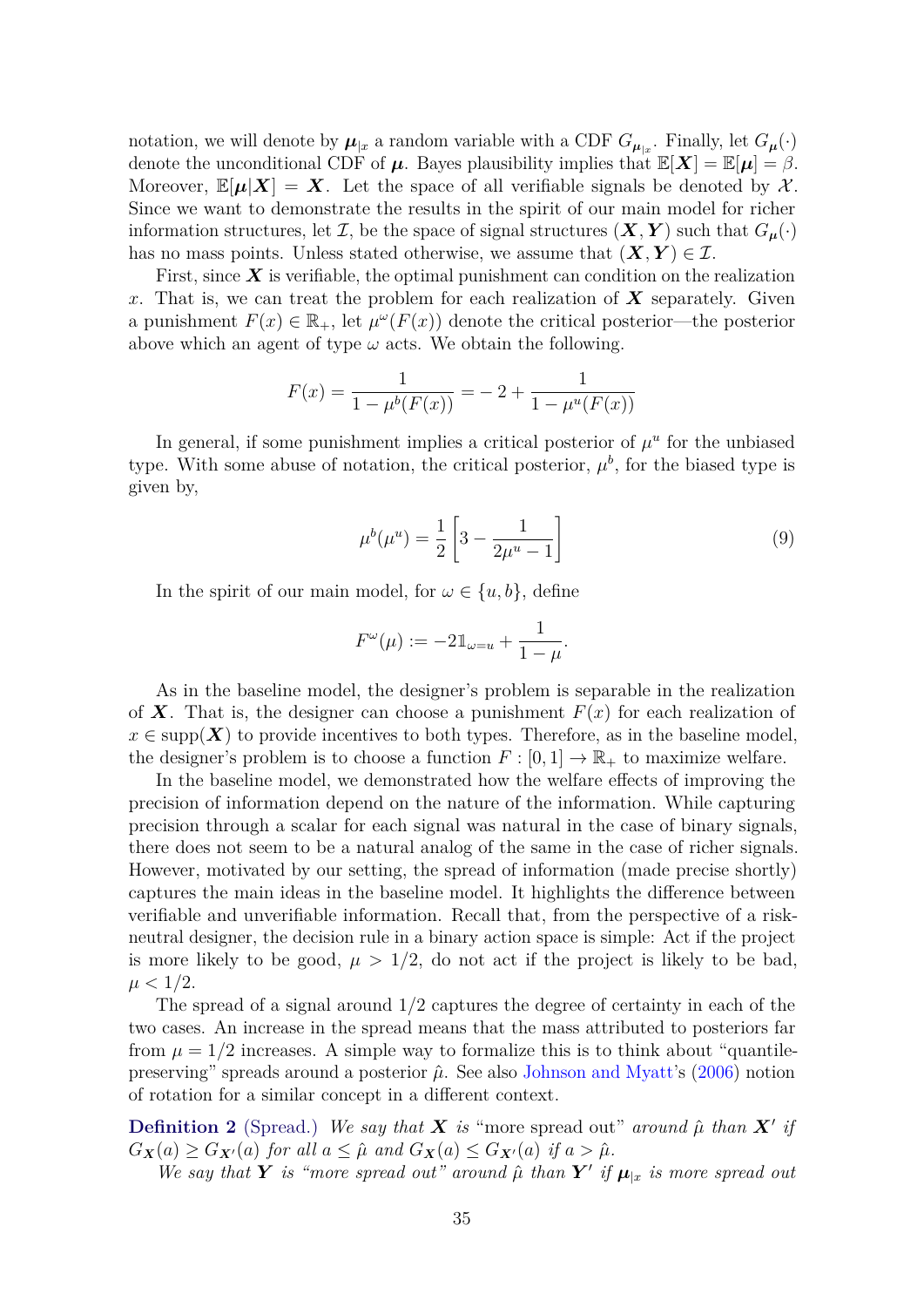*around*  $\hat{\mu}$  *than*  $\mu'_{|x}$  *for a.e.*  $x^{15}$  $x^{15}$  $x^{15}$ 

As we are interested in the spread around  $1/2$ , we shorten notation using  $\succeq_{sp}$  to denote more spread out around  $\hat{\mu} = 1/2$ .

**Remark 1** *Notice that, while the measure of spread of X only considers the distribution of X, the same for Y is defined for each realization of X. This is motivated by the fact that the designer's problem is separable across the realizations of X, and therefore, the measure of spread of the private information conditions on these realizations. Moreover, notice that, if*  $Y$  *is more spread out around*  $\hat{\mu}$  *than*  $Y'$ *, then*  $G_{\mu}(a) \geq G_{\mu}(a)$  *for all*  $a \leq \hat{\mu}$ *, and*  $G_{\mu}(a) \leq G_{\mu}(a)$  *for all*  $a \geq \hat{\mu}$ *.* 

We will now see that, in the spirit of the main results from our baseline model, a more spread out (around  $1/2$ )  $\boldsymbol{X}$  can reduce welfare, while a more spread out (around  $1/2$ )  $\boldsymbol{Y}$  always increases welfare.

<span id="page-35-2"></span>**Proposition 5** There exist information structures  $S_1 := (\mathbf{X}', \mathbf{Y})$  and  $S_2 := (\mathbf{X}, \mathbf{Y})$ *such that*  $X' \succeq_{sp} X$ *, and the payoff to the designer under*  $S_1$  *is strictly lower than*  $under S_2$ .

*Sketch of proof.* We will only outline the structure of the proof here and omit some straightforward arguments to conserve space and notation. The arguments are nearly identical to the proof of Proposition [1.](#page-14-0)

To this end, suppose that *Y* is a binary random variable as in the baseline case with precision  $p_y$ <sup>[16](#page-35-1)</sup> Therefore, for each realization of  $x \in \text{supp}(\boldsymbol{X})$ , there are two possible posteriors,  $\{\mu(x), \bar{\mu}(x)\}\$ . Moreover, for any *x* we have

$$
\Delta(x) := F^{b}(\underline{\mu}(x)) - F^{u}(\bar{\mu}(x)) = 2 + \frac{x}{1-x} \left[ \frac{1-p_y}{p_y} - \frac{p_y}{1-p_y} \right]
$$

As in Lemma [1,](#page-12-2)  $\Delta(x)$  is decreasing in *x* and *x*<sup>\*</sup> is the belief such that  $\Delta(x^*) = 0$ . Suppose that  $\beta > x^*$ , the threshold belief where  $F^b(\mu(x)) = F^u(\bar{\mu}(x))$ . We will suppress the dependence on *x* henceforth and just denote these objects by  $F^b$  and  $F^u$ . Fix an  $\epsilon > 0$  that is sufficiently small. Consider two signals as follows.

$$
G_{\mathbf{X}}(x) = \begin{cases} 0 & \text{if } x < x^* \\ \frac{x - x^*}{2\epsilon} & \text{if } x \in [x^*, x^* + \epsilon] \\ \frac{1}{2} & \text{if } x^* + \epsilon < x < x_1 \\ \frac{1}{2} + \frac{x - x_1}{2\epsilon} & \text{if } x \in [x_1, x_1 + \epsilon] \\ 1 & \text{if } x > x_1 + \epsilon \end{cases}
$$

where  $x_1$  is such that  $\frac{1}{2}[x^* + \frac{\epsilon}{2}]$  $\frac{\epsilon}{2}$  +  $\frac{1}{2}$   $[x_1 + \frac{\epsilon}{2}]$  $\left[\frac{\epsilon}{2}\right] = \beta$ . And,

<span id="page-35-0"></span><sup>&</sup>lt;sup>15</sup>Here,  $\mu'_{|x}$  means a random variable  $\mu' := \mathbb{P}(\theta = 1 | \mathbf{X} = x, \mathbf{Y}')$  with a CDF  $G_{\mu'_{|x}}$ .

<span id="page-35-1"></span><sup>16</sup>As the following discussion will demonstrate, the result is not driven by the binary nature of *Y* .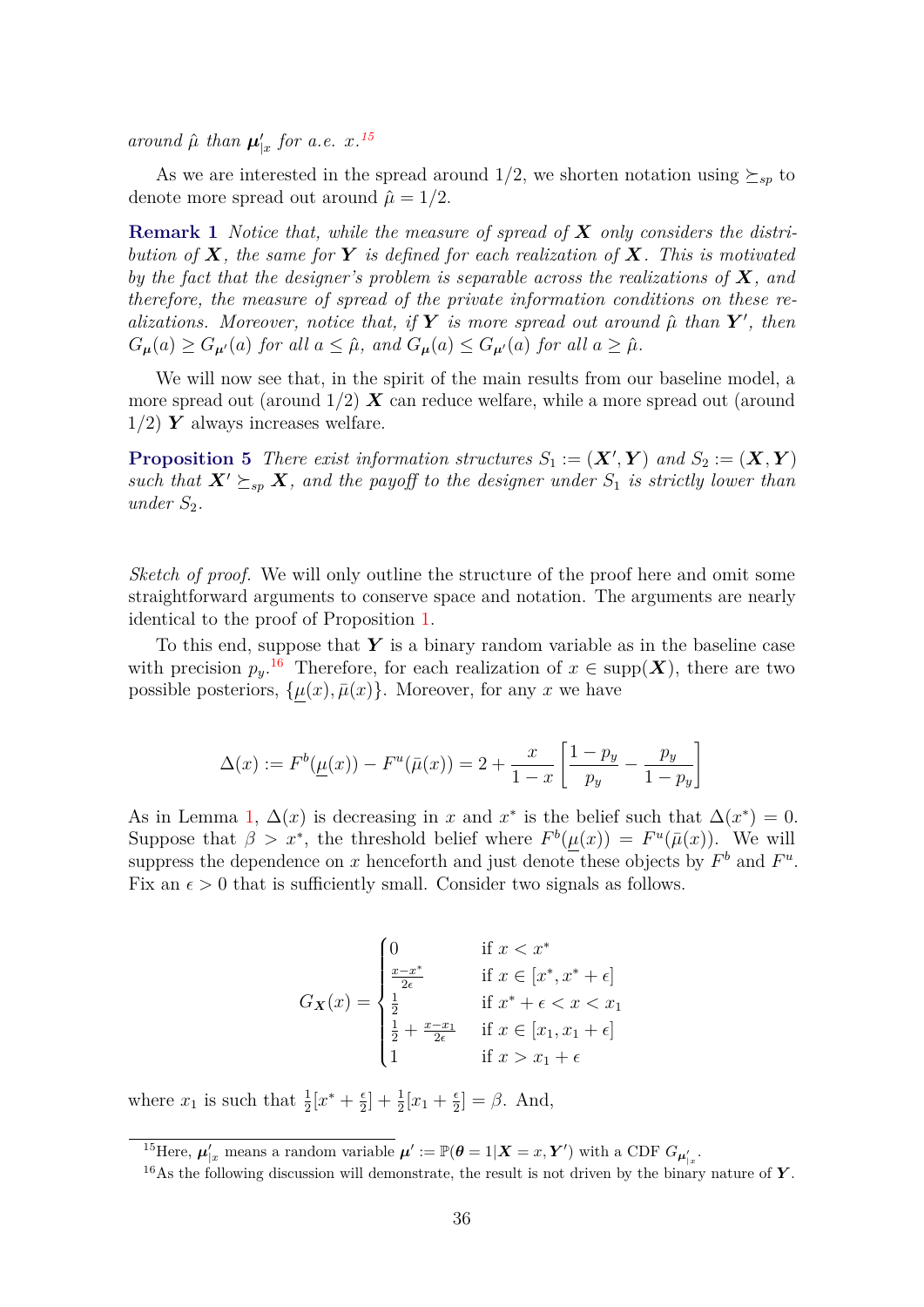$$
G_{\mathbf{X}'}(x) = \begin{cases} 0 & \text{if } x < x^* - \epsilon \\ \frac{x - x^* + \epsilon}{2\epsilon} & \text{if } x \in [x^* - \epsilon, x^*] \\ \frac{1}{2} & \text{if } x^* < x < x_2 \\ \frac{1}{2} + \frac{x - x_2}{2\epsilon} & \text{if } x \in [x_2, x_2 + \epsilon] \\ 1 & \text{if } x > x_2 + \epsilon \end{cases}
$$

where  $x_2$  is such that  $\frac{1}{2}$ [ $x^{-\frac{e}{2}}$  $\frac{\epsilon}{2}$  +  $\frac{1}{2}$   $[x_2 + \frac{\epsilon}{2}$  $\frac{\epsilon}{2}$ ] =  $\beta$ .

Notice that  $x_2 > x_1$ , and hence,  $\mathbf{X}' \succeq_{sp} \mathbf{X}$  if  $\beta$  such that  $x_1 > \frac{1}{2}$  $\frac{1}{2}$ . Suppose that  $\beta$ and  $p_y$  are such that the following restrictions hold.

- 1.  $\bar{\mu}(x^* \epsilon) > \frac{1}{2} > x^* + \epsilon$ . Therefore,  $\underline{\mu}(x^* + \epsilon) < \frac{1}{2}$  $\frac{1}{2}$ . This implies that it is efficient to act on  $\bar{\mu}(x)$  for all  $x \in \text{supp}(\boldsymbol{X})$  as well as for all  $x \in \text{supp}(\boldsymbol{X}')$ .
- 2.  $\mu(x_1) > \frac{1}{2}$  $\frac{1}{2}$ . Notice that  $x_2 > x_1$ . Therefore, this assumption implies that it is efficient to whenever  $\boldsymbol{X} \geq x_1$  or  $\boldsymbol{X}' \geq x_2$ .

The reason why the welfare with  $(X', Y)$  is lower than with  $(X, Y)$  is nearly identical to the baseline model. In the case of  $\boldsymbol{X}'$ , with probability  $\frac{1}{2}$ , the posterior is above  $x^*$ . In this case,  $F^b(\mu(x)) > F^u(\bar{\mu}(x))$ . The designer cannot induce the unbiased agent to act on  $\bar{\mu}(x)$  while preventing the biased agent from acting on  $\mu(x)$ . Thus, for a sufficiently high  $\gamma$ , the optimal equilibrium would entail  $F(x) = 0$  and the equilibrium would be as in Table [1a.](#page-12-1) The biased agent acts with probability 1 for all the realizations. The unbiased agent acts whenever it is efficient to do so. On the other hand, in the case of  $\boldsymbol{X}$ , the posterior is always above  $x^*$  and the equilibrium would be as in Table [1c.](#page-12-1) Here, as in the baseline model, the biased agent acts with an interior probability,  $\eta^b$ , on  $\mu(x)$ , while the unbiased agent acts with probability 1 whenever it is efficient to do so. Recall that the equilibrium in Table [1a](#page-12-1) yields a strictly lower welfare than the one in Table [1c.](#page-12-1) Therefore, replicating the argument in Proposition [1,](#page-14-0) for a small  $\epsilon$ , the reduction in welfare follows, i.e., welfare under  $(X, Y)$  is strictly larger than that under  $(X', Y)$ .  $\Box$ 

We now turn to the remaining point: To show is that a more spread out *Y* implies an unambiguous increase in welfare as in Proposition [2.](#page-14-1) To this end, fix a verifiable signal, *X*. Let

$$
\mathcal{Y}^{\mathbf{X}} := \{ \mathbf{Y} : \forall x \in \text{supp}(\mathbf{X}), \quad G_{\mu|x}(\cdot) \text{ has no atoms.} \}.
$$

Let  $F(\cdot)$  be some punishment function. Let  $\{\mu^u(F(x)), \mu^b(\mu^u(F(x)))\}$  be the posteriors that  $F(x)$  makes indifferent for type *u* and *b* respectively. Henceforth, we will simply denote them by  $\mu^b$  and  $\mu^u$ . Notice that, without loss,  $\mu^b \leq \frac{1}{2} \leq \mu^u$  with at least one inequality being strict. The biased type acts whenever  $\mu \geq \mu^b$  while the unbiased type acts whenever  $\mu \geq \mu^u$ . Therefore, we can define the welfare given a signal *Y* (suppressing the dependence on *X*, and its realization, *x*) to be

$$
\Pi(\boldsymbol{Y}) := (1 - \gamma) \int_{\mu^b}^1 (2\mu - 1) \mathrm{d}G_{\mu_{|x}}(\mu) + \gamma \int_{\mu^u}^1 (2\mu - 1) \mathrm{d}G_{\mu_{|x}}(\mu).
$$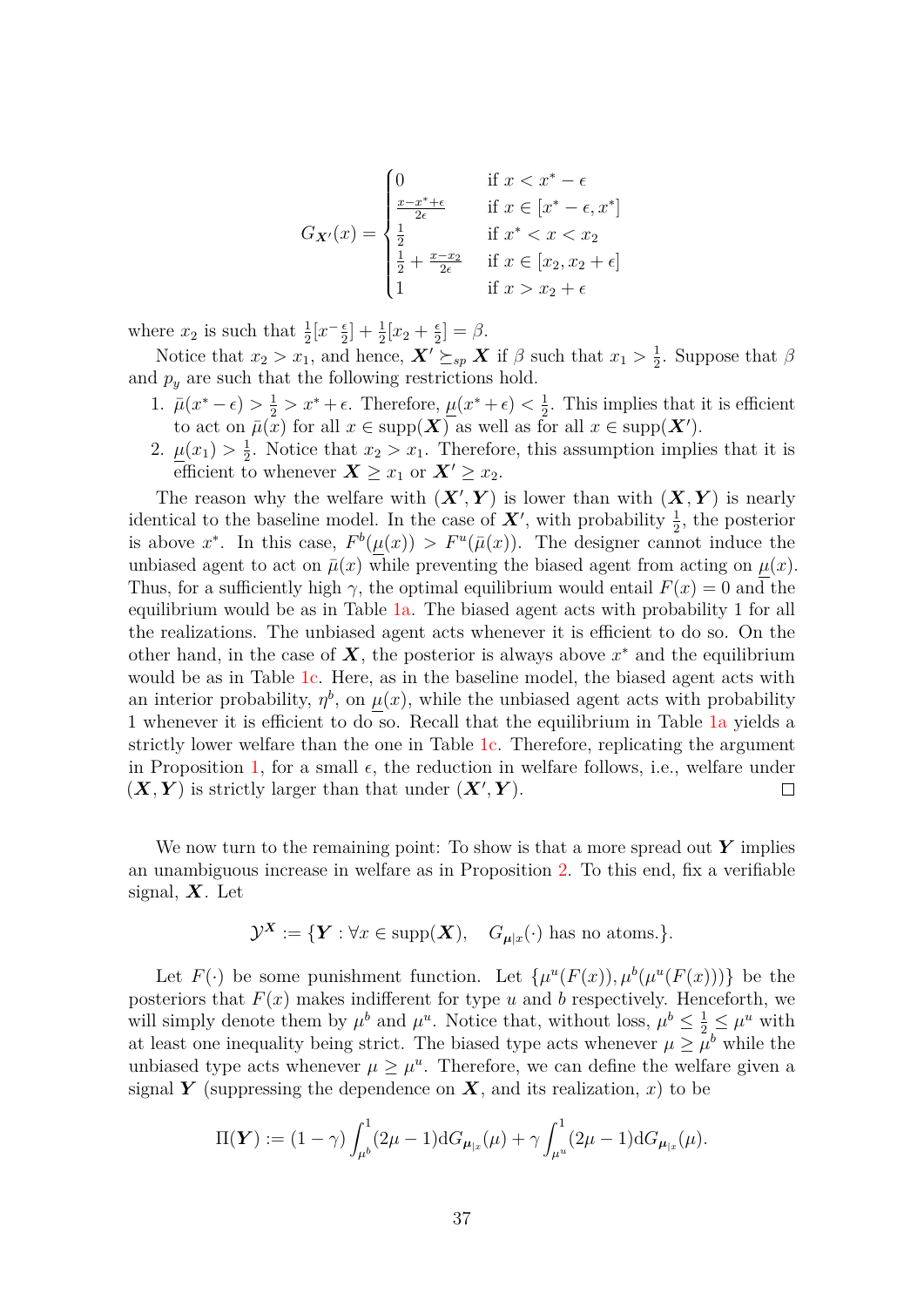<span id="page-37-2"></span><span id="page-37-1"></span>**Proposition 6** Consider  $X \in \mathcal{X}$ , and  $Y, Y' \in \mathcal{Y}^X$  such that  $Y \succeq_{sp} Y'$ . Then  $\Pi(\boldsymbol{Y}') \geq \Pi(\boldsymbol{Y})$ *.* 

*Proof.* We want to establish the following. For all  $x \in \text{supp}(\boldsymbol{X})$ ,

$$
\Pi(\mathbf{Y}) - \Pi(\mathbf{Y}') = (1 - \gamma) \int_{\mu^b}^1 (2\mu - 1) d(G_{\mu_{|x}} - G_{\mu'_{|x}})(\mu)
$$

$$
+ \gamma \int_{\mu^u}^1 (2\mu - 1) d(G_{\mu_{|x}} - G_{\mu'_{|x}})(\mu)
$$

$$
\geq 0.
$$

Let  $I_1 := \int_{\mu^b}^1 (2\mu - 1) d(G_{\mu_{|x}} - G_{\mu'_{|x}})(\mu)$ . Define  $h(\mu, \mu_1) := (2\mu - 1) \mathbb{1}_{\mu \ge \mu^1} + (2\mu^1 - 1) \mathbb{1}_{\mu < \mu^1}$ . Notice that  $h(\cdot,\mu^1)$  is an increasing and a convex function in its first argument. Moreover, since *Y* is more spread out around  $\frac{1}{2}$  than *Y'*,  $(G_{\mu|x} - G_{\mu}'_x)(\cdot)$  changes sign exactly once at  $\frac{1}{2}$ . Therefore, by Theorem 3.A.44 of [Shaked and Shanthikumar](#page-44-13) [\(2007\)](#page-44-13),  $\mu_{|x} \geq_{cx} \mu'_{|x}$ , where  $\geq_{cx}$  denotes the convex order.<sup>[17](#page-37-0)</sup> Therefore,

$$
\int_0^1 h(\mu, \mu^b) d(G_{\mu_{|x}} - G_{\mu'_{|x}})(\mu) \ge 0
$$
  
\n
$$
\implies h(\mu^b, \mu^b)(G_{\mu_{|x}} - G_{\mu'_{|x}})(\mu^b) + \int_{\mu^b}^1 (2\mu - 1) d(G_{\mu_{|x}} - G_{\mu'_{|x}})(\mu) \ge 0
$$

Since  $\mu^b < \frac{1}{2}$  $\frac{1}{2}$ ,  $h(\mu^{b}, \mu^{b}) < 0$  and  $(G_{\mu_{|x}} - G_{\mu'_{|x}})(\mu^{b}) \geq 0$ . Therefore,

$$
I_1 = \int_{\mu^b}^1 (2\mu - 1) \mathrm{d} (G_{\mu_{|x}} - G_{\mu'_{|x}})(\mu) \ge 0.
$$

Similarly,

$$
\int_0^1 h(\mu, \mu^u) d(G_{\mu_{|x}} - G_{\mu'_{|x}})(\mu) \ge 0
$$
  
\n
$$
\implies h(\mu^u, \mu^u) (G_{\mu_{|x}} - G_{\mu'_{|x}})(\mu^u) + \int_{\mu^u}^1 (2\mu - 1) d(G_{\mu_{|x}} - G_{\mu'_{|x}})(\mu) \ge 0
$$

Since  $\mu^u > \frac{1}{2}$  $\frac{1}{2}$ ,  $h(\mu^u, \mu^u) > 0$  and  $(G_{\mu_{|x}} - G_{\mu'_{|x}})(\mu^b) \leq 0$ . Therefore,

$$
I_2 = \int_{\mu^u}^1 (2\mu - 1) \mathrm{d} (G_{\mu_{|x}} - G_{\mu'_{|x}})(\mu) \ge 0.
$$

Therefore,  $\Pi(\boldsymbol{Y}) - \Pi(\boldsymbol{Y}') = (1 - \gamma)I_1 + \gamma I_2 \geq 0.$ 

**Remark 2** *Notice that Proposition [6](#page-37-1) establishes a ranking for an arbitrary punishment for a given realization x.* Since  $\Pi(Y) \ge \Pi(Y')$  *for all*  $F(x)$ *, the welfare ranking analogous to Proposition* [2](#page-14-1) *follows by taking the supremum over*  $F(x)$  *on both sides for each x.*

 $\Box$ 

<span id="page-37-0"></span><sup>&</sup>lt;sup>17</sup>Given two random variables,  $Z_1, Z_2$ , we say that  $Z_1 \geq_{cx} Z_2$  if  $\mathbb{E}[\phi(Z_1)] \geq \mathbb{E}[\phi(z_2)]$  for all convex functions  $\phi : \mathbb{R} \to \mathbb{R}$ .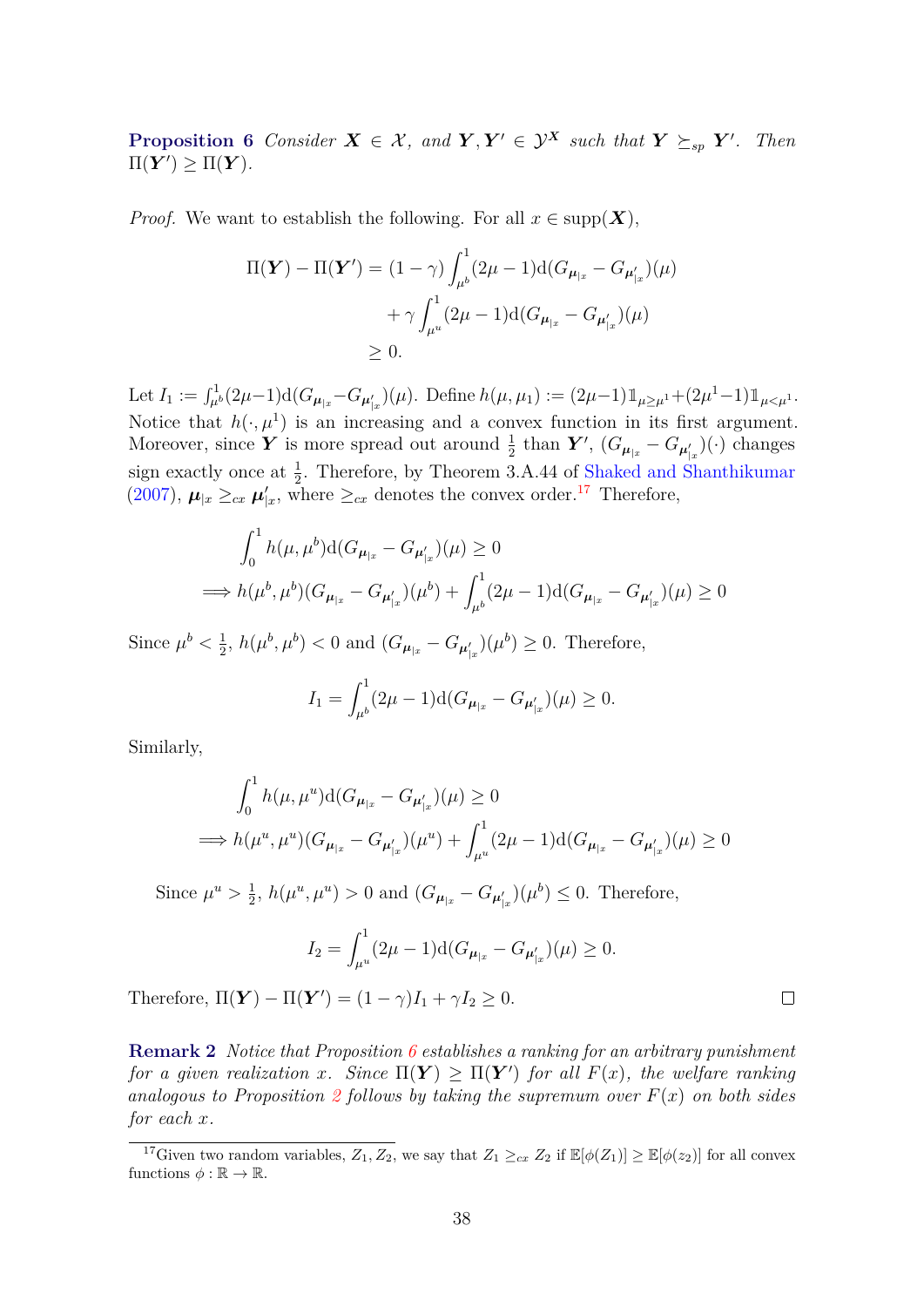**Intuition.** Recall the intuition from the baseline (binary) model. Increasing the verifiable information may lead to a qualitative change in the type of equilibria the designer can support. As  $p_x$  increases, it may not be possible to effectively separate the critical type-information pairs: the information (−1*,* −1) for the biased agent and the information  $(-1, 1)$  for the unbiased agent. As  $p_x$  increases, there ceases to be a punishment that deters the former yet encourages the latter. The same mechanism drives Proposition [5](#page-35-2) for a more general information structure. As *X* becomes more spread out, a higher mass on posteriors prevents the designer from separating the critical type-information pairs. The welfare reduction follows.

For the unverifiable information, the intuition follows, again, by considering the binary model. In that model, for any given realization of *X*, there are 2 realizations *Y*: one good, one bad. As we want to— in our baseline case at least—motivate the unbiased agent to act after a good *Y* realization, and deter the biased agent from acting after a bad  $\boldsymbol{Y}$  realization, the posterior after the good (bad) signal lies above (below)  $1/2$ . As  $p_y$  increases, the distance between the two critical posteriors increases. Therefore it becomes easier to separate the two. That exact logic carries over to the general setting. With more spread out signals, there is more mass on the "easier" cases which facilitates separation. The result follows.

**Informativeness.** At first glance, it may seem surprising that other (and perhaps more familiar) notions of "better information" such as e.g., Blackwell informativeness do not deliver our result. The reason is that the Blackwell informativeness order is too weak. Hence, under the Blackwell order, better unverifiable information may also reduce welfare. The spread order strengthens the Blackwell order adapting it to our specific decision problem.<sup>[18](#page-38-0)</sup> Because the spread order is stronger than the Blackwell order, the possibility result in Proposition [5](#page-35-2) holds. However, Proposition [6](#page-37-1) need not hold under improvements according to the Blackwell order. We show this below.

To this end, as before, we say that *Y is more informative than*  $Y'$  if  $\mu_{|x}$  is Blackwell more informative than  $\mu'_{|x}$  for all  $x \in \text{supp}(\boldsymbol{X})$ .

To see how a more informative *Y* can harm welfare, suppose that *X* is a binary random variable as in our baseline model, and, suppose that  $|\text{supp}(\boldsymbol{Y})| = |\text{supp}(\boldsymbol{Y}')|$ 3. For the sake of concreteness, suppose that  $\text{supp}(\boldsymbol{X}) = \{-1,1\}$  and  $\text{supp}(\boldsymbol{Y}) =$  $\text{supp}(\boldsymbol{Y}') = \{-1, 0, 1\}.$  With some abuse of notation, we denote by  $\mu(x, y)$  to mean  $\mu$  after observing  $\mathbf{X} = x$  and  $\mathbf{Y} = y$ . Similarly,  $\mu'(x, y)$  denotes  $\mu'$  after observing  $X = x$  and  $Y' = y$ . Suppose that the following holds: Let the signals,  $X, Y, Y'$  be such that  $\mu(1, \cdot), \mu'(1, \cdot) > \frac{1}{2}$  $\frac{1}{2}$ . Moreover, suppose that the following holds:

- 1.  $\mu(1, \cdot) > \frac{1}{2}$  $\frac{1}{2},\boldsymbol{\mu}'(1,\cdot)>\frac{1}{2}$  $\frac{1}{2}$ . That is, it is efficient to act whenever  $X = 1$  regardless of the unverifiable information.
- 2. (i)  $\mu(-1,-1) < \mu(-1,0) < \frac{1}{2} < \mu(-1,1)$  and, (ii)  $\mu'(-1,-1) < \mu'(-1,0) < \frac{1}{2} < \mu'(-1,1).$

Together, these imply that it is efficient to act on  $(-1, 1)$  for both  $(X, Y)$  and  $(X, Y')$ , and inefficient to act on  $(-1, -1)$  and  $(-1, 0)$ .

<span id="page-38-0"></span><sup>18</sup>Blackwell informativeness is defined by a mean-preserving spread instead, that is, if *F* and *G* have the same mean, *F* is a mean preserving spread of *G* if  $\int_{-\infty}^{x} F(s)ds \geq \int_{-\infty}^{x} G(s)ds$  for any *x* strictly inside the joint support. It is straightforward to see, that the spread order satisfies that property. However, not every mean preserving spread is more spread out. Below we discuss such an example.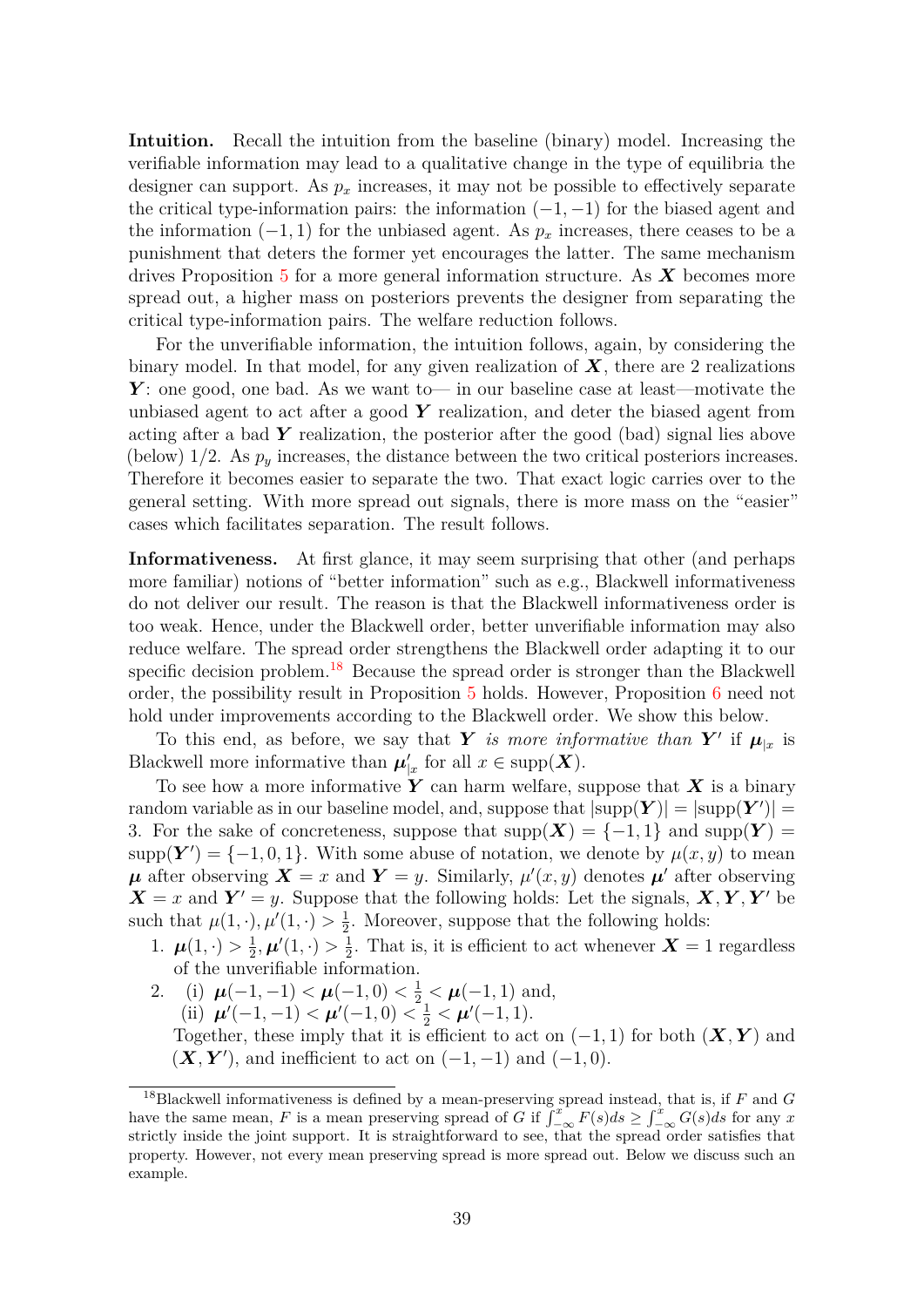3. Finally, suppose that  $\mu'(-1,0) = \mu(-1,0) + \epsilon_1$  and  $\mu'(-1,-1) = \mu(-1,-1) - \epsilon_2$ and  $\mu'(-1, 1) = \mu(-1, 1)$  for a small  $\epsilon_1, \epsilon_2 > 0$ .

<span id="page-39-1"></span>Figure [5](#page-39-1) illustrates the posteriors when  $X = -1$ .

 $\mu(-1,-1)$   $\mathbf{X} = -1$   $\mu(-1,0)$   $\frac{1}{2}$   $\mu(-1,1)$  $\begin{array}{c|cccc}\n\mu(-1,-1) & \mathbf{X} = -\mathbf{1} & \mu(-1,0) & \frac{1}{2} & \mu(-1,1) \\
\hline\n\vdots & \vdots & \vdots & \vdots \\
\mu'(-1,-1) & \mathbf{X} = -\mathbf{1} & \mu'(-1,0) & \frac{1}{2} & \mu'(-1,1)\n\end{array}$ 2

Figure 5: Posterior beliefs with **Y** and **Y'** 

By construction,  $Y'$  is Blackwell more informative than  $Y$  as  $Y'$  is a meanpreserving spread of *Y* . Finally, to see how this can, potentially, reduce welfare, the designer wishes to induce the unbiased agent to act on (−1*,* 1) while preventing the biased agent from acting on  $(-1, 0)$ . If, say,  $\mu^b(\mu(-1, 1)) = \mu(-1, 0)$  (recall Equation [9\)](#page-34-0), then this is feasible. However, when  $\mu(-1,0)$  increases to  $\mu'(-1,0)$  with  $Y'(-1,0)$ , then the designer can no longer have the unbiased agent act on  $(-1, 1)$  with positive probability while preventing the biased agent from acting on  $(-1,0)$  with probability 1. The welfare reduction follows due to identical reasoning as in the baseline model.

We conclude with a brief discussion about information structures in light of these results. Blackwell informativeness has indeed too many degrees of freedom. It cannot determine whether an improvement in either type of information, verifiable and unverifiable, increases or decreases welfare without further qualifications. When two experiments are ranked according to the Blackwell ranking, we obtain a ranking across *arbitrary* decision problems. Instead, our problem has more structure and allows a stronger definition of 'better information.' The central friction of our model is that a biased agent may act even when he believes that the project may fail. Likewise, the unbiased agent may refuse to act even when he believes that the project succeeds. More spread out information implies overall more convinced agents. Our finding shows that more spread out unverifiable information is beneficial—the fear (confidence) of the biased (unbiased) increases. The same does not hold for verifiable information—being more spread out. Here, it may lead to less trust in unverifiable but valuable signals causing welfare losses even if the punishment tries to account for it.

## <span id="page-39-0"></span>**D Cases not discussed in the main text**

As mentioned in the main text, we have the following four cases depending on where it is interim efficient to act.

Case 1. Efficient to act iff  $x = 1$ .

- Case 2. Efficient to act iff  $y = 1$ .
- Case 3. Efficient to act iff  $x + y \geq 0$ .
- Case 4. Efficient to act iff  $x + y = 2$ .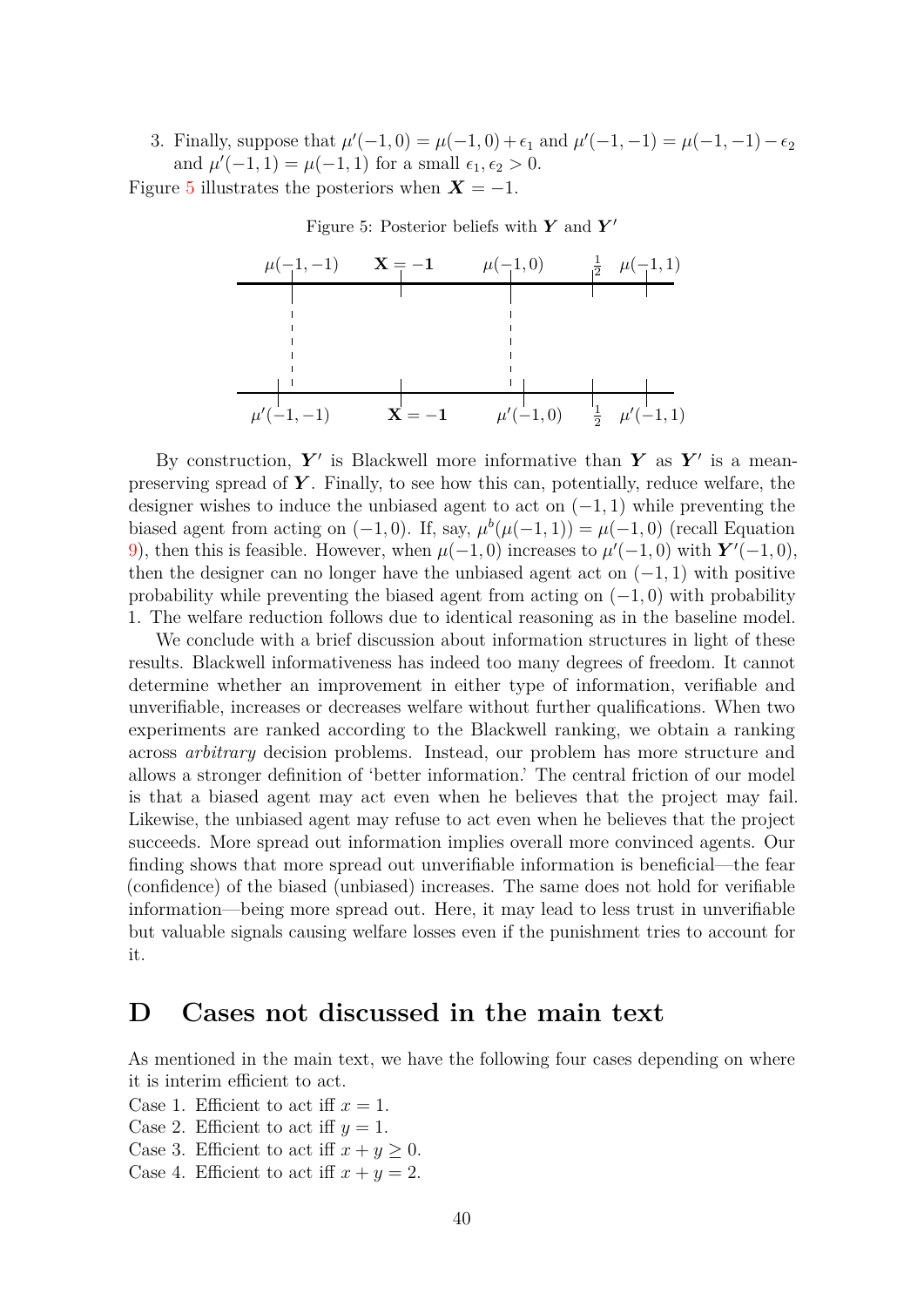In the main text, we analyzed case 3 where it is efficient to act iff either *x* or *y* is 1. We will refer to this case as the baseline case henceforth. Case 1 is straightforward, as mentioned in the main text, by setting  $F(-1)$  to be very large and  $F(1) = 0$ . We now analyze the remaining 2 cases.

### **D.1 Efficient to Act iff**  $y = 1$ .

In this case, the goal is to deter the *b* type from acting on  $(-1, -1)$  and  $(1, -1)$  while incentivizing the *u* type from acting on  $(-1, 1)$  and  $(1, 1)$ . An optimal policy trades off between different costs just like in the baseline case. The main difference in this case is that we have to choose  $F(-1)$  and  $F(1)$ . Recall that in the baseline case  $F(1)$ was 0 as acting on  $x = 1$  was efficient.

The key idea in this case is that by setting  $\bar{F}$  high enough, we can essentially treat the analysis of  $x = 1$  separately from when  $x = -1$ . In fact, on each of these, the reasoning that guides us to  $\bar{F}^*(-1)$  and  $\bar{F}^*(1)$  is identical to those from the baseline case. We state the claims for this environment below. The proofs are identical and hence we have chosen to skip them.

Let  $F^u(1,1)$  denote the largest punishment up to which the unbiased type will act on  $(1, 1)$  and  $F<sup>b</sup>(1, -1)$  denote the smallest punishment necessary to deter the biased type from acting on  $(1, -1)$ .

**Claim 5** If 
$$
F^u(-1, 1) > F^b(-1, -1)
$$
 then  $\overline{F}^*(-1) \in \{F^b(-1, -1), F^u(-1, 1)\}$ . If  $F^u(-1, 1) < F^b(-1, -1)$  then  $\overline{F}^*(-1) \in \{0, F^b(-1, -1)\}$ .

Claim 6 If  $F^u(1,1) > F^b(1,-1)$  then  $\bar{F}^*(1) \in \{F^b(1,-1), F^u(1,1)\}$ . If  $F^u(1,1)$  $F^{b}(1,-1)$  *then*  $\overline{F}^{*}(1) \in \{0, F^{b}(1,-1)\}.$ 

As in the baseline case, for the main comparative static, the difference between  $F^{b}(-1,-1)$  and  $F^{u}(-1,1)$ , as well as the difference between  $F^{b}(1,-1)$  and  $F^{u}(1,1)$ matters in determining the optimal fine. Define,

$$
\Delta^{1}(p_{x}, p_{y}) := F^{b}(1, -1) - F^{u}(1, 1) = 2 + \frac{\beta}{1 - \beta} \frac{p_{x}}{1 - p_{x}} \left[ \frac{1 - p_{y}}{p_{y}} - \frac{p_{y}}{1 - p_{y}} \right]
$$

$$
\Delta^{-1}(p_{x}, p_{y}) := F^{b}(-1, -1) - F^{u}(-1, 1) = 2 + \frac{\beta}{1 - \beta} \frac{1 - p_{x}}{p_{x}} \left[ \frac{1 - p_{y}}{p_{y}} - \frac{p_{y}}{1 - p_{y}} \right]
$$

Below we state a straightforward result, exactly as in Lemma [1](#page-12-2) from the main text for the baseline case.

<span id="page-40-0"></span>**Lemma 3**  $\Delta^1(p_x, p_y)$  *is decreasing in*  $p_x, p_y$ *.*  $\Delta^{-1}(p_x, p_y)$  *is increasing in*  $p_x$  *and* decreasing in  $p_y$ . Moreover,  $\Delta^{-1}(p_x, p_y) > \Delta^{1}(p_x, p_y)$  for all  $p_x, p_y \in (\frac{1}{2})$  $(\frac{1}{2}, 1)$ .

Recall that we obtained Proposition [1](#page-14-0) thanks to the following observation: Start with a  $p_x$  such that  $\Delta^{-1}(p_x, p_y) < 0$  but is close to 0. Then, it is possible to have  $a^b(-1,-1) = \eta^b < 1$  *and*  $a^u(-1,1) = 1$ . However, a slight increase from  $p_x$  to  $p'_x > p_x$ , we can have  $\Delta^{-1}(p'_x, p_y) > 0$ . In this case, we can no longer have an equilibrium where  $a^u(-1, 1) = 1$  *and*  $a^b(-1, -1) < 1$ . In particular, if  $\gamma$  is sufficiently high we set  $\bar{F}^*(-1) = 0$  and obtain  $a^u(-1, 1) = a^b(-1, -1) = 1$ . That is, the unbiased type acts on (−1*,* 1) but the price we pay is that the biased type acts with probability 1 on  $(-1, -1)$ .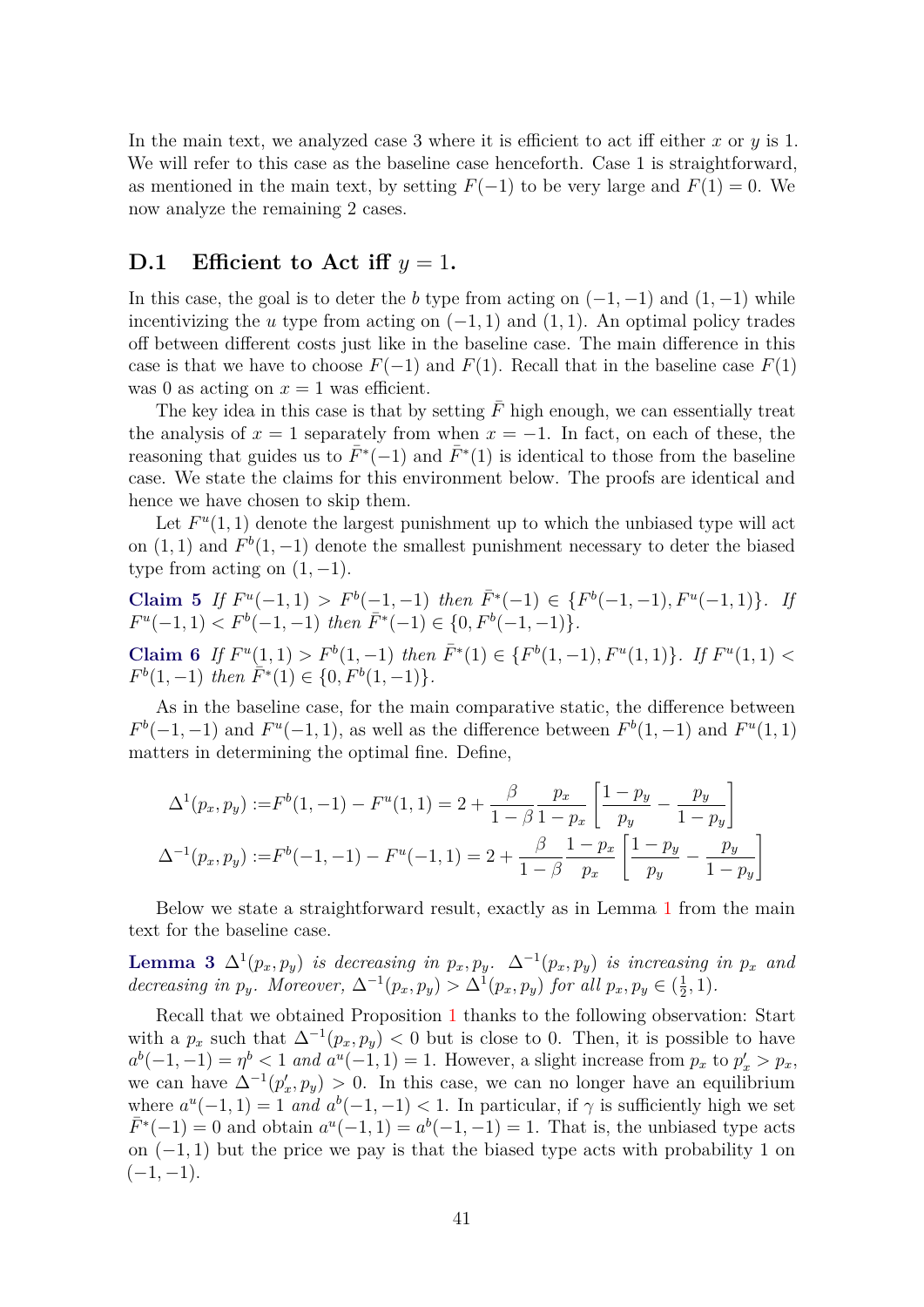Notice that this reasoning is identical, when  $x = -1$ , in the case where *y* is pivotal. Also, if  $\Delta^1(p_x, p_y) < 0$ , then we can have  $a^b(1, -1) = \eta^b$  and  $a^u(1, 1) = 1$ . Moreover, the crucial point to note is that  $\Delta^1(p_x, p_y)$  is decreasing in  $p_x$ , and is smaller than  $\Delta^{-1}(p_x, p_y)$ . Therefore, if  $\Delta^{-1}(p_x, p_y) < 0$  then  $\Delta^{1}(p_x, p_y) < 0$ . And, for any  $p'_x > p_x$ ,  $\Delta^1(p'_x, p_y) < 0$ . As a consequence, if we have a critical belief  $p_x^*$ , i.e.  $F^{b}(-1,-1) = F^{u}(-1,1)$ , then  $\Delta^{1}(p_{x}^{*},p_{y}) < 0$ , and will continue to be so in a neighbourhood of  $p_x^*$ .

Therefore, replicating the construction as in the baseline case, we can obtain a similar result as in Proposition [1](#page-14-0) and [2](#page-14-1) in this environment as well. That is, there exist a set of parameters where increasing  $p_x$  can reduce welfare but increasing  $p_y$  can never harm welfare. We state them formally below.

**Proposition 7** *There are (non knife-edge) environments,*  $(p_x, p'_x, p_y, \gamma, \beta)$ , such that  $p_x > p'_x$  and  $W^*(p'_x) > W^*(p_x)$ . Moreover, for all environments  $(p_x, p_y, \gamma, \beta)$  welfare *W*<sup>∗</sup> (*py*) *is non-decreasing.*

### **D.2 Efficient to Act iff**  $x = y = 1$

First of all, in this case, we can set *F* to be larger than  $F<sup>b</sup>(-1, 1)$  and convict on  $x = -1$ . This way, we ensure that no type acts on  $x = -1$ . Therefore, what remains is the case when  $x = 1$ . Here, we want to have  $a^u(1,1) = 1$  and  $a^b(1,-1) = 0$ . Unsurprisingly, the possibility of this depends on how  $F^u(1,1)$  and  $F^b(1,-1)$  are ranked. Lastly, since  $\Delta^1(p_x, p_y)$  is decreasing in  $p_x$ , increasing  $p_x$  cannot reduce welfare in this case.

### <span id="page-41-0"></span>**D.3 General Proof of Proposition 2**

**First step: Inside each case.** The main observation is that the cases  $x = 1$  and  $x = -1$  can be addressed separately since the court can condition on the realization of *X* and by Lemma [3](#page-40-0) above  $\Delta^1(p_x, p_y)$  and  $\Delta^{-1}(p_x, p_y)$  decrease in  $p_y$ .

We restate below the four cases mentioned earlier in this appendix and the main text.

- Case 1 It is efficient to act iff  $z = 1$ . In this case, Argument 1 of Appendix [A.3](#page-29-0) applies for both  $z = 1$  and  $z = -1$
- Case 2 It is efficient to act iff  $y = 1$ . For  $z = -1$  this case is identical to the baseline case. Argument 2 of Appendix [A.3](#page-29-0) applies. Also conditional on  $z = 1$  the situation is as in the baseline case for  $z = -1$ . Since  $\Delta^1(p_x, p_y)$  decreases in  $p_y$ , Argument 2 of Appendix [A.3](#page-29-0) applies directly.
- Case 3 It is efficient to act iff  $z + y \geq 0$ . This is the baseline case. We showed it in Appendix [A.3.](#page-29-0)
- Case 4 It is efficient to act iff  $z + y = 2$ . The case for  $z = 1$  is as in the previous case and Argument 2 of Appendix [A.3](#page-29-0) applies. For  $z = -1$  Argument 1 of Appendix [A.3](#page-29-0) applies

**Second Step: Accross cases.** As we keep  $(p_x, \gamma, \beta)$  fixed and increase  $p_y$ , we can move across cases. In particular, the following relation holds.

- Case 2 is absorbing—any increase in *p<sup>y</sup>* keeps us in this case.
- Case 3 can only transition to case 2.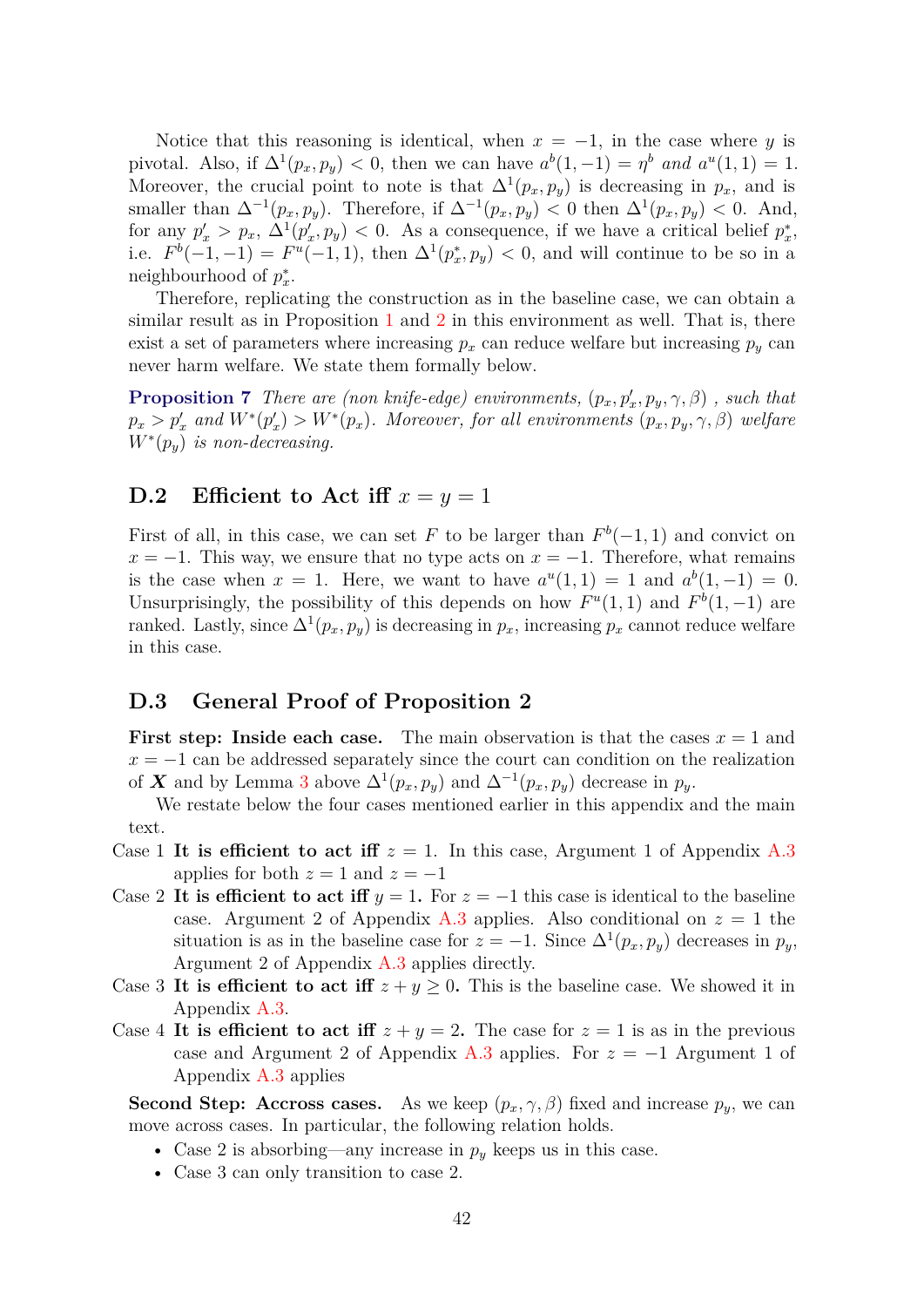- Case 4 can go to case 2 directly or through case 3.
- Case 1 can go through case 3 or case 4.
- In knife-edge cases, a direct transition from case 1 to case 2 is possible.

We show that  $W^*(p_x, p_y, \gamma, \beta)$  is continuous at the boundaries and thus, by the first step, welfare improves.

- **From 1 to 3.** Take  $\hat{p}_y$  such that  $\mathbb{P}(\theta = 1 | \mathbf{X} = -1, \mathbf{Y} = 1) = 1/2$ . Then, for any  $p_y < \hat{p}_y$ , we are in case 1 and for any  $p_y > \hat{p}_y$  we are in case 3. For  $\hat{p}_y$ , full deterrence of the biased type without any chilling effect is possible by the punishment  $F^b$  conditional on  $x = -1$  since the unbiased type (and the designer) are indifferent between taking an action or not taking an action. Yet, *F b* is also feasible. Thus, the transition is continuous.
- **From 1 to 4.** Take  $\hat{p}_y$  such that  $\mathbb{P}(\theta = 1 | \mathbf{X} = 1, \mathbf{Y} = -1) = 1/2$ . Then, the designer is indifferent between everyone acting on (−1*,* 1), no one acting on it, or only the biased type acting on it. It is feasible by setting  $F(-1) = 1$  for example. It covers all the potential action profiles in case 4. Thus, welfare is continuous at the boundary.

**From 3 to 2.** Analogous to the case from 1 to 4.

**From 4 to 2.** Analogous to the case from 1 to 3.

## **E Extensions Not Discussed in the Main Text**

### <span id="page-42-0"></span>**E.1 Asymmetric Precision**

In the baseline model, we assumed that the precision of a signal, *X* or *Y* , is independent of the state. That is,  $p_x$  is the probability that **X** matches the state regardless of the actual realization of the state. We now relax this. Let  $p_x^i := \mathbb{P}(\boldsymbol{X} = \theta | \theta = i)$ and  $p_y^i$  analogously. Straightforward calculations show that

$$
F^{b}-F^{u}=-2+\frac{\beta}{1-\beta}\frac{1-p_{x}^{1}}{p_{x}^{-1}}\left[\frac{1-p_{y}^{1}}{p_{y}^{-1}}-\frac{p_{y}^{1}}{1-p_{y}^{-1}}\right].
$$

Therefore,  $F^b - F^u$  is increasing in  $p_x^1, p_x^{-1}$  and decreasing in  $p_y^1, p_y^{-1}$ .<sup>[19](#page-42-2)</sup> The comparative statics follow from this monotonicity.

### <span id="page-42-1"></span>**E.2 Conditionally Dependent Signals**

In the baseline model, we assumed that signals *X* and *Y* are conditionally independent. Relaxing this assumption is not straightforward. We want to retain a structure that allows us to perform comparative statics wherein we improve the precision of one signal while keeping the precision of the other signal constant. Here we provide one specific example. Suppose that  $\boldsymbol{X}$  (the verifiable information) is a binary signal which has a precision of  $p_x$ . Moreover, **Y** is another binary signal that is equal to **X** with probability  $\rho$ . More precisely, conditional on the state  $\theta$ , **Y** has the following

<span id="page-42-2"></span><sup>&</sup>lt;sup>19</sup>To be more precise, the said monotonicity holds when, as in our main model, we assume that  $p_x^1, p_x^{-1}, p_y^1, p_y^{-1} \ge \frac{1}{2}.$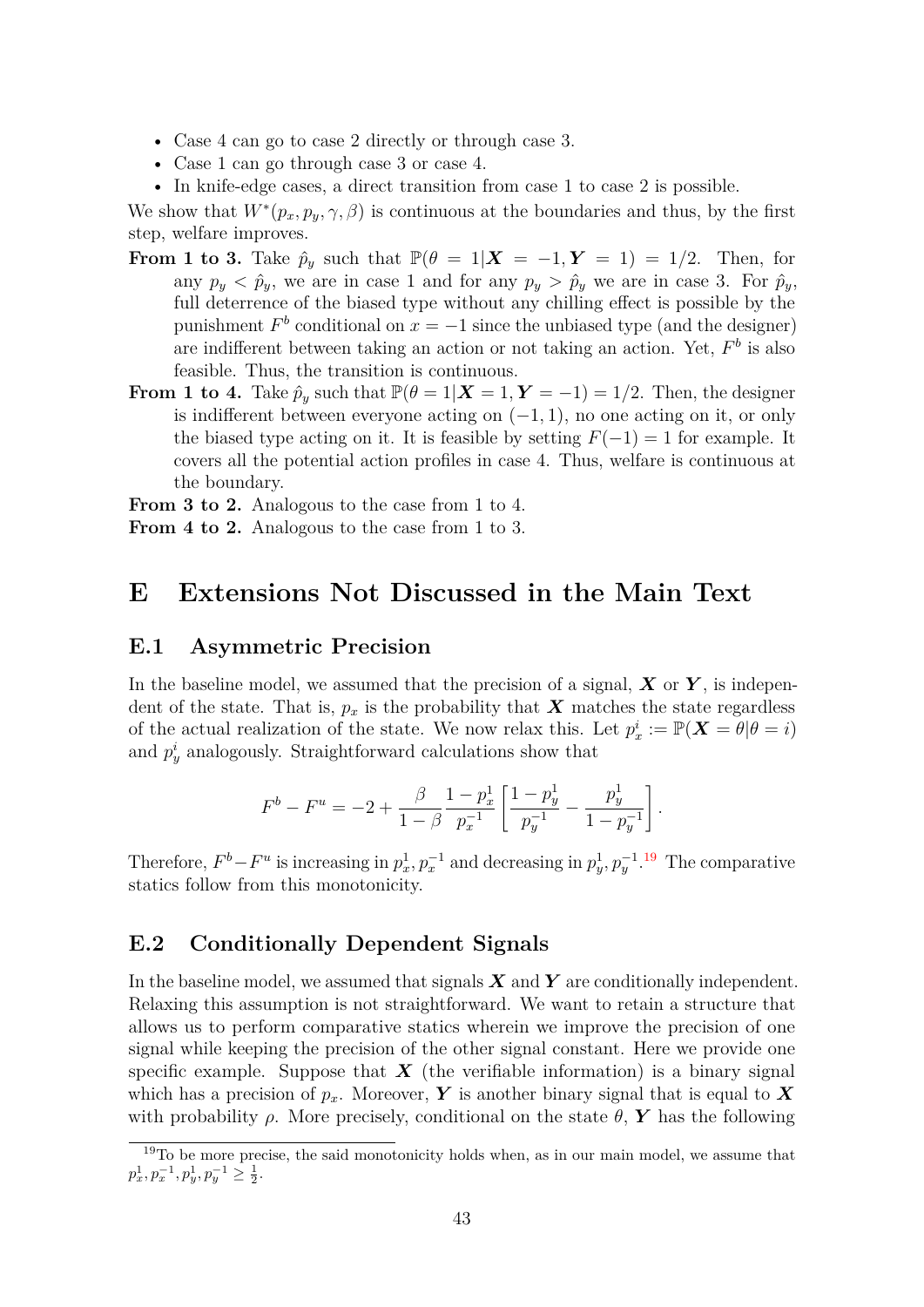distribution:

$$
\boldsymbol{Y} = \begin{cases} \boldsymbol{X} & \text{w.p.} \rho \\ \theta & \text{w.p. } p_y(1-\rho) \\ -\theta & \text{w.p. } (1-p_y)(1-\rho) \end{cases}
$$

In this case, we have,

$$
F^{b} - F^{u} = -2 + \frac{\beta}{1 - \beta} \frac{1 - p_x^{1}}{p_x^{-1}} \left[ \frac{1 - (1 - \rho)p_y}{\rho + p_y(1 - \rho)} - \frac{p_y}{1 - p_y} \right]
$$

It is easy to check that  $A \leq 0$  for any  $\rho \in [0,1]$ . Therefore, as in Lemma 2,  $F^b - F^u$ is increasing in  $p_x$  and decreasing in  $p_y$ . The comparative statics follow from this monotonicity.

# **References**

- <span id="page-43-8"></span>E. Bernstein. The transparency trap. *Harvard Business Review*, 92(10):58–66, 2014. [27](#page-26-1)
- <span id="page-43-9"></span>J. F. Bibby. Committee characteristics and legislative oversight of administration. *Midwest Journal of Political Science*, 10(1):78–98, 1966. [27](#page-26-1)
- <span id="page-43-2"></span>J. Blanes i Vidal and M. Möller. When should leaders share information with their subordinates? *Journal of Economics & Management Strategy*, 16(2):251–283, 2007. [6](#page-5-0)
- <span id="page-43-0"></span>J. Bull and J. Watson. Statistical evidence and the problem of robust litigation. *The RAND Journal of Economics*, 50(4):974–1003, 2019. [4,](#page-3-0) [21](#page-20-2)
- <span id="page-43-3"></span>P. Cane. Mens rea in tort law. *Oxford Journal of Legal Studies*, 20(4):533–556, 2000. [9](#page-8-0)
- <span id="page-43-7"></span>A. Chalfin and J. McCrary. Criminal deterrence: A review of the literature. *Journal of Economic Literature*, 55(1):5–48, 2017. [27](#page-26-1)
- <span id="page-43-4"></span>J. C. Cox, M. Servátka, and R. Vadovič. Status quo effects in fairness games: reciprocal responses to acts of commission versus acts of omission. *Experimental Economics*, 20(1):1–18, 2017. [23](#page-22-2)
- <span id="page-43-1"></span>N. Garoupa. The economics of political dishonesty and defamation. *International Review of Law and Economics*, 19(2):167–180, 1999. [5](#page-4-1)
- <span id="page-43-6"></span>K. N. Hylton. Economic theory of criminal law. 2019. [27](#page-26-1)
- <span id="page-43-5"></span>J. P. Johnson and D. P. Myatt. On the simple economics of advertising, marketing, and product design. *American Economic Review*, 96(3):756–784, 2006. [25,](#page-24-2) [35](#page-34-1)